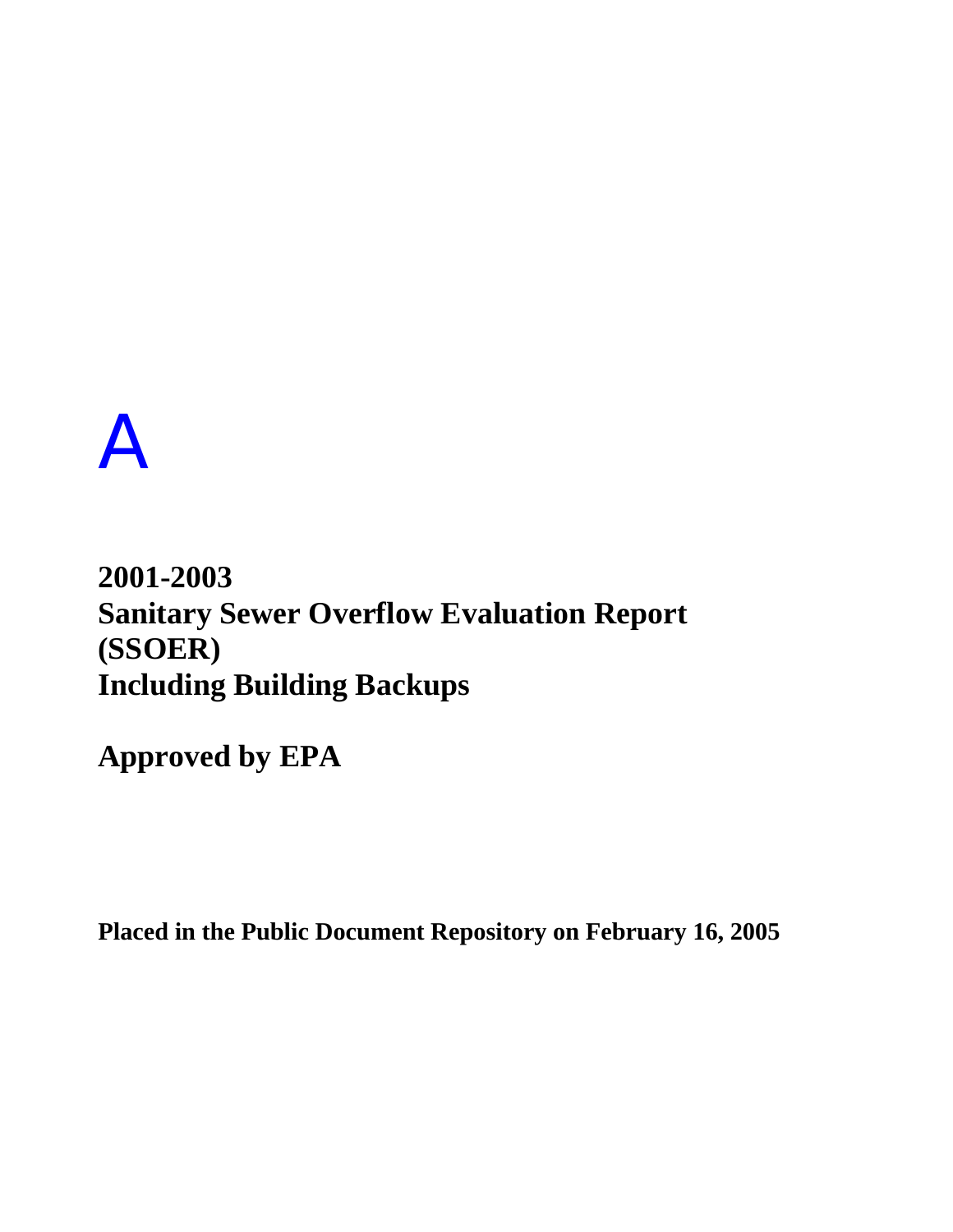## **Summary of Contents**

The SSOER spreadsheet is an assessment tool KUB uses as part of its ongoing Collection System Improvement Program (CSIP).

The SSOER lists overflows from January 1, 2001, through December 31, 2003, sorted by watershed to make it easier to find overflows that occurred in particular areas.

The report analyzes the specific cause of each overflow and categorizes it as requiring shortterm or long-term corrective measures, or both. Building backups are assessed in a similar manner and are included in this report.

## **Key to the spreadsheet headings in the SSOER**

- 1. **Date:** Date the overflow was discovered by/or reported to KUB.
- 2. **Street #:** The street number of the location where the overflow occurred.
- 3. **Street:** The street name where the overflow occurred.
- 4. **Plant:** Shows which wastewater treatment plant (WWTP) receives wastewater from the collection system in the area of the overflow. *Abbreviations:* **EBR** – Eastbridge WWTP; **FC** – Fourth Creek WWTP; **KUW** – Kuwahee WWTP; **LC** – Loves Creek WWTP.
- 5. **Watershed:** A natural geographic area draining to a particular waterway, like First Creek.
- 6. **Basin:** A small area of the sewer system separated by natural topography or system configuration. KUB identifies basins by a number.
- 7. **Overflow Location:** This location information is specific to the KUB system, listing manhole numbers (MH#), pump stations, etc., or if the overflow was on a customer lateral or at a broken pipe.
- 8. **Private Property Location:** 'BB' indicates that a sewer backed up into a building in association with a reportable SSO. Building backups associated with overflows are shown in the building backup spreadsheet.
- 9. **Cause of SSO/KUB Response:** The causes of SSOs are inflow and infiltration (I&I) from rain or flooding and blockages caused by grease buildup, roots, or debris. This column lists immediate actions KUB took in response to the SSO, such as repairing the line, etc.
- 10. **Volume (gallons):** This shows the estimated gallons of wastewater spilled in the overflow.
- 11. **Duration (hours):** This shows the estimated number of hours an overflow lasted.
- 12. **Event occurred two or more times within 12 months:** Shows SSOs recurring two or more times in a 12-month period.
- 13. **Long-term Capital Project:** Indicates whether the SSO requires long-term resolution, such as a capital improvement project. The five-year plan is formally updated on an annual basis and at other times during the fiscal year as needed to reflect changing conditions, priorities, and/or needs.
	- o Completed: Construction has been completed.
	- o Current Construction: Work (engineering design and construction) is under way at this time.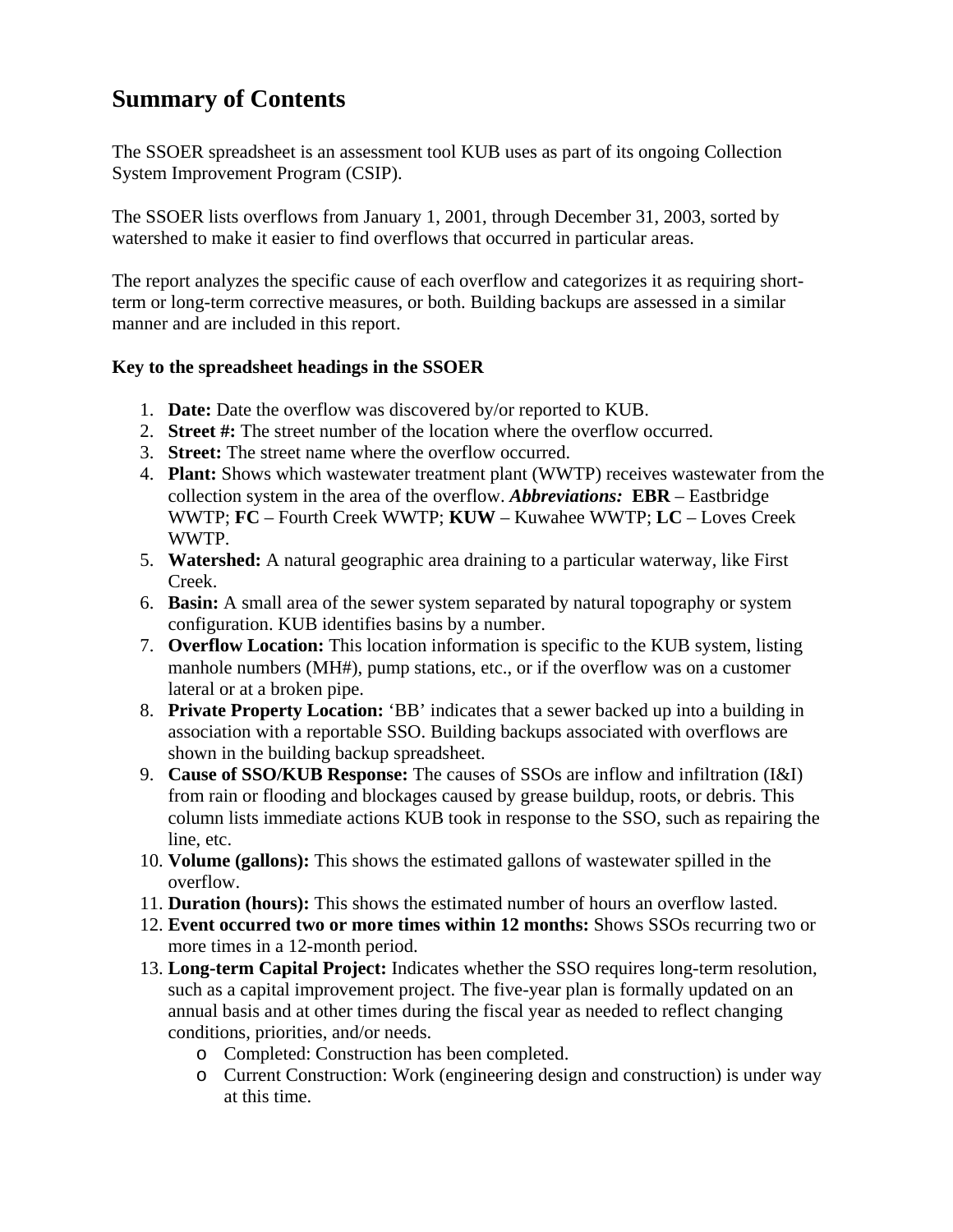- o Current Five-Year Plan: The project is scheduled to begin between now and June 2008.
- o Future Five-Year Plan: The need for a capital project has been identified/scheduled for future.
- o N/A: One-time SSOs may not require long-term projects.
- 14. **Short-Term Controls Blockage Abatement (BA):** Short-term resolutions to SSOs and building backups include activities intended to reduce and/or eliminate the cause of the overflow or building backup. The activities include equipment/pipe/manhole repairs, routine pipe cleaning, chemical root control, grease inspections/enforcement, power restoration, etc. In some cases when an overflow has occurred two or more times in a 12-month period, a long-term corrective action will also be needed.
- 15. **BA Schedule:** Shows the frequency of scheduled maintenance for SSOs or building backups being alleviated by short-term measures.
- 16. **Backup Location:** This location identifies if the backup occurred in a building and/or other private structure (manhole, clean out, etc.).
- 17. **Event Included in SSOER:** A check mark indicates if this building backup was associated with a public overflow event on the SSOER.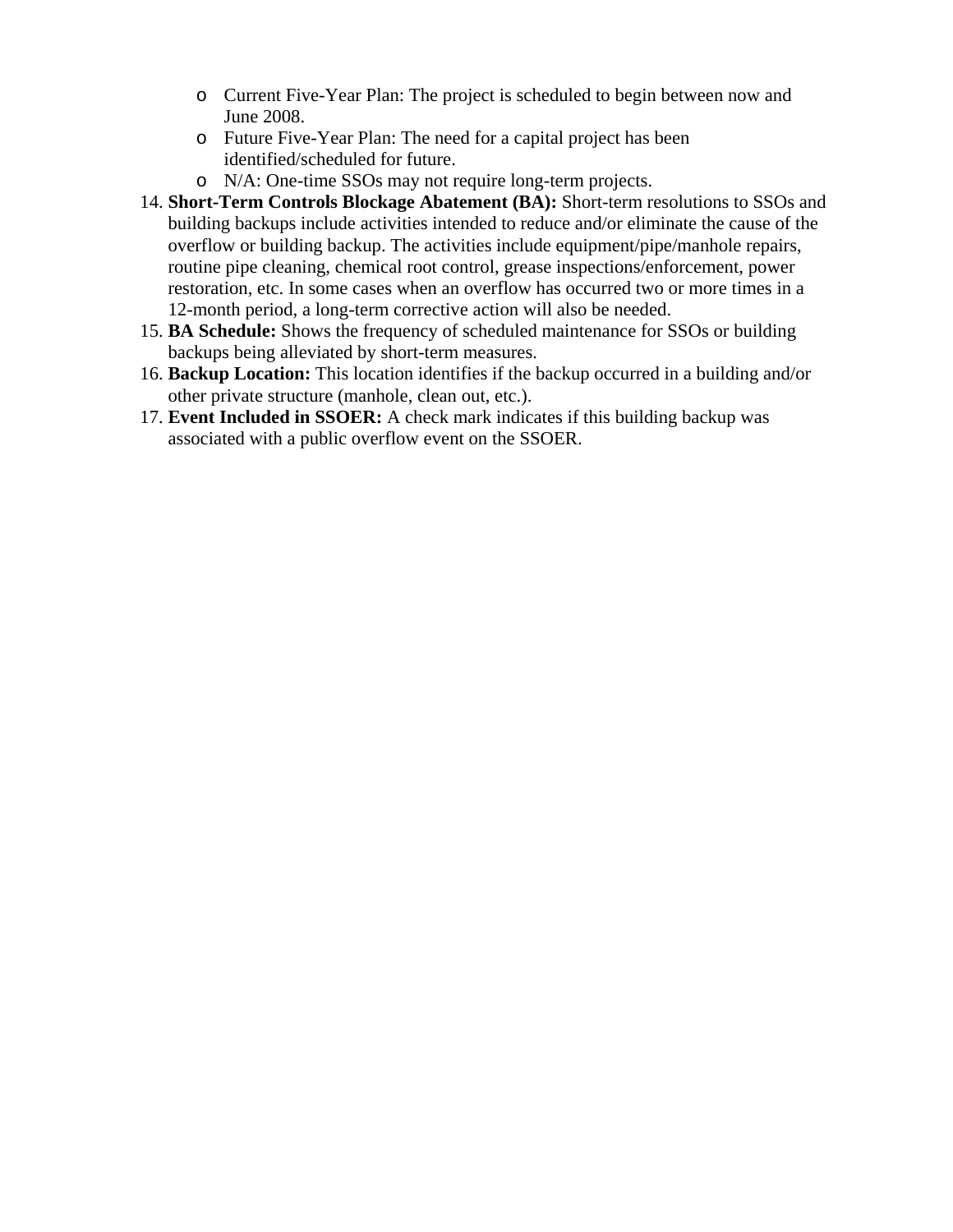| $-1$                                    |          |                                                                                         |                                                                                                                          |                       |                                              |                      |                                                                                                                                                                                                                                        |                                                                                                                  | 11                                                |                                                                                                                                        |                                                                         |                                                |                                                            |
|-----------------------------------------|----------|-----------------------------------------------------------------------------------------|--------------------------------------------------------------------------------------------------------------------------|-----------------------|----------------------------------------------|----------------------|----------------------------------------------------------------------------------------------------------------------------------------------------------------------------------------------------------------------------------------|------------------------------------------------------------------------------------------------------------------|---------------------------------------------------|----------------------------------------------------------------------------------------------------------------------------------------|-------------------------------------------------------------------------|------------------------------------------------|------------------------------------------------------------|
| Date                                    | Street # | Street                                                                                  | Watershed                                                                                                                |                       | <b>Overflow Location</b>                     | Property<br>Location | Cause of SSO/KUB Response                                                                                                                                                                                                              | Volume<br>(Gallons)                                                                                              | Juratior<br>(Hours)                               | $\begin{array}{c} \textbf{Event} \textbf{ occurred two} \textbf{ or} \\ \textbf{more times within 12} \\ \textbf{months.} \end{array}$ | Long-Term Capital Project                                               | Short-Term Controls<br>Blockage Abatement (BA) | <b>BA</b> Schedule                                         |
| 4/30/01<br>2/24/02                      |          | 4024 AUDUBON DR<br>4005 AUDUBON DR                                                      | KUW First Creek 1<br>KUW First Creek 1                                                                                   |                       | MH 15-4<br>MH 15-3                           |                      | The sewer main was flushed to remove the blockage caused by grease and roots.<br>The sewer main was flushed to remove the blockage caused by roots.                                                                                    | $\frac{6000}{15}$ 96                                                                                             |                                                   |                                                                                                                                        | Future 5 Yr Plan                                                        |                                                | 12 Months<br>12 Months                                     |
| 2/22/03                                 |          | 3701 ESSARY DR<br>3616 ESSARY DR                                                        | KUW First Creek                                                                                                          | $\overline{1}$<br>- 1 | Lateral<br>Lateral                           |                      | Heavy rainfall in the area resulted in high flows in the collection syst<br>Heavy rainfall in the area resulted in high flows in the collection syst                                                                                   | 150,000 50<br>159,000 53                                                                                         |                                                   |                                                                                                                                        | Future 5 Yr Plan                                                        | RA                                             | 24 Months<br>24 Months                                     |
| 2/22/07                                 |          | 3620 ESSARY DF                                                                          | KUW First Creek 1                                                                                                        |                       | Lateral                                      |                      | Heavy rainfall in the area resulted in high flows in the collection syster                                                                                                                                                             | 159,000 53                                                                                                       |                                                   |                                                                                                                                        | Future 5 Yr Plan                                                        | <b>BA</b>                                      | 24 Months                                                  |
| 2/22/03                                 |          | 3704 ESSARY DR<br>3716 ESSARY DR<br>208 FULTON DR                                       | KUW First Creek 1<br>KUW First Creek 1                                                                                   |                       | Lateral<br>Lateral<br>MH 5-71                |                      | Heavy rainfall in the area resulted in high flows in the collection syster<br>Heavy rainfall in the area resulted in high flows in the collection syster<br>The sewer main was flush<br>hed to remove the blockage ca                  | 159,000 53<br>159,000 53                                                                                         | $\overline{\mathbf{8}}$                           |                                                                                                                                        | Future 5 Yr Plan<br>Future 5 Yr Plan                                    |                                                | 24 Months<br>24 Months                                     |
|                                         |          |                                                                                         | W First Creek<br>W First Creek                                                                                           |                       | MH 48                                        |                      | II in the area resulted in high flows in the collection system/Blockage cau:                                                                                                                                                           |                                                                                                                  | $\overline{2}$                                    |                                                                                                                                        | sction Com                                                              |                                                | 12 Months                                                  |
| 6/25/02                                 | 4007     | GAINES RD & CLAIRMONT                                                                   | KUW First Creek 1                                                                                                        |                       | Seepage<br>MH 15-124<br>MH 5-49<br>MH 5-51   |                      | The sewer main was flushed to remove the blockage caused by debris                                                                                                                                                                     | 120<br>750                                                                                                       | $\frac{8}{4}$                                     |                                                                                                                                        | N/A<br>N/A                                                              | RA                                             |                                                            |
| $\frac{1/5/02}{2/16/02}$                |          | 4014 GARDEN DR                                                                          | KUW First Creek<br>KUW First Creek 1<br>KUW First Creek 1                                                                |                       |                                              |                      | The sewer main was nuclear or vertex to be blockage caused by roots.<br>The sewer main was flushed to remove the blockage caused by roots.<br>The sewer main was flushed to remove the blockage caused by roots.                       | 43,200                                                                                                           | $\frac{72}{1}$                                    |                                                                                                                                        | $rac{1}{2}$                                                             |                                                | 12 Months<br>12 Months<br>6 Months<br>6 Months<br>6 Months |
| 6/13/02                                 |          | ARDEN DI<br>4609 ORIOLE DR                                                              | First Creek<br>KUW First Creek 1                                                                                         |                       | MH 5-52<br>MH 38-1                           |                      | fall in the area resulted in high flows in the collection system/Blockage caused by deb                                                                                                                                                | 120                                                                                                              | $\overline{2}$                                    |                                                                                                                                        | N/A                                                                     | <b>BA/Grease Control</b>                       | 6 Months                                                   |
| 2/17/0<br>4/1/02                        |          | 5315 SHANNONDALE<br>4321 TAZEWELL PIKE                                                  | First Creek                                                                                                              |                       | MH 36                                        |                      | The sewer main was flushed to remove the blockage caused by grease.<br>The sewer main was flushed to remove the blockage caused by debris.<br>The sewer main was flushed to remove the blockage caused by grease                       | 100                                                                                                              | $\overline{1}$                                    |                                                                                                                                        | N/A                                                                     | BA<br>rease                                    | 6 Months<br>24 Months                                      |
| 3/19/02                                 |          | 4002 TERRACE VIEW                                                                       | KUW First Creek<br>KUW First Creek<br>KUW First Creek                                                                    | ┯                     | MH 24-4<br>MH 14-9<br>Latera                 |                      | Heavy rainfall in the area resulted in high flows in the collection system/Blockage caused by root<br>The sewer main was flushed to remove the blockage caused by roots.                                                               | $\frac{30}{1000}$                                                                                                | $\begin{array}{r} 0.5 \\ -8 \\ -95 \end{array}$   |                                                                                                                                        | N/A<br>N/A<br>N/A                                                       |                                                | 12 Months<br>12 Months                                     |
| 2/19/01<br>6/21/01<br>3/17/03           |          | 3814 WOODLAKE DR<br>3917 ACORN DR<br>5311 BEVERLY PARK<br>5002 BEVERLY RD               |                                                                                                                          |                       | MH 5-22<br>MH 39-30                          | B <sub>B</sub>       | The sewer main was flushed to remove the blockage caused by roots and a broken sewer was repaired and put back into service. The sewer main was flushed to remove the blockage caused by roots and debris.                             | 250                                                                                                              | $\begin{array}{c}\n2 \\ 5 \\ 4\n\end{array}$      |                                                                                                                                        | N/A<br>N/A                                                              | Repair Complete                                | 12 Months<br>12 Months<br>12 Months<br>6 Months            |
|                                         |          |                                                                                         | KLUW First Creek 1<br>KLUW First Creek 2<br>KLUW First Creek 2<br>KLUW First Creek 2                                     |                       | MH 79-1<br>MH 43-17                          | BB                   | The sewer main was flushed to remove the blockage caused by debri-<br>The sewer main was flushed to remove the blockage caused by debri:                                                                                               | 300<br>60<br>50                                                                                                  | $\overline{4}$                                    |                                                                                                                                        | N/A                                                                     |                                                |                                                            |
|                                         |          |                                                                                         |                                                                                                                          |                       | MH 39-48                                     |                      | The sewer main was flushed to remove the blockage caused by roots                                                                                                                                                                      |                                                                                                                  |                                                   |                                                                                                                                        | N/A                                                                     |                                                |                                                            |
| 11/19/0<br>8/29/02                      |          | 4963 BEVERLY RD<br>4418 MCCAMPBELL<br>4710 MURPHY RD<br>4144 OAKLAND DR                 | KUW First Creek 2<br>KUW First Creek 2<br>KUW First Creek 2<br>KUW First Creek 2                                         |                       | ntial Pump S<br>MH 39-48                     |                      | The sewer main was flushed to remove the blockage caused by roots.<br>The wastewater puring station overflowed due to a mechanical failure at the state.<br>Heavy rainfall in the area resulted in high flows in the collection syst   | $\frac{480}{10}$ $\frac{10}{360}$                                                                                | $\begin{array}{r}0.5\\4\\2\\6\end{array}$         |                                                                                                                                        | N/A<br>N/A<br>Future 5 Yr Pla                                           | Repair Complete                                | 6 Months<br>12 Months<br>N/A<br>6 Months                   |
|                                         |          |                                                                                         |                                                                                                                          |                       | MH 39-48                                     |                      |                                                                                                                                                                                                                                        |                                                                                                                  |                                                   |                                                                                                                                        |                                                                         |                                                |                                                            |
| 2/22/03<br>1/19/01<br>9/12/01           |          | 4144 OAKLAND DR<br>OAKLAND DR & BEVERLY RD<br>4904 SHANNON LN                           | KUW First Creek 2<br>KUW First Creek 2<br>KUW First Creek 2                                                              |                       | MH 39-4<br>MH 43-26                          |                      | Heavy rainfall in the area resulted in high flows in the collection system<br>Irical in the area resulted in high flows in the collection system<br>Blockage can<br>The sewer main was flushed to remove the blockage caused by grease | $\frac{240}{2000}$                                                                                               | $\begin{array}{r} 2 \\ 4 \\ 72 \end{array}$       |                                                                                                                                        | Future 5 Yr Plan<br>N/A<br>Future 5 Yr Plan                             | 000                                            | 6 Months<br>12 Months<br>6 Months                          |
| $1/100$<br>$12/250$                     |          | 4904 SHANNON LN<br>4904 SHANNON LN                                                      | KUW First Creek 2<br>KUW First Creek 2                                                                                   |                       | MH 43-26<br>MH 43-26                         |                      | The sewer main was flushed to remove the blockage caused by roots<br>The sewer main was flushed to remove the blockage caused by roots                                                                                                 | 1500                                                                                                             | $\frac{24}{10}$                                   |                                                                                                                                        | Future 5 Yr Plan                                                        | BA                                             | 6 Months<br>6 Months                                       |
| 1/2/02                                  |          | 5604 BROADWAY                                                                           | First Creek<br>First Creek 3                                                                                             |                       | MH 17-9<br>MH 13-1                           |                      | The sewer main was flushed to remove the blockage caused by root<br>Heavy rainfall in the area resulted in high flows in the collection syste                                                                                          | $\frac{50}{1800}$                                                                                                | $\begin{array}{c}\n3 \\ 2 \\ 6\n\end{array}$      |                                                                                                                                        | N/A<br>Ion Co                                                           | BA                                             | 9 Months<br>N/A                                            |
| 9/23/02<br>2/15/03                      |          | 5218 BROADWAY<br>5511 BROADWAY                                                          | KUW First Creek 3<br>KUW First Creek 3                                                                                   |                       | MH 2-220<br>MH 17                            |                      | Heavy rainfall in the area resulted in high flows in the collection system/Blockage caused by deb<br>Heavy rainfall in the area resulted in high flows in the collection system                                                        | 1800<br>12,900 43                                                                                                |                                                   |                                                                                                                                        | N/A<br>Current 5 Yr Plan                                                | BA                                             | 6 Months<br>12 Months                                      |
| 2/15/03                                 |          | 5300 BROADWAY                                                                           | KUW First Creek 3<br>KUW First Creek 3                                                                                   |                       | MH 10, 12, 13 & 14                           |                      | Heavy rainfall in the area resulted in high flows in the collection system                                                                                                                                                             | $64,500$ $43$                                                                                                    |                                                   |                                                                                                                                        | Current 5 Yr Plan                                                       | BA<br>BA                                       | 12 Months<br>12 Months                                     |
| 2/22/03                                 |          | 5511 BROADWAY                                                                           | KUW First Creek 3<br>KUW First Creek 3                                                                                   |                       | MH 17<br>MH 10, 11, 12 &                     |                      | Heavy rainfall in the area resulted in high flows in the collection system<br>Heavy rainfall in the area resulted in high flows in the collection system                                                                               | 7350<br>25,500                                                                                                   | $\frac{49}{50}$                                   |                                                                                                                                        | Current 5 Yr Plan<br>Current 5 Yr Plan                                  | $\frac{BA}{2}$                                 | 12 Months<br>12 Months                                     |
| 2/22/03                                 |          | 5319 BROADWAY<br>5300 & 5334 BROADWAY                                                   |                                                                                                                          |                       | Lateral<br>MH 11 & 13                        |                      |                                                                                                                                                                                                                                        | 5760 24<br>2400                                                                                                  |                                                   |                                                                                                                                        | Current 5 Yr Plan<br>Current 5 Yr Plan                                  | <b>BA</b>                                      | 12 Months<br>12 Months                                     |
| 3/18/02                                 |          | ROADWAY & GRESHAM RD                                                                    | KUW First Creek 3<br>KUW First Creek 3<br>KUW First Creek 3                                                              |                       | MH 11, 13 & 14                               |                      | Heavy rainfall in the area resulted in high flows in the collection system<br>Heavy rainfall in the area resulted in high flows in the collection system<br>Heavy rainfall in the area resulted in high flows in the collection syst   | 7500                                                                                                             | $\frac{21}{10}$                                   |                                                                                                                                        | Current 5 Yr Pla                                                        |                                                | 12 Months                                                  |
| 2/22/0                                  |          | <b>BROADWAY &amp; RIDGEWAY LN</b><br>ROADWAY & RIDGEWOOD R                              | KUW First Creek 3                                                                                                        |                       | MH 21<br>MH 17-6                             |                      | Heavy rainfall in the area resulted in high flows in the collection syster<br>The sever main was flushed to remove the blockage caused by roots.<br>He say rainfall in the area resulted in high flows in the collection system.       | 2880<br>$\frac{120}{2500}$ 1                                                                                     | $-48$                                             |                                                                                                                                        | Current 5 Yr Plan<br>N/A                                                | <b>RA</b>                                      | 12 Months                                                  |
| 1/3/02<br>3/18/02<br>4/26/02<br>1/23/02 |          | ROADWAY & RIDGEWOOD RD<br>COLLEGE PARK LN<br>COLONIAL CIR & BROADWAY                    | NUW First Creek 3<br>NUW First Creek 3<br>NUW First Creek 3<br>NUW First Creek 3                                         |                       | MH 19 & 20<br>MH 6-15<br>MH 14               |                      |                                                                                                                                                                                                                                        |                                                                                                                  |                                                   |                                                                                                                                        | Current 5 Yr Plan                                                       | <b>BA/C</b>                                    | 9 Months<br>9 Months<br>6 Months<br>9 Months               |
| 11/15/0                                 |          | 602 DOGWOOD RD                                                                          | KUW First Creek 3                                                                                                        |                       | MH 2-190                                     |                      | The sewer main was flushed to remove the blockage caused by grease<br>Heavy rainfall in the area resulted in high flows in the collection system<br>The sewer main was flushed to remove the blockage caused by roots                  | $\frac{60}{1400}$ $\frac{1}{2}$<br>30                                                                            |                                                   |                                                                                                                                        | onstruction Complete<br>N/A                                             | RA                                             | 12 Months                                                  |
| 2/3/02<br>3/17/02<br>3/23/01            |          | Dogwood RD<br>Dogwood RD                                                                | First Creek<br>First Creek 3<br>First Creek 3                                                                            |                       | MH 2-185<br>MH 2-185                         |                      | the sewer main was flushed to remove the blockage caused by grease and root.<br>The sewer main was flushed to remove the blockage caused by grease and root.<br>Heavy rainfall in the area resulted in high flows in the collection    | 21,600                                                                                                           | $\frac{72}{6}$                                    |                                                                                                                                        | Future 5 Yr Plan                                                        | <b>BA/Grease Contro</b>                        | 9 Months<br>9 Months<br>12 Months                          |
|                                         |          | SARY DR & GLENHAVEN RD<br>ESSARY DR & LYNNWOOD DR                                       | UW First Creek 3                                                                                                         |                       | Lateral<br>MH 2-14                           |                      | inected lateral was discovered when a replacement sewer main was being i<br>Heavy rainfall in the area resulted in high flows in the collection syste                                                                                  | Unknown<br>3000                                                                                                  | Unknow<br>$\overline{1}$ 12                       |                                                                                                                                        | Current 5 Yr Plan<br>Construction Underwa                               |                                                |                                                            |
| 2/16/01<br>1/25/02<br>3/18/02           |          | ESSARY DR & LYNNWOOD DR<br>ESSARY DR & LYNNWOOD DR                                      | W First Creek 3<br>W First Creek 3                                                                                       |                       | MH 2-14<br>MH 2-14                           |                      | Heavy rainfall in the area resulted in high flows in the collection system.<br>Heavy rainfall in the area resulted in high flows in the collection syste                                                                               | $\frac{1500}{2500}$ 8                                                                                            |                                                   |                                                                                                                                        | Construction Under                                                      |                                                | 6 Months<br>6 Months<br>6 Months                           |
| 3/21/02<br>2/15/03                      |          | ESSARY DR & LYNNWOOD DR<br>ESSARY DR & LYNNWOOD DR                                      | KUW First Creek 3<br>KUW First Creek 3                                                                                   |                       | MH 2-14<br>MH 2-14                           |                      | Heavy rainfall in the area resulted in high flows in the collection system<br>Heavy rainfall in the area resulted in high flows in the collection system                                                                               | 4200                                                                                                             | $\frac{10}{61}$                                   |                                                                                                                                        | Construction Underway                                                   | BA                                             | 6 Months<br>6 Months                                       |
| 2/22/03                                 |          | ESSARY DR & LYNNWOOD DR<br>ESSARY DR & LYNNWOOD DR                                      | KUW First Creek 3<br>KUW First Creek 3                                                                                   |                       | MH 2-14 & 2-220<br>MH 2-14                   |                      | Heavy rainfall in the area resulted in high flows in the collection system.<br>Heavy rainfall in the area resulted in high flows in the collection system                                                                              | 163.620 54<br>500                                                                                                |                                                   |                                                                                                                                        | Construction Underway<br>Construction Underway<br>Construction Underway | <b>BA</b><br>RA                                | 6 Months<br>6 Months                                       |
| 2/16/0                                  |          | <b>ISSARY DR &amp; ROSEBAY RD</b>                                                       | First Creek 3                                                                                                            |                       | MH 2-40                                      |                      | Heavy rainfall in the area resulted in high flows in the collection syste                                                                                                                                                              | 11,000                                                                                                           | $^{\circ}$<br>12                                  |                                                                                                                                        | Construction Underway                                                   |                                                | 12 Months                                                  |
| 3/18/02                                 |          | ESSARY DR & ROSEBAY RD<br>301 FOUNTAIN RD                                               | KUW First Creek 3<br>KUW First Creek 3                                                                                   |                       | MH 2-39 & 2-4                                |                      | Heavy rainfall in the area resulted in high flows in the collection system                                                                                                                                                             | $\begin{array}{c cc} 10,000 & 8 \\ 6000 & 24 \end{array}$                                                        |                                                   |                                                                                                                                        | Construction Underwa                                                    |                                                | 12 Months<br>12 Months                                     |
| 12/20/02                                |          | 5301 FOUNTAIN RD                                                                        |                                                                                                                          |                       |                                              |                      | Heavy rainfall in the area resulted in high flows in the collection system<br>Heavy rainfall in the area resulted in high flows in the collection system                                                                               | 600<br>1500                                                                                                      | $\begin{array}{r} 5 \\ 5 \\ 10 \end{array}$       |                                                                                                                                        | <b>Construction Underway</b><br>Construction Underway                   |                                                | 12 Months                                                  |
| 2/16/01                                 |          | FOUNTAIN RD & CEDAR LN<br>FOUNTAIN RD & CEDAR LN<br>FOUNTAIN RD & CEDAR LN              | KUW First Creek<br>KUW First Creek 3<br>KUW First Creek 3<br>KUW First Creek 3                                           |                       | MH6<br>MH6<br>MH5&6<br>MH5                   |                      | Heavy rainfall in the area resulted in high flows in the collection syste<br>Heavy rainfall in the area resulted in high flows in the collection syster                                                                                | $6000$<br>$1200$                                                                                                 | $-4$                                              |                                                                                                                                        | <b>Construction Underwa</b>                                             |                                                | 12 Months<br>12 Months<br>12 Months                        |
| 3/18/02                                 |          | <b>FOUNTAIN RD &amp; CEDAR LN</b><br>FOUNTAIN RD & CEDAR LN                             | KUW First Creek 3<br>KUW First Creek 3<br>KUW First Creek 3                                                              |                       | MH5,6&6-1<br>MH5<br>MH5&6                    |                      | Heavy rainfall in the area resulted in high flows in the collection system                                                                                                                                                             | $\begin{array}{c cc} 10,000 & 8 \\ 250 & 2 \\ 1500 & 6 \end{array}$                                              |                                                   |                                                                                                                                        | Construction Underwa                                                    | BA                                             | 12 Months<br>12 Months<br>12 Months                        |
| 9/2200                                  |          | FOUNTAIN RD & CED<br>FOUNTAIN RD & CEDAR LN                                             | KUW First Creek 3                                                                                                        |                       | <b>MH5&amp;6</b>                             |                      | Heavy rainfall in the area resulted in high flows in the collection system<br>Heavy rainfall in the area resulted in high flows in the collection system<br>Heavy rainfall in the area resulted in high flows in the collection syster | 7200 12                                                                                                          |                                                   |                                                                                                                                        | Construction Underwa<br><b>Construction Underway</b>                    | RA                                             | 12 Months                                                  |
| 12/5/02<br>2/14/03<br>2/22/03<br>4/7/03 |          | FOUNTAIN RD & CEDAR LN<br>FOUNTAIN RD & CEDAR LN                                        | KUW First Creek 3<br>KUW First Creek 3                                                                                   |                       | MH 5 & 6                                     |                      | Heavy rainfall in the area resulted in high flows in the collection syster<br>Heavy rainfall in the area resulted in high flows in the collection syste                                                                                | 93,000 124                                                                                                       |                                                   |                                                                                                                                        | <b>Construction Underwa</b>                                             |                                                | 12 Months<br>12 Months<br>12 Months                        |
|                                         |          | FOUNTAIN RD & CEDAR LN                                                                  | KUW First Creek 3                                                                                                        |                       | MH <sub>5</sub>                              |                      | Heavy rainfall in the area resulted in high flows in the collection system                                                                                                                                                             | $\frac{54,000}{30}$ 60                                                                                           |                                                   |                                                                                                                                        |                                                                         | BA                                             |                                                            |
| 4/9/03<br>4/17/03                       |          | FOUNTAIN RD & CEDAR LN<br>FOUNTAIN RD & CEDAR LN                                        | KUW First Creek 3<br>KUW First Creek 3                                                                                   |                       | MH 5 & 6<br>MH5&6                            |                      | Heavy rainfall in the area resulted in high flows in the collection system<br>Heavy rainfall in the area resulted in high flows in the collection system                                                                               | 8400 70<br>39,600 12                                                                                             |                                                   |                                                                                                                                        | Construction Underway<br>Construction Underway                          | <b>RA</b>                                      | 12 Months<br>12 Months<br>12 Months                        |
| 5/6/03                                  |          | <b>FOUNTAIN RD &amp; CEDAR LN</b><br>FOUNTAIN PD & CEDAR LN                             | First Creek<br>First Creek 3<br>First Creek 3                                                                            |                       | MHS                                          | <b>RR</b>            | Heavy rainfall in the area resulted in high flows in the collection syster<br>rieavy, ramian in the area resulted in high hows in the collection system<br>Heavy, rainfall in the area resulted in high flows in the collection system | 3990                                                                                                             | $\begin{array}{r} 66.5 \\ 43 \\ 5.75 \end{array}$ |                                                                                                                                        |                                                                         |                                                | 12 Month                                                   |
| 7/2/03<br>7/9/03                        |          | FOUNTAIN RD & CEDAR LN<br>FOUNTAIN RD & CEDAR LN                                        | KUW First Creek 3                                                                                                        |                       | MH 5 & 6<br>MH 5 & 6                         |                      | Heavy rainfall in the area resulted in high flows in the collection syster                                                                                                                                                             | 1680                                                                                                             | $-7$                                              |                                                                                                                                        | Construction Underway<br>Construction Under                             | <b>BA</b>                                      | 12 Months<br>12 Months                                     |
| 7/31/03<br>8/5/03                       |          | <b>FOUNTAIN RD &amp; CEDAR LN</b><br>FOUNTAIN RD & CEDAR LN                             | KUW First Creek 3<br>KUW First Creek 3<br>KUW First Creek 3                                                              |                       | MH5&6<br>MH5&6                               |                      | Heavy rainfall in the area resulted in high flows in the collection system<br>Heavy rainfall in the area resulted in high flows in the collection syster                                                                               | 60<br>60                                                                                                         | $\frac{1}{t}$                                     |                                                                                                                                        | Construction Underway                                                   |                                                | 12 Months<br>12 Months                                     |
| 9/22/03<br>9/27/03                      |          | FOUNTAIN RD & CEDAR LN<br>FOUNTAIN RD & CEDAR LN<br>FOUNTAIN RD & CEDAR LN              | UW First Creek 3<br>UW First Creek 3                                                                                     |                       | MH <sub>5</sub><br>MH 5 & 6                  |                      | Heavy rainfall in the area resulted in high flows in the collection syster<br>Heavy rainfall in the area resulted in high flows in the collection system Heavy rainfall in the area resulted in high flows in the collection system    | 420<br>600                                                                                                       | $\overline{2}$                                    |                                                                                                                                        | Construction Underway<br>Construction Underway                          |                                                | 12 Months<br>12 Months<br>12 Months                        |
| 11/19/0                                 |          | FOUNTAIN RD & CEDAR LN                                                                  |                                                                                                                          |                       | MH 5 & 6<br>MH <sub>5</sub>                  |                      | vy rainfall in the area resulted in high flows in the collection                                                                                                                                                                       | $1200$ 5<br>120                                                                                                  |                                                   |                                                                                                                                        | Construction Underway<br><b>Construction Underwa</b>                    |                                                |                                                            |
| 2/16/01                                 |          | FOUNTAIN RD & MIDLAKE DE                                                                | First Creek<br>First Creek 3<br>First Creek 3                                                                            |                       | MH61&62                                      |                      | Heavy rainfall in the area resulted in high flows in the collection syster                                                                                                                                                             | $\frac{6000}{23,850}$                                                                                            | $\frac{10}{91}$                                   |                                                                                                                                        | Construction Underway                                                   |                                                | 12 Months<br>12 Months<br>12 Months                        |
| 2/22/03<br>4/10/03<br>5/6/03            |          | FOUNTAIN RD & MIDLAKE DR                                                                | KUW First Creek 3                                                                                                        |                       | MH 6-1 & 6-2                                 |                      | Heavy rainfall in the area resulted in high flows in the collection system                                                                                                                                                             | 15,600 52                                                                                                        |                                                   |                                                                                                                                        | Construction Underwa<br>Construction Underway                           |                                                | 12 Months<br>12 Months<br>12 Months<br>12 Months           |
| 3/19/0                                  |          | <b>FOUNTAIN RD &amp; MIDLAKE DE</b><br>FOUNTAIN RD & MIDLAKE DE<br><b>GLENNIFER LN</b>  | KUW First Creek 3<br>KUW First Creek 3<br>KUW First Creek 3                                                              |                       | MH6-1&6-2<br>MH6-1&6-2<br>MH 26-13           |                      | Heavy rainfall in the area resulted in high flows in the collection system<br>The sewer main was flushed to remove the blockage caused by root                                                                                         | $\frac{3210}{2700}$ 26.75<br>240                                                                                 | $^{\circ}$                                        |                                                                                                                                        |                                                                         |                                                |                                                            |
| 8/13/01                                 |          | 5759 GROVE DR                                                                           | KUW First Creek 3                                                                                                        |                       | Lateral<br>MH 2-187<br>MH 2-74               |                      | The sewer main was repaired and put back into service.                                                                                                                                                                                 | 15                                                                                                               | 1                                                 |                                                                                                                                        | N/A<br><b>Construction Completed</b>                                    | Repair Complete                                | 6 Months                                                   |
| 4/25/02                                 |          | <b>5504 JACKSBORO PIK</b>                                                               | First Creek 3<br>First Creek 3                                                                                           |                       |                                              |                      | main was flushed to remove the blockinge caused by debri                                                                                                                                                                               | $\frac{1500}{120}$                                                                                               | $\frac{4}{1}$                                     |                                                                                                                                        |                                                                         |                                                | 9 Months<br>6 Months                                       |
| 4/23/01                                 |          | 3708 KNOX LN<br>6024 MEDLIN HEIGHTS R                                                   | KUW First Creek 3<br>KUW First Creek 3                                                                                   |                       | Lateral<br>MH 6-81                           |                      | The sewer main was flushed to remove the blockage caused by grease and root<br>The sewer main was flushed to remove the blockage caused by roots                                                                                       | 500 24<br>25,000                                                                                                 | 10                                                |                                                                                                                                        | N/A<br>N/A                                                              | <b>BA</b>                                      | 12 Months<br>12 Months                                     |
| 2/28/01<br>3/22/01<br>3/13/01           |          | 5824 MEDLIN HEIGHTS RD<br>606 CEDAR LN                                                  | KUW First Creek 3<br>KUW First Creek 4                                                                                   |                       | Lateral<br>MH 17-77                          |                      | The sever main was flushed to remove the blockage caused by grease.<br>The sewer main was flushed to remove the blockage caused by grease.<br>The sewer main was flushed to remove the blockage caused by roots.                       | 57.600                                                                                                           | $\frac{2}{240}$                                   |                                                                                                                                        | N/A<br>N/A                                                              | BA<br>RA                                       | 9 Months<br>12 Months                                      |
| 3/18/02                                 |          | 2500 CEDAR LN<br>2207 CEDAR LN                                                          | First Creek 4<br>First Creek 4                                                                                           |                       | MH 22-13<br>MH 22-37                         |                      | Heavy rainfall in the area resulted in high flows in the collection system<br>The sewer main was flushed to remove the blockage caused by roots                                                                                        | 2000<br>200                                                                                                      | $_{\rm 8}$<br>12                                  |                                                                                                                                        | <b>Construction Complete</b><br>N/A                                     | N/A<br><b>BA</b>                               | N/A<br>12 Months                                           |
| 2/15/03                                 |          | 2406 CEDAR LN<br>2328 CEDAR LN<br>2308 CEDAR LN                                         | KUW First Creek 4                                                                                                        |                       | MH 22-13                                     | BB                   | Heavy rainfall in the area resulted in high flows in the collection syste<br>Heavy rainfall in the area resulted in high flows in the collection syster                                                                                | $\begin{array}{r}\n 510 \quad 34 \\  \hline\n 120 \quad 2 \\  \hline\n 240 \quad 2\n \end{array}$                |                                                   |                                                                                                                                        | <b>Construction Comple</b><br><b>Construction Completed</b>             | N/A<br>N/J                                     | NA<br>NA<br>NA<br>NA                                       |
| 2/20/07<br>2/22/07                      |          | 2328 CEDAR LN                                                                           | First Creek<br>First Creek 4<br>First Creek 4                                                                            |                       | MH 22-30<br>MH 22-33<br>MH 22-30             | B <sub>B</sub>       | Heavy rainfall in the area resulted in high flows in the collection syster<br>Heavy rainfall in the area resulted in high flows in the collection syster                                                                               | 120                                                                                                              | $\overline{2}$                                    |                                                                                                                                        | <b>Construction Completed</b><br>Construction Completer                 | N/A<br>N/A                                     |                                                            |
|                                         |          |                                                                                         |                                                                                                                          |                       |                                              |                      | Heavy rainfall in the area resulted in high flows in the collection system<br>Heavy rainfall in the area resulted in high flows in the collection system                                                                               | $\frac{240}{480}$                                                                                                | $\begin{array}{r} 2 \\ 2 \\ 0.5 \end{array}$      |                                                                                                                                        | Construction Completed<br><b>Construction Completed</b>                 | N/A<br>N/A                                     | $\frac{NA}{NA}$                                            |
| 2/22/03<br>2/22/03<br>4/11/03<br>5/6/03 |          | 2528 CEDAR LN<br>2500 CEDAR LN<br>1804 CHARLES DR<br>1804 CHARLES DR<br>1804 CHARLES DR | RUW First Creek<br>KUW First Creek 4<br>KUW First Creek 4<br>KUW First Creek 4<br>KUW First Creek 4<br>KUW First Creek 4 |                       | MH 22-13<br>MH 36<br>MH 36<br>MH 36<br>MH 36 |                      | Heavy rainfall in the area resulted in high flows in the collection syste                                                                                                                                                              | Unknow                                                                                                           |                                                   |                                                                                                                                        | <b>Construction Complete</b>                                            |                                                | $\frac{N/A}{N/A}$                                          |
|                                         |          |                                                                                         |                                                                                                                          |                       | MH 34                                        |                      | Heavy rainfall in the area resulted in high flows in the collection system<br>Heavy rainfall in the area resulted in high flows in the collection system                                                                               | $\frac{60}{3960}$                                                                                                | $\frac{1}{33}$                                    |                                                                                                                                        | <b>Construction Complete</b>                                            |                                                |                                                            |
| 3/14/01<br>5/6/03<br>8/1/01             |          | 1804 CHARLES PL<br>1726 DONINGHAM<br>2130 FAIR DR                                       | KUW First Creek 4<br>KUW First Creek 4<br>KUW First Creek 4                                                              |                       | MH 22-20<br>MH 26                            |                      | The sewer main was flushed to remove the blockage caused by roots.<br>The sewer main was flushed to remove the blockage caused by roots.<br>The sewer main was flushed to remove the blockage caused by roots.                         | $\begin{array}{ccc} 1200 & \hspace{1.5cm} 2 \\ 500 & \hspace{1.5cm} 8 \\ 28,800 & \hspace{1.5cm} 24 \end{array}$ |                                                   |                                                                                                                                        | Construction Comple                                                     | N/A<br>RA                                      | N/A<br>3 Months<br>N/A                                     |
| 3/18/03                                 |          | 2544 FAIR DR                                                                            | KUW First Creek 4                                                                                                        |                       | MH 20-1                                      |                      | Heavy rainfall in the area resulted in high flows in the collection syster                                                                                                                                                             | $\begin{array}{c cc}\n500 & 8 \\ \hline\n120 & 1\n\end{array}$                                                   |                                                   |                                                                                                                                        | <b>Construction Comple</b><br>Future 5 Yr Plan                          | RA                                             | 12 Months                                                  |
| 10/22/0                                 |          | 1631 FAIR DR<br>2538 FAIR DR                                                            | KUW First Creek 4<br>KUW First Creek 4                                                                                   |                       | MH 35-35<br>MH 20-1                          |                      | The sewer main was flushed to remove the blockage caused by debrised by the Heavy rainfall in the area resulted in high flows in the collection system                                                                                 | 9600                                                                                                             | 32                                                |                                                                                                                                        | N/A<br>Future 5 Yr Plan                                                 | RA<br><b>DA</b>                                | 6 Months<br>12 Months                                      |
| 2/22/03<br>4/17/03                      |          | 2538 FAIR DR<br>2538 FAIR DR<br>2544 FAIR DR                                            | KUW First Creek 4<br>KUW First Creek 4                                                                                   |                       | MH 20-1<br>MH 20-1<br>MH 20-2                |                      | Heavy rainfall in the area resulted in high flows in the collection system<br>Heavy rainfall in the area resulted in high flows in the collection system<br>Heavy rainfall in the area resulted in high flows in the collection syster | 6900<br>600                                                                                                      | 46<br>$\frac{10}{43}$                             |                                                                                                                                        | Future 5 Yr Plan<br>Future 5 Yr Plan<br>Future 5 Yr Plan                |                                                | 12 Months<br>12 Months<br>12 Months                        |
| 3/18/02                                 |          | 500 KNOX RD                                                                             | KUW First Creek 4<br>KUW First Creek 4                                                                                   |                       | MH 18-12                                     |                      | hall in the area resulted in high flows in the collection system@lockage ca                                                                                                                                                            | 7600                                                                                                             | 12                                                |                                                                                                                                        | <b>N/A</b>                                                              | BA                                             | 12 Months                                                  |
| 2/27/0<br>6/3/03                        |          | KNOX RD & OCALA D<br>5407 LYNNDELL RD                                                   | KUW First Creek 4                                                                                                        |                       | MH 18-8<br>MH 35-53                          | BB                   | The sewer main was flushed to remove the blockage caused by grease and roo<br>The sewer main was flushed to remove the blockage caused by roots                                                                                        | 500<br>30                                                                                                        | $\overline{4}$<br>$\overline{2}$                  |                                                                                                                                        | N/A<br>N/A                                                              | A/Grease Co<br><b>BA</b>                       | 12 Months<br>3 Months                                      |
| 11/28/0<br>3/20/02                      |          | 1421 MAPLE DF<br>1703 MAPLE DR                                                          | KUW First Creek 4<br>KUW First Creek 4                                                                                   |                       | MH 44<br>MH 40                               |                      | The sewer main was flushed to remove the blockage caused by roots<br>Heavy rainfall in the area resulted in high flows in the collection syst                                                                                          | 2400<br>150                                                                                                      | $-4$<br>$\overline{2}$                            |                                                                                                                                        | Construction Comp<br>Current 5 Yr Plan                                  | <b>PA</b>                                      | <b>N/A</b><br>6 Months                                     |
| 9/25/02                                 |          | 2535 MAPLE DR                                                                           | KUW First Creek 4<br>KUW First Creek 4                                                                                   |                       | MH 19<br>MH 19                               |                      | Heavy rainfall in the area resulted in high flows in the collection system<br>Heavy rainfall in the area resulted in high flows in the collection system                                                                               | $\frac{15}{18,700}$ 63                                                                                           |                                                   |                                                                                                                                        | <b>Construction Completed</b><br>Construction Completed                 | N/A<br>N/A                                     | N/A<br>N/A                                                 |
| 2/22/07<br>4/10/0                       |          | 2535 MAPLE DR<br>2535 MAPLE DR                                                          | KUW First Creek 4<br>KUW First Creek 4                                                                                   |                       | MH 19<br>MH 19                               |                      | Heavy rainfall in the area resulted in high flows in the collection syster<br>leavy rainfall in the area resulted in high flows in the collection syste                                                                                | 13,800 46                                                                                                        | 2115 23.5                                         |                                                                                                                                        | Construction Complete                                                   |                                                | <b>N/A</b><br>N/A                                          |

a and the contract of the contract of the contract of the contract of the contract of the contract of the contract of the contract of the contract of the contract of the contract of the contract of the contract of the cont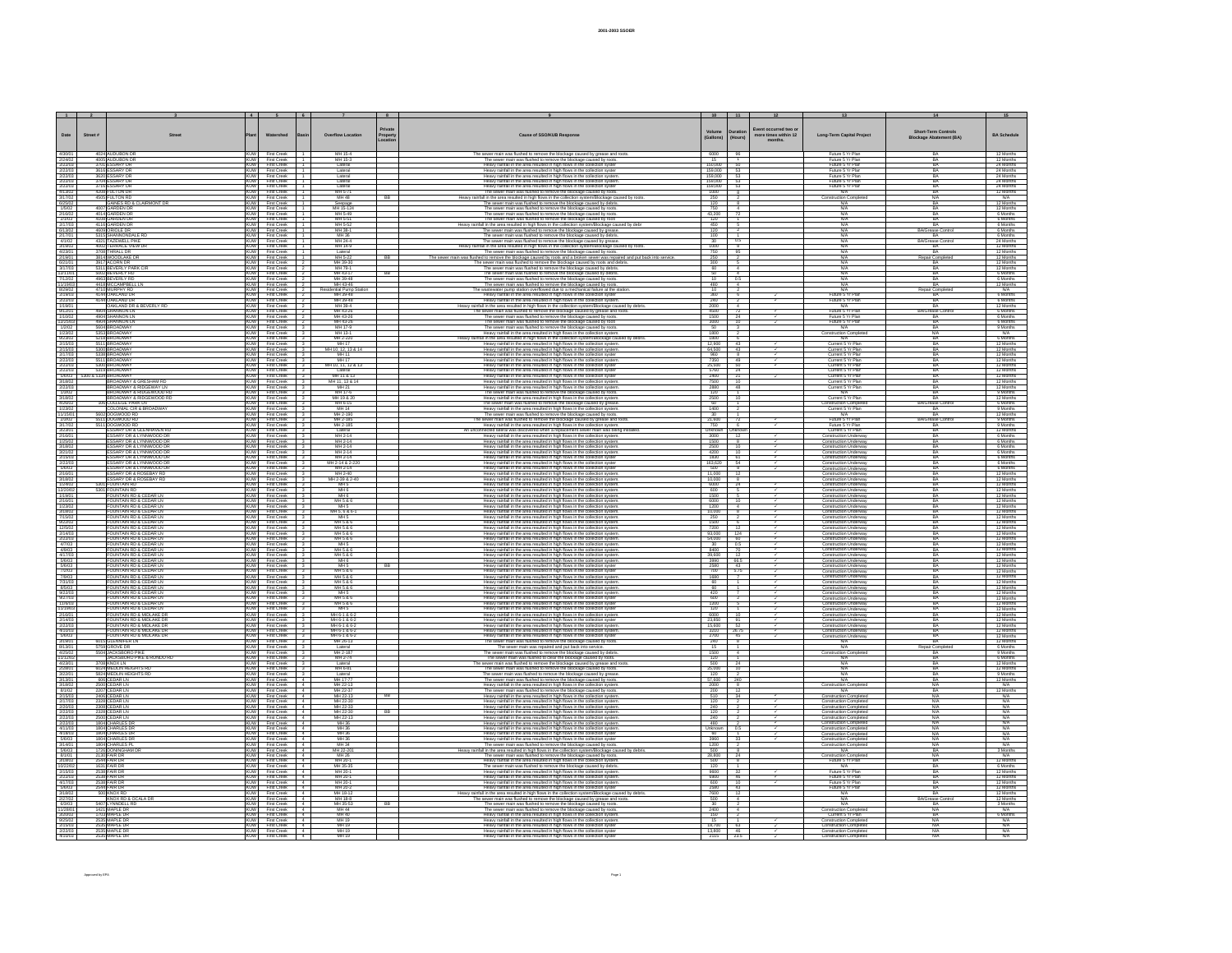| $\begin{array}{ccc} & 1 & \end{array}$               |                                 |                                                                              |                          |           |                                                                                 |                                                                     |                             |                                                                                                                                                                                                                                                                                                                     |                                                                            | 11                                                                                |                                                                                                              |                                                                |                                                                               |                                                              |
|------------------------------------------------------|---------------------------------|------------------------------------------------------------------------------|--------------------------|-----------|---------------------------------------------------------------------------------|---------------------------------------------------------------------|-----------------------------|---------------------------------------------------------------------------------------------------------------------------------------------------------------------------------------------------------------------------------------------------------------------------------------------------------------------|----------------------------------------------------------------------------|-----------------------------------------------------------------------------------|--------------------------------------------------------------------------------------------------------------|----------------------------------------------------------------|-------------------------------------------------------------------------------|--------------------------------------------------------------|
| Date                                                 | Street #                        | Street                                                                       |                          | Watershed |                                                                                 | Overflow Location                                                   | Property<br>Location        | Cause of SSO/KUB Response                                                                                                                                                                                                                                                                                           | Volume<br>(Gallons)                                                        | Juration<br>(Hours)                                                               | $\begin{array}{c} \text{Event occurred two or} \\ \text{more times within 12} \\ \text{months.} \end{array}$ | Long-Term Capital Project                                      | Short-Term Controls<br>Blockage Abatement (BA)                                | <b>BA</b> Schedule                                           |
| 4/17/03                                              |                                 | 2535 MAPLE DR                                                                | KUV                      |           | First Creek 4<br>First Creek<br>First Creek 4                                   | MH 19                                                               |                             | Heavy rainfall in the area resulted in high flows in the collection syster<br>Heavy rainfall in the area resulted in high flows in the collection system.                                                                                                                                                           | 6000                                                                       | 8<br>$\frac{42}{10}$                                                              |                                                                                                              | <b>Construction Completed</b><br><b>Construction Completed</b> | N/A<br>N/A                                                                    | <b>N/A</b>                                                   |
| 5/6/03<br>3/13/01<br>2/1/02                          |                                 | 2535 MAPLE DR<br>MAPLE DR & KNOX RD<br>404 OAK PARK DR                       | KUV<br>KUV<br>KUV        |           |                                                                                 | MH 19<br>MH 19<br>MH 13-12                                          |                             | ie leaking sewer main was repai<br>The sewer r<br>ove the blockage ca                                                                                                                                                                                                                                               | $7560$<br>$1200$<br>$720$                                                  |                                                                                   |                                                                                                              |                                                                |                                                                               | N/A<br>N/A<br>12 Months                                      |
| 3/17/01<br>12/14/02<br>2/16/03                       |                                 | 2922 RENNOC RD                                                               | KU                       |           | First Creek 4<br>First Creek 4<br>First Creek 4                                 | MH 13-64<br>MH 13-64<br>MH 13-49                                    |                             | The sewer main was flushed to remove the blockage caused by grease and roots                                                                                                                                                                                                                                        | 120<br>$\frac{60}{1020}$                                                   | $\overline{1}$                                                                    |                                                                                                              | Future 5 Yr Plan<br>Future 5 Yr Plan<br>Future 5 Yr Plan       | <b>BA/Grease Control</b><br><b>BA/Grease Contro</b>                           | 6 Months<br>6 Months<br>6 Months                             |
|                                                      | 290                             | <b>RENNOC RD</b><br>RENNOC RD                                                |                          |           | First Creek 4<br>First Creek 4<br>First Creek 4                                 | MH 13-26 & 13-49 & Later.<br>MH 13-26 & 13-49                       | <b>RR</b><br>B <sub>B</sub> | The sewer main was flushed to remove the blockage caused by grease and roots<br>Heavy rainfall in the area resulted in high flows in the collection system.<br>Heavy rainfall in the area resulted in high flows in the collection s                                                                                | 99,000                                                                     | $\overline{34}$<br>$\frac{60}{11}$                                                |                                                                                                              |                                                                |                                                                               | 6 Months<br>6 Months                                         |
| 2/22/03<br>4/17/03<br>5/6/03                         | 2900                            | RENNOC RD                                                                    | <b>KUW</b>               |           | First Creek 4                                                                   | MH 13-26 & 13-49                                                    |                             | Heavy rainfall in the area resulted in high flows in the collection syste                                                                                                                                                                                                                                           |                                                                            | 6975 46.5                                                                         |                                                                                                              | Future 5 Yr Plan<br>Future 5 Yr Plan<br>Future 5 Yr Plan       | <b>RA</b>                                                                     | 6 Months                                                     |
| 7/9/03                                               | 2910                            | RENNOC RD                                                                    | KUW<br>KUW<br>KUW        |           | First Creek 4<br>First Creek 4<br>First Creek 4                                 | MH 13-49<br>MH 13-49 & 13-5                                         |                             | Heavy rainfall in the area resulted in high flows in the collection system<br>Heavy rainfall in the area resulted in high flows in the collection syste                                                                                                                                                             | 720                                                                        | $\frac{6}{1.25}$                                                                  |                                                                                                              | Future 5 Yr Plan<br>Future 5 Yr Plar                           | BA                                                                            | 6 Months                                                     |
| 11/6/03<br>3/15/01                                   | 540                             | 2910 RENNOC RD<br>4718 UPCHURCH RD<br><b>SSMAN RE</b>                        | KUV                      |           | First Creek 4                                                                   | MH 29-60<br>MH 64                                                   |                             | The sewer main was flushed to remove the blockage caused by roots.<br>The sewer main was flushed to ren<br>nove the blockage caused by grease and root                                                                                                                                                              | 250<br>120                                                                 | $-4$<br>$\overline{1}$                                                            |                                                                                                              | N/A<br>N/A                                                     | <b>BA</b>                                                                     | 6 Months<br>6 Months<br>12 Months                            |
| 2/16/01<br>12/16/01                                  | 283                             | <b>WOODROW DR</b>                                                            | KUW<br>KUW               |           | First Creek 4<br>Second Creek 5                                                 | MH 13-55                                                            |                             | Heavy rainfall in the area resulted in high flows in the collection system/Blockage caused by debri<br>The sewer main was flushed to remove the blockage caused by grease and root                                                                                                                                  | 1200                                                                       | $-4$                                                                              |                                                                                                              | N/A                                                            | <b>PA</b><br><b>BA/Grease Contro</b>                                          | 6 Months                                                     |
| 7/16/02                                              |                                 | UCKTHORN DR<br>AMELIA RD & ME                                                |                          |           | Second Creek 5                                                                  | MH 35-80<br>MH 8-5                                                  |                             | The sewer main was flushed to remove the blockage caused by grease.                                                                                                                                                                                                                                                 | $\frac{750}{10}$                                                           | $rac{24}{0.5}$                                                                    |                                                                                                              | N/A<br>Future 5 Yr Plan                                        | <b>BA/Grease Contro</b><br><b>BA/Repair Complet</b>                           | 9 Months<br>3 Months                                         |
| 6/21/03<br>11/5/03                                   | 551 <sup>*</sup><br>5501<br>510 | CEDAR HEIGHTS RD<br>CENTRAL AVENUE PIKE                                      | KU/                      |           | Second Creek 5<br>Second Creek 5                                                | MH 35-32<br>MH 16-33                                                | B <sub>B</sub>              | The sewer main collapse was repaired and put back into service.<br>The sewer main was flushed to remove the blockage caused by debri<br>The sewer main was flushed to remove the blockage caused by grease and root                                                                                                 | 1560<br>1440<br>240                                                        | $\frac{13}{8}$                                                                    |                                                                                                              | Future 5 Yr Plan<br>Future 5 Yr Plan                           |                                                                               | 12 Months<br>18 Months                                       |
| 11/9/03<br>1/19/01<br>2/16/01                        |                                 | FENNEL RD<br>INSKIP BALL PARK<br>INSKIP BALL PARK                            | KUM<br>KUM<br>KUM        |           | Second Creek 5<br>Second Creek 5<br>Second Creek 5                              | MH 17-43<br>MH 24-14<br>MH 24-14                                    |                             | Heavy rainfall in the area resulted in high flows in the collection syste<br>Heavy rainfall in the area resulted in high flows in the collection syste                                                                                                                                                              | 11,000                                                                     | $\frac{4}{10}$                                                                    |                                                                                                              | <b>Construction Complete</b>                                   | BA<br>N/A<br>N/A                                                              | 6 Months<br>N/A<br>N/A                                       |
| 1/24/02                                              |                                 | <b>INSKIP BALL PARK</b>                                                      | KUV                      |           | Second Creek 5                                                                  | MH 24-13                                                            |                             | Heavy rainfall in the area resulted in high flows in the collection syster                                                                                                                                                                                                                                          | 14,400                                                                     | 8                                                                                 |                                                                                                              | <b>Construction Completed</b>                                  | N/A                                                                           | <b>N/A</b>                                                   |
| $\frac{2/1/02}{2/1/02}$<br>3/18/02                   |                                 | (SKIP BALL PARK<br>(SKIP BALL PARK                                           | KUV<br>KUV               |           | Second Creek 5<br>Second Creek 5                                                | $MH6$<br>$MH4$                                                      |                             | rowy rainfall in the area resulted in high flows in the collection system.<br>Heavy rainfall in the area resulted in high flows in the collection system.                                                                                                                                                           | 2000<br>500                                                                | $rac{8}{8}$                                                                       |                                                                                                              |                                                                | NA<br>NA                                                                      | N/A<br>N/A                                                   |
|                                                      |                                 | <b>INSKIP BALL PARK</b><br>INSKIP BALL PARK                                  | KUV<br><b>KUV</b>        |           | Second Creek 5                                                                  | MH 2, 3 & 24-1<br>MH 2 & 24-14                                      |                             | Heavy rainfall in the area resulted in high flows in the collection system<br>Heavy rainfall in the area resulted in high flows in the collection system                                                                                                                                                            | 43,200<br>30                                                               | 12                                                                                |                                                                                                              | <b>Construction Completed</b><br><b>Construction Completed</b> | N/A<br><b>N/A</b>                                                             | <b>N/A</b><br>$\frac{N/A}{N/A}$                              |
| 5/13/02<br>5/14/02<br>7/15/02<br>9/22/02             |                                 | INSKIP BALL PARK                                                             |                          |           | Second Creek<br>Second Creek<br>Second Creek<br>5                               | MH 5<br>MH 2, 4 & 24-1                                              |                             | Fleavy rainfall in the area resulted in high flows in the collection system.<br>Heavy rainfall in the area resulted in high flows in the collection system.                                                                                                                                                         | $\frac{120}{250}$                                                          | $\frac{2}{2}$                                                                     |                                                                                                              |                                                                | NA<br>NA                                                                      |                                                              |
| 12/5/02                                              |                                 | INSKIP BALL PARK<br>INSKIP BALL PARK                                         | <b>KUW</b>               |           | KUW Second Creek 5<br>Second Creek 5                                            | MH 2, 4 & 24-14<br>MH 4 & 24-14                                     |                             | Heavy rainfall in the area resulted in high flows in the collection system<br>Heavy rainfall in the area resulted in high flows in the collection system                                                                                                                                                            | 5000<br>10,800                                                             | $-6$<br>8                                                                         |                                                                                                              | <b>Construction Completed</b><br><b>Construction Completed</b> | <b>N/A</b><br>N/A<br><b>N/A</b>                                               | <b>NA</b><br>N/A<br><b>N/A</b>                               |
| 12/13/02<br>12/19/02                                 |                                 | VSKIP RAIT PARK                                                              | KUW<br>KUW               |           | Second Creek 5<br>Second Creek 5                                                | Unidentified Manhole<br>MH 24-14                                    |                             | Heavy rainfall in the area resulted in high flows in the collection system                                                                                                                                                                                                                                          | 500                                                                        | Unknown Unknown                                                                   |                                                                                                              | Construction Completed<br>Construction Completed               | <b>N/A</b>                                                                    | <b>N/A</b>                                                   |
| 12/20/02<br>12/24/02                                 |                                 | SKIP BALL PAF<br>INSKIP BALL PARI<br>INSKIP BALL PARI                        | KUV<br>KUV               |           | Second Creek 5<br>Second Creek 5                                                | MH 2 & 4<br>MH 24-14                                                |                             | Heavy rainfall in the area resulted in high flows in the collection system<br>Heavy rainfall in the area resulted in high flows in the collection system                                                                                                                                                            | Unknown<br>1800                                                            | Unknow<br>10                                                                      |                                                                                                              | <b>Construction Completed</b><br><b>Construction Completed</b> | N/A<br>N/A                                                                    | $\frac{N/A}{N/A}$                                            |
|                                                      |                                 |                                                                              | KUW<br>KUW<br>KUW        |           | Second Creek 5                                                                  | MH 24-14, 2, 3, 4 & 5                                               | BB BB                       | Heavy rainfall in the area resulted in high flows in the collection syste<br>Heavy rainfall in the area resulted in high flows in the collection system                                                                                                                                                             | 525.300<br>310,050                                                         | 85                                                                                |                                                                                                              | <b>Construction Complete</b><br>Construction Complete          | N/A<br><u>N/A</u>                                                             |                                                              |
| 2/14/03<br>2/22/03<br>4/10/03<br>4/17/03             |                                 | INSKIP BALL PARK<br>INSKIP BALL PARK<br>INSKIP BALL PARK<br>INSKIP BALL PARK |                          |           | Second Creek<br>Second Creek<br>Second Creek<br>5<br>Second Creek<br>5          | MH 2, 3, 4, 24-14 & 58<br>MH 3, 4 & 24-14<br>MH 24-14, 2, 3, 4 & 58 |                             | Heavy rainfall in the area resulted in high flows in the collection syster<br>Heavy rainfall in the area resulted in high flows in the collection syster                                                                                                                                                            | $\frac{1000}{7200}$                                                        | $\frac{6}{12}$                                                                    |                                                                                                              | <b>Construction Completed</b><br><b>Construction Complete</b>  | N/A                                                                           | NA<br>NA<br>NA<br>NA                                         |
| 5/6/03<br>7/10/03<br>8/5/03                          |                                 |                                                                              | <b>KUV</b><br>KUV<br>KUV |           | Second Creek 5<br>Second Creek 5<br>Second Creek 5                              | MH 24-14, 2, 3, 4 & 58<br>MH 58<br>MH 58                            |                             | Heavy rainfall in the area resulted in high flows in the collection syster<br>Heavy rainfall in the area resulted in high flows in the collection system                                                                                                                                                            | 4500<br>88                                                                 | - 6<br>$\frac{1}{1}$                                                              |                                                                                                              | <b>Construction Complete</b><br><b>Construction Complete</b>   | NA<br>NA                                                                      |                                                              |
| 9/22/03                                              |                                 | INSKIP BALL PARK<br>INSKIP BALL PARK<br>INSKIP BALL PARK                     | <b>KUW</b>               |           | Second Creek 5                                                                  | MH 3 & 4                                                            |                             | Heavy rainfall in the area resulted in high flows in the collec<br>Heavy rainfall in the area resulted in high flows in the collection system                                                                                                                                                                       | 960                                                                        | $\overline{2}$                                                                    |                                                                                                              | Construction Complete                                          |                                                                               | NA<br>NA<br>NA                                               |
| 11/19/03                                             |                                 | <b>INSKIP BALL PARK</b>                                                      | <b>KUV</b><br><b>KUV</b> |           | Second Creek 5                                                                  | MH <sub>2</sub><br>MH 8-8                                           |                             | Heavy rainfall in the area resulted in high flows in the collection system                                                                                                                                                                                                                                          | 240<br>500                                                                 | $\overline{1}$                                                                    |                                                                                                              | <b>Construction Complete</b><br>Future 5 Yr Plan               | <b>N/A</b><br><b>N/A</b>                                                      | <b>N/A</b><br><b>N/A</b>                                     |
| 2/25/01<br>2/12/03<br>10/201<br>7/31/02              |                                 | 112 MERCHANT DR<br>500 NICHOLAS RD<br>106 OAKCREST RD                        | KUV<br>KUV               |           | Second Creek<br>Second Creek<br>5<br>Second Creek<br>5                          | MH 14-28<br>MH 16-79                                                |                             | The sewer main was flushed to remove the blockage caused by grease.<br>The sewer main was flushed to remove the blockage caused by drease.<br>The sewer main was flushed to remove the blockage caused by debris.                                                                                                   | $\frac{270}{300}$                                                          | $\frac{2}{\frac{15}{1}}$                                                          |                                                                                                              | Future 5 Yr Plan                                               | BA<br>BA                                                                      | 6 Months<br>24 Months                                        |
| 11/17/03                                             |                                 | 923 OAKLETT DR<br>923 OAKLETT DR                                             | <b>KUM</b><br>KU/<br>KU/ |           | Second Creek 5<br>Second Creek 5<br>Second Creek 5                              | MH 35-74<br>MH 35-74                                                |                             | The sewer main was flushed to remove the blockage caused by roots<br>The sevent main was flushed to remove the blockage caused by grease and roots.<br>The seven main was flushed to remove the blockage caused by grease and roots.<br>The pump station overllowed due to rainfall-related flows exceedi           | 30                                                                         | $\overline{0.5}$                                                                  |                                                                                                              | N/A<br>Future 5 Yr Plan                                        | BA<br><b>BA</b>                                                               | 24 Months<br>24 Months<br>N/A                                |
| 1/23/02                                              |                                 | <b>PILLEAUX LIFT STATIO</b><br>PILLEAUX LIFT<br>PINECREST RD                 | KUM<br>KUM               |           |                                                                                 | Wetwell<br>Wetwell<br>MH 35-32                                      |                             |                                                                                                                                                                                                                                                                                                                     | 14.400                                                                     | 74<br>$\frac{10}{3}$                                                              |                                                                                                              | Future 5 Yr Plan                                               | <b>N/A</b><br>N/A                                                             |                                                              |
| 3/18/02<br>5/20/03<br>3/22/01<br>3/28/01             |                                 | 5708 SCENICHILLS RD                                                          | <b>KUW</b>               |           | Second Creek 5<br>Second Creek 5<br>Second Creek 5                              | MH 8-76                                                             |                             | he pump station overflowed due to rainfall-related flows exceeding the station capacity.<br>The sewer main was flushed to remove the blockage caused by roots and debri<br>The sewer main was flushed to remove the blockage caused by grease                                                                       | 12,000<br>2000<br>2400                                                     | $_{\rm 8}$                                                                        |                                                                                                              | Future 5 Yr Plan<br>Future 5 Yr Plan<br>N/A                    | RA                                                                            | N/A<br>12 Months<br>36 Months                                |
| 3/28/01                                              |                                 | 5823 SECOND DR                                                               | KUV<br>KUW               |           |                                                                                 | MH 8-103<br>MH 17-30<br>MH 16-64 & 16-63                            |                             | The sewer main was flushed to remove the blockage caused by debris. Vandalism is in                                                                                                                                                                                                                                 | 2400<br>60                                                                 | $\frac{2}{1}$                                                                     |                                                                                                              | <b>N/A</b><br>Future 5 Yr Plan                                 | Repair Complete                                                               | <b>N/A</b>                                                   |
| 3/6/01<br>2/9/02                                     |                                 | 805 SHASTA DR<br>5609 SIERRA RD<br>120 TOWER DR                              | KU                       |           | Second Creek 5<br>Second Creek 5<br>Second Creek 5<br>Second Creek 5            | MH 16-7                                                             |                             | The sewer main was flushed to remove the blockage caused by roots.<br>The sewer main was flushed to remove the blockage caused by debris                                                                                                                                                                            | 500                                                                        | $^{\circ}$                                                                        |                                                                                                              | Future 5 Yr Plan                                               |                                                                               | 6 Months<br>18 Months<br>6 Months                            |
| 7/5/03<br>7/9/03                                     |                                 | 2306 AULT RD<br>3505 BELLEVIEW RD                                            | ΠC                       |           | Loves Creek 6<br>Loves Creek 6<br>Loves Creek 6                                 | MH 29-301<br>MH 82-38                                               |                             | The sewer main was flushed to remove the blockage caused by roots<br>The se<br>wer main was flushed to remove the blockage ca<br>sed by debi                                                                                                                                                                        | $-120$                                                                     | $\frac{1}{0.5}$                                                                   |                                                                                                              | <b>N/A</b><br>NA                                               |                                                                               | 3 Months<br>3 Months                                         |
| 7/26/01<br>3/7/03                                    | 477                             | <b>ENTWOOD RD</b><br><b>CENTERLINE DR</b>                                    | <b>LC</b>                |           | Loyes Creek 6                                                                   | MH 66-14<br>MH 66-15                                                |                             | The sewer main was repaired and put back into service.<br>The sewer main was flushed to remove the blockage caused by debris                                                                                                                                                                                        | 3600<br>31,200 52                                                          | 12                                                                                |                                                                                                              | struction Complet<br><b>N/A</b>                                | <b>BA/Repair Comp</b>                                                         | 3 Months<br>3 Months                                         |
| 2/1/01                                               |                                 | ROSS VALLEY R                                                                | LC<br>$\frac{LC}{LC}$    |           | Loves Creek 6                                                                   | MH 82-94 & 82-                                                      |                             | The sewer main was flushed to remove the blockage caused by greas<br>The sewer main was flushed to remove the blockage caused by grease                                                                                                                                                                             |                                                                            | 5<br>$rac{24}{0.5}$                                                               |                                                                                                              | $N/\Delta$<br>N/A<br>N/A                                       |                                                                               | 6 Months                                                     |
| 2/5/01<br>5/3/02<br>2/22/03                          | 5300<br>5338<br>1600            | MILLERTOWN PIK                                                               |                          |           | Loves Creek 6<br>Loves Creek 6<br>Loves Creek 6                                 | MH 48-22<br>MH 48-12<br>MH 29-191                                   |                             | The sewer main was flushed to remove the blockage caused by grease and debris.<br>Heavy rainfall in the area resulted in high flows in the collection system/Blockage caused by<br>Heavy rainfall in the area resulted in high flows                                                                                | $\begin{array}{r}\n 1500 \\  \hline\n 600 \\  \hline\n 6900\n \end{array}$ | 46                                                                                |                                                                                                              |                                                                | <b>BA/Grease Contro</b>                                                       | 6 Months<br>9 Months<br>12 Months                            |
| 11/8/01<br>4/30/01                                   | $\frac{43}{44}$                 | 4213 SHANGRI-LA DE<br>ALLEY VIEW                                             |                          |           | Loves Creek 6<br>Loves Creek 6<br>Loves Creek 6                                 | MH 29-436<br>Lateral<br>MH 74-17                                    | B <sub>B</sub>              | The sewer main was flushed to remove the blockage caused by debri<br>The sewer lateral was repaired and put back into service.<br>Heavy rainfall in the area resulted in high flows in the collection system                                                                                                        | $\frac{250}{1500}$                                                         | $\begin{array}{c}\n2 \\ 24 \\ 3\n\end{array}$                                     |                                                                                                              | N/A<br>NIZ                                                     | RA<br>Repair Complete                                                         | 24 Months<br>NA<br>NA                                        |
| 3/16/01                                              |                                 | 1317 ADAIR DR                                                                | <b>KUW</b>               |           | First Creek 7                                                                   | MH 28-2                                                             | BB                          | The sewer main was flushed to remove the blockage caused by debris.                                                                                                                                                                                                                                                 | 240                                                                        | 4                                                                                 |                                                                                                              | N/A                                                            | BA                                                                            | 6 Months                                                     |
| 9/10/02<br>6/10/02                                   |                                 | 4513 FAWNIE LN<br>4308 HIGH SCHOOL RD<br>1002 HIGHLAND AVE                   | KU<br>KU                 |           | First Creek 7<br>First Creek 7<br>First Creek 7                                 | MH 17-1<br>MH 44-13<br>MH 29-49                                     | B <sub>B</sub>              | The sewer main was flushed to remove the blockage caused by grease and root<br>The sewer main was flushed to remove the blockage caused by grease and root.<br>The sewer main was flushed to remove the blockage caused by grease and root.<br>The sewer main was flushed to remove the blockage caused by grease a | 120<br>$\frac{60}{180}$                                                    | $\overline{2}$<br>$\begin{array}{ccc} \text{ } & \text{ } & \text{ } \end{array}$ |                                                                                                              | N/A<br>N/A<br>N/A                                              | <b>BA/Grease Contre</b><br><b>BA/Grease Contra</b><br><b>BA/Grease Contra</b> | 6 Months<br>12 Months<br>12 Months                           |
| 3/28/03                                              |                                 | 4713 OLD BROADWA                                                             | KUV                      |           | First Creek 7                                                                   | MH <sub>2</sub>                                                     |                             | leavy rainfall in the area resulted in high flows in the collection syste                                                                                                                                                                                                                                           |                                                                            | Unknown Unknown                                                                   |                                                                                                              | Future 5 Yr Plan                                               | BA                                                                            | 12 Months                                                    |
| 6/18/02<br>2/19/03                                   | 440                             | SOUTH WAHLI DR<br>4606 UPCHURCH RD<br>3016 BORIGHT PL                        | KUV<br>KU                |           | First Creek 7<br>First Creek 7                                                  | Clean-out<br>MH 45                                                  |                             | The sewer main was repaired and put back into service.<br>Heavy rainfall in the area resulted in high flows in the collection system/Blockage caused by swags.                                                                                                                                                      | 30<br>90                                                                   | $\overline{2}$<br>$3 -$                                                           |                                                                                                              | N/A<br><b>N/A</b>                                              | <b>BA/Repair Complete</b><br>BA                                               | 24 Months<br>12 Months                                       |
| 12/29/01<br>1/3/02                                   | 3016                            | 3006 BORIGHT PL<br>3408 BORIGHT PL                                           | KU<br>ΚUΙ                |           | First Creek 8<br>First Creek 8<br>First Creek 8                                 | MH 34<br>MH 32<br>MH 42<br>MH 5-13                                  |                             | The sewer main was flushed to remove the blockage caused by grease and root<br>The sewer main was flushed to remove the blockage caused by roots.                                                                                                                                                                   | 240<br>250                                                                 | $\overline{z}$<br>$\overline{2}$                                                  |                                                                                                              |                                                                | BA/Grease C                                                                   | 6 Months<br>6 Months<br>18 Months                            |
| 1/30/02                                              |                                 | 4224 BROADWAY                                                                | KU                       |           | First Creek 8                                                                   |                                                                     |                             | Heavy rainfall in the area resulted in high flows in the collection system/Blockage caused by root<br>The sewer main was flushed to remove the blockage caused by grease and roots.                                                                                                                                 | 300                                                                        | Unknown Unknown                                                                   |                                                                                                              | Future 5 Yr Plar                                               | <b>BA/Grease Contro</b>                                                       | 6 Months                                                     |
| 2/15/01<br>5/7/02<br>3/17/02<br>3/5/01               |                                 | BROADWAY & POWERS ST<br>TCH VALLEY D<br>ORILAND BLVI                         | KUW<br>KUW               |           | First Creek 8<br>First Creek 8                                                  | MH 5-13<br>MH 7-180<br>MH 15<br>YARD                                |                             | The sewer main was flushed to remove the blockage caused by debris.<br>The sewer main was repaired and put back into service.<br>leavy rainfall in the area resulted in high flows in the collection system/Blockage caused by roo                                                                                  | 200<br>2200                                                                | $\frac{2}{48}$                                                                    |                                                                                                              | Future 5 Yr Plan                                               | BA<br>Repair Complete                                                         | 6 Months<br>N/A<br>9 Months<br>9 Months                      |
|                                                      | 240                             | FORESTAL DE                                                                  |                          |           | First Creek   8<br>First Creek 8                                                | MH 7-82                                                             |                             | The sewer main was flushed to remove the blockage caused by roots and debris                                                                                                                                                                                                                                        | 100<br>100                                                                 | $\overline{4}$<br>$\overline{\mathbf{3}}$<br>$-15$                                |                                                                                                              | N/A<br>N/A                                                     | <b>PA</b>                                                                     |                                                              |
| $\frac{1/9/02}{7/30/01}$                             |                                 | KIMLN                                                                        | KU<br>KU                 |           | First Creek<br>First Creek 8                                                    |                                                                     |                             | The sewer main was flushed to remove the blockage caused by roots<br>The sewer main was flushed to remove the blockage caused by roots.                                                                                                                                                                             | 3000                                                                       | $^{24}$                                                                           |                                                                                                              |                                                                |                                                                               | 9 Months<br>6 Months                                         |
| 12/12/03<br>12/10/01                                 | 2916                            | 4601 OLD BROADWAY<br><b>TAZEWELL PIK</b>                                     | <b>KUM</b><br>KU         |           | First Creek 8<br>First Creek 8                                                  | MH 7-12<br>Lateral                                                  |                             | The sewer main was flushed to remove the blockage caused by grease.<br>The sewer main was flushed to remove the blockage caused by grease                                                                                                                                                                           | 30<br>4800                                                                 | 1<br>$^{\circ}$                                                                   |                                                                                                              | N/A<br>N/A                                                     | BA<br><b>BA/Grease Cont</b>                                                   | 12 Months<br>6 Months                                        |
| $\frac{1/8/01}{1/23/02}$                             | 2528<br>2900                    | TAZEWELL PIKE & OLD BROADWAY<br>TECOMA DR<br>TECOMA DR                       | KUV<br>KUV               |           | First Creek<br>First Creek<br>First Creek 8<br>First Creek 8                    | Lateral<br>Lateral<br>MH 9-34 & 9-3                                 |                             | The sewer main was flushed to remove the blockage caused by grease.<br>The sewer main was flushed to remove the blockage caused by grease.<br>Heavy rainfall in the area resulted in high flows in the collection system.                                                                                           | $\frac{250}{2400}$                                                         | $\frac{2}{8}$                                                                     |                                                                                                              | N/A<br>Current 5 Yr Plan<br>Current 5 Yr Plan                  |                                                                               | 6 Months<br>6 Months<br>6 Months                             |
| 1/23/02                                              | 280                             | 2514 TECOMA DR<br><b>TECOMA DR</b>                                           | KUV<br>KU                |           | First Creek 8                                                                   | Lateral<br>MH 9-52                                                  | $rac{B}{B}$                 | Heavy rainfall in the area resulted in high flows in the collection system                                                                                                                                                                                                                                          | 500<br>7200                                                                | 8<br>- 24                                                                         |                                                                                                              | Current 5 Yr Plan<br>Future 5 Yr Plan                          | BA<br><b>PA</b>                                                               | 6 Months<br>6 Months                                         |
| 1/24/02<br>2/15/03                                   | 2808                            | COMA DR<br>COMA DR                                                           | KU                       |           | First Creek 8<br>First Creek<br>First Creek 8                                   | MH 9-52                                                             |                             | Heavy rainfall in the area resulted in high flows in the collection system<br>Heavy rainfall in the area resulted in high flows in the collection syst                                                                                                                                                              | 5280                                                                       | $\frac{44}{48}$                                                                   |                                                                                                              | Current 5 Yr Pla                                               |                                                                               | 6 Months<br>6 Months                                         |
| 2/22/03<br>2/22/03<br>2/16/03                        | 2808<br>2700                    | <b>TECOMA DF</b><br><b>ECOMA DR &amp; WHITTLE SPRINGS RD</b>                 | <b>KUV</b><br><b>KUV</b> |           | First Creek 8<br>First Creek 8                                                  | Lateral<br>MH 9-6 & 9-34                                            |                             | Heavy rainfall in the area resulted in high flows in the collection syster<br>Heavy rainfall in the area resulted in high flows in the collection system<br>Heavy rainfall in the area resulted in high flows in the collection syster                                                                              | 7200<br>7200<br>8640                                                       | 48<br>T <sub>2</sub>                                                              |                                                                                                              | Current 5 Yr Plan<br>Current 5 Yr Plan<br>Current 5 Yr Plan    |                                                                               | 6 Months<br>6 Months                                         |
| 2/22/03                                              |                                 | TECOMA DR & WHITTLE SPRINGS RD                                               | KUV                      |           |                                                                                 | MH 9-34                                                             |                             | Heavy rainfall in the area resulted in high flows in the collection syste                                                                                                                                                                                                                                           | 960                                                                        | $\frac{4}{2}$                                                                     |                                                                                                              | Current 5 Yr Plan                                              | <b>RA</b>                                                                     | 6 Months                                                     |
| 3/29/03<br>5/6/03<br>3/17/02                         |                                 | COMA DR & WHITTLE SPRINGS RD<br>ECOMA DR & WHITTLE SPRINGS RD<br>ECOMA ST    | KUV                      |           | First Creek 8<br>First Creek 8<br>First Creek 8<br>First Creek 8                | IH 9-34 & 9-3<br>MH 9-6<br>MH 9-4                                   |                             | he sewer main was flushed to remove the blockage caused by grease and de<br>Heavy rainfall in the area resulted in high flows in the collection system Heavy rainfall in the area resulted in high flows in the collection system                                                                                   | 960<br>$\frac{400}{1200}$                                                  | $-6$                                                                              |                                                                                                              | Current 5 Yr Plan<br>Current 5 Yr Plan<br>Current 5 Yr Plan    |                                                                               | 6 Months<br>6 Months<br>6 Months                             |
| 3/17/02                                              | 2412                            | <u>ECOMA ST &amp; WHITTLE SPRINGS RD</u>                                     | KUV<br>KUV               |           |                                                                                 | MH 9-5 & 9                                                          |                             | Heavy rainfall in the area resulted in high flows in the collection so                                                                                                                                                                                                                                              | 8500                                                                       | -4<br>$-4$                                                                        |                                                                                                              | urrent 5 Yr Plan                                               |                                                                               |                                                              |
| 1/23/02<br>12/15/02<br>10/16/02                      | 252<br>$\frac{252}{3010}$       | INDERWOOD PL<br>INDERWOOD PL<br>ALLEY VIEW DR                                |                          |           | First Creek 8<br>First Creek 8<br>First Creek 8<br>First Creek 8                | Lateral<br>Lateral<br>MH 9-73                                       |                             | Heavy rainfall in the area resulted in high flows in the collection system.<br>The sewer main was flushed to remove the blockage caused by debris.<br>The sewer main was flushed to remove the blockage caused by grease and r                                                                                      | $\begin{array}{r}\n 3600 \\  \hline\n 60 \\  \hline\n 200\n \end{array}$   | $\frac{3}{1}$                                                                     |                                                                                                              | Future 5 Yr Plan                                               | <b>BA/Grease Con</b>                                                          | 6 Months<br>12 Months<br>12 Months<br>6 Months               |
|                                                      |                                 | 3112 VERA DR<br>1432 WAKE ROBIN DR<br>4040 WALKER BLVD                       | KUV<br>KUV<br>KUV        |           |                                                                                 | MH 50<br>MH 7-175<br>MH 3-1                                         |                             |                                                                                                                                                                                                                                                                                                                     | $\frac{480}{120}$                                                          | $\frac{8}{2}$                                                                     |                                                                                                              | N/A                                                            | BA/Grease Control                                                             |                                                              |
| 12/29/01<br>5/8/02<br>7/13/02                        |                                 | ALKER BLVI                                                                   |                          |           | First Creek<br>First Creek 8<br>First Creek 8                                   |                                                                     | B <sub>B</sub>              | The sewer main was flushed to remove the blockage caused by grease.<br>The sewer main was repaired and put back into service.<br>The sewer main was flushed to remove the blockage caused by grease.                                                                                                                |                                                                            |                                                                                   |                                                                                                              |                                                                | 0.87                                                                          | 12 Months<br>36 Months<br>12 Months                          |
| 2/15/03<br>2/22/03<br>11/14/01<br>5/22/02            | 350                             | 3501 WHITTLE SPRINGS<br><b>HITTLE SPRINGS F</b>                              | KUV<br>KU                |           | First Creek 8<br>First Creek 8                                                  | MH 9-35<br>MH 9-35                                                  |                             | Heavy rainfall in the area resulted in high flows in the collection system<br>Heavy rainfall in the area resulted in high flows in the collection syster                                                                                                                                                            | 2880<br>2880                                                               | 24<br>$-48$                                                                       |                                                                                                              | Current 5 Yr Plan<br>Current 5 Yr Plan                         | <b>BA</b><br><b>B</b>                                                         | 6 Months<br>6 Months                                         |
|                                                      |                                 | 5914 BLOSSOM RD                                                              |                          |           | Third Creek 9<br>Third Creek 9                                                  | MH 33-20<br>MH 33-23                                                |                             | The sewer main was flushed to remove the blockage caused by grease and ro<br>The sewer main was flushed to remove the blockage caused by grease and ro                                                                                                                                                              | $\frac{15}{3000}$                                                          | $\frac{1}{24}$                                                                    |                                                                                                              | N/A<br>N/A                                                     | <b>BA/Grease Cont</b><br>BA/Grease Cont                                       | 12 Months<br>12 Months                                       |
| 2/8/01                                               | 610                             | 6100 EMERALD HILLS LI<br>EMERALD HILLS LN<br>LAFAYETTE RD                    | <b>KUV</b><br>KU/        |           | Third Creek 9                                                                   | MH 17-244<br>MH 17-194                                              |                             | The sewer main was flushed to remove the blockage caused by grease                                                                                                                                                                                                                                                  | 150<br>20                                                                  | $\overline{2}$                                                                    |                                                                                                              | N/A<br>N/A                                                     | BA<br><b>BA/Grease Co</b>                                                     | 36 Months                                                    |
| 9/14/01<br>1/10/03<br>6/9/03<br>11/18/03<br>10/11/03 | 3005                            | MERCHANT DR<br>PLEASANT RIDGE                                                | KU<br>KU                 |           | Third Creek<br>Third Creek 9<br>Third Creek 9<br>Third Creek 9<br>Third Creek 9 | Cleanout<br>MH 24-48<br>MH 12-47 & 12-                              |                             | The sewer main was flushed to remove the blockage caused by grease and debt.<br>The sewer main was flushed to remove the blockage caused by root:<br>The sewer main was flushed to remove the blockage caused by root:<br>The sewer mai                                                                             | 8640                                                                       | $\frac{1}{48}$                                                                    |                                                                                                              | Future 5 Yr Pla                                                | RA                                                                            | 24 Months<br>24 Months<br>12 Months<br>3 Months<br>12 Months |
| 7/25/01                                              | 6100<br>5409                    | <b>ONELEIGH RD</b><br><b>TILLERY RD</b>                                      | KU                       |           | Third Creek 9                                                                   | MH 24-51                                                            |                             | The sewer main was flushed to remove the blockage caused by roo<br>The sewer main was flushed to remove the blockage caused by grease and root                                                                                                                                                                      | 120                                                                        | $\overline{R}$                                                                    |                                                                                                              | Future 5 Yr Plan<br>N/A                                        | <b>PA</b>                                                                     | 3 Months                                                     |
| 10/25/01                                             | 5409                            | <b>ILLERY RD</b>                                                             | KUV                      |           | Third Creek<br>Third Creek 9                                                    | MH 5-53                                                             |                             | The sewer main was flushed to remove the blockage caused by grease                                                                                                                                                                                                                                                  | 150                                                                        | $\frac{5}{1}$                                                                     |                                                                                                              | Future 5 Yr Plan                                               | <b>BA/Grease Contre</b>                                                       | 3 Months<br>9 Months                                         |
| 3/8/02<br>3/2/01<br>10/18/02                         | 371                             | VIENNA DI<br>6100 WADE LN<br>5401 WIL-LOYD RD                                | KU<br>KU/<br>KU          |           | Third Creek 9<br>Third Creek 9                                                  | MH 18-3<br>MH 17-119<br>Clean-ou                                    |                             | The sewer main was flushed to remove the blockage caused by grease<br>The sewer main was flushed to remove the blockage caused by roots<br>The sewer main was flushed to remove the blockage caused by greas                                                                                                        | 120<br>7200<br>120                                                         | 24                                                                                |                                                                                                              | N/A                                                            | A/Grease Contro<br><b>BA</b><br><b>BA/Grease Contr</b>                        | 6 Months<br>6 Months                                         |
| $\frac{11/27/01}{7/6/02}$                            | 605                             | DUTCH VALLEY DR                                                              | KUW<br>KUW               |           | Second Creek 10<br>Second Creek 10                                              | MH 17-46<br>MH 17-46                                                |                             | The sewer main was flushed to remove the blockage caused by roots                                                                                                                                                                                                                                                   | 150                                                                        | $\frac{1}{24}$<br>0.25                                                            |                                                                                                              | Future 5 Yr Plan                                               | BA<br><b>BA/C</b>                                                             | 12 Months<br>12 Months                                       |
| 7/18/03                                              |                                 | 313 JENSO DR<br>1440 LANTANA LN                                              | <b>KUM</b>               |           | Second Creek 10<br>Second Creek 10                                              | MH 14-69<br>MH 14-118                                               |                             | sewer main was flushed to remove the blockage caused by grease and c<br>Heavy rainfall in the area resulted in high flows in the collection system.<br>The sewer main was flushed to remove the blockage caused by debri-                                                                                           | $-60$                                                                      | $rac{1}{0.5}$                                                                     |                                                                                                              | Future 5 Yr Plan                                               | BA                                                                            | 24 Months<br>6 Months                                        |
| 8/14/01                                              |                                 | <b>RICKARD DR</b>                                                            | KIN                      |           | Second Creek 10                                                                 | MH 14-68                                                            |                             | te sewer main was flushed to remove the blockage caused by grease and de                                                                                                                                                                                                                                            | 250                                                                        |                                                                                   |                                                                                                              | Future 5 Yr Pla                                                |                                                                               | 24 Months                                                    |

a barang page 2 mage 2 mage 2 mage 2 mage 2 mage 2 mage 2 mage 2 mage 2 mage 2 mage 2 mage 2 mage 2 mage 2 mage 2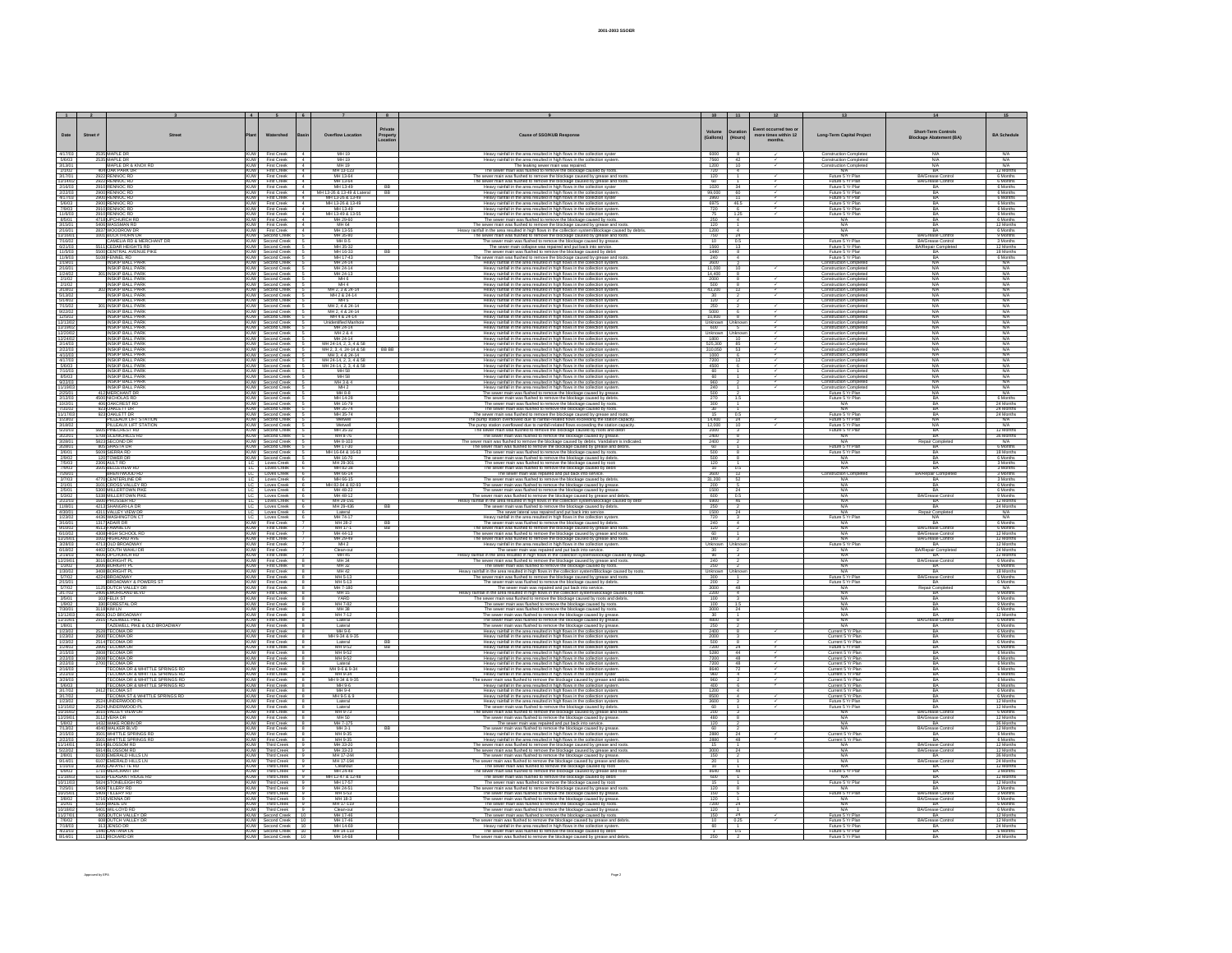| $-1$                                    |          |                                                                                               |       |                                                                                     |                 |                                                   |                             |                                                                                                                                                                                                                                                                                                            |                                                                                                                                                                                                                                                               | 11                                                                               |  |                                                                                               |                                                  |                                                  |
|-----------------------------------------|----------|-----------------------------------------------------------------------------------------------|-------|-------------------------------------------------------------------------------------|-----------------|---------------------------------------------------|-----------------------------|------------------------------------------------------------------------------------------------------------------------------------------------------------------------------------------------------------------------------------------------------------------------------------------------------------|---------------------------------------------------------------------------------------------------------------------------------------------------------------------------------------------------------------------------------------------------------------|----------------------------------------------------------------------------------|--|-----------------------------------------------------------------------------------------------|--------------------------------------------------|--------------------------------------------------|
| Date                                    | Street # | Street                                                                                        |       | Watershed                                                                           |                 | Overflow Location                                 | <b>Property</b><br>Location | <b>Cause of SSO/KUB Response</b>                                                                                                                                                                                                                                                                           | Short-Term Controls<br>Blockage Abatement (BA)<br>Volume<br>(Gallons)<br>Duration<br>(Hours)<br><b>Long-Term Capital Project</b><br>more times within 12<br>months.<br>7050 47<br>Future 5 Yr Plan<br>$\frac{13,800}{250}$ $\frac{23}{8}$<br>Future 5 Yr Plan |                                                                                  |  | <b>BA</b> Schedule                                                                            |                                                  |                                                  |
| 2/16/03                                 |          | 1401 RICKARD DR                                                                               |       | KUW Second Creek<br>KUW Second Creek                                                | 10<br>10        | MH 14-69<br>MH 14-67                              |                             | Heavy rainfall in the area resulted in high flows in the collection syster<br>Heavy rainfall in the area resulted in high flows in the collection system                                                                                                                                                   |                                                                                                                                                                                                                                                               |                                                                                  |  |                                                                                               |                                                  | 24 Months                                        |
| 2/16/03                                 |          | 1305 RICKARD DR<br>1527 WILSON RD<br>5715 BALL CAMP PI                                        |       | Second Creek                                                                        |                 | MH 14-89                                          |                             | The sewer main was flushed to remove the blockage can<br>Heavy rainfall in the area resulted in high flows in the col-<br>Heavy rainfall in the area resulted in high flows in the col-<br>used by roi                                                                                                     |                                                                                                                                                                                                                                                               |                                                                                  |  |                                                                                               |                                                  | 24 Months<br>24 Months<br>12 Months              |
| 4/14/01<br>2/22/03                      |          | CAIN RD & EVERHART LM<br>5609 CLIFFWOOD RD                                                    |       | KUW Third Creek                                                                     |                 | MH 27-28<br>MH 11-191<br>MH 11-158                | <b>RR</b>                   | The sewer main was flushed to remove the blockage caused by debris<br>Heavy rainfall in the area resulted in high flows in the collection system/Blockage caused by debris.<br>y rainfall in the area resulted in high flows in the collection system/Blockage caused by grease and de<br>The sewer main w | 120<br>$9000$  <br>255                                                                                                                                                                                                                                        | $\overline{2}$<br>3                                                              |  | N/A<br>N/A<br>N/A                                                                             |                                                  | 12 Months<br>12 Months<br>24 Months<br>24 Months |
| 4/17/0                                  |          | <b>1228 FLLESMERE D</b>                                                                       |       | KUW Third Creek<br>KUW Third Creek<br>KUW Third Creek                               |                 | MH 48 & 49                                        |                             |                                                                                                                                                                                                                                                                                                            | $rac{1}{900}$                                                                                                                                                                                                                                                 | 5                                                                                |  | $\overline{M}$                                                                                |                                                  |                                                  |
| 2/15/02<br>2/16/0<br>2/16/01            |          | 5104 FLEETWOOD C<br>5659 MATLOCK DR<br>5659 MATLOCK DR                                        |       | KUW Third Creek<br>KUW Third Creek<br>KUW Third Creek                               |                 | MH 5-11<br>MH 19<br><b>MH18</b>                   |                             | The sewer main was flushed to remove the blockage caused by roots<br>Heavy rainfall in the area resulted in high flows in the collection system                                                                                                                                                            | 7200<br>250<br>250                                                                                                                                                                                                                                            | 120<br>$\overline{2}$                                                            |  | N/A<br><b>Construction Compl</b>                                                              | BA<br>N/A                                        | 18 Months<br><b>N/A</b>                          |
| 7/29/01<br>1/22/02                      |          | 3305 MCKAMEY RD<br>4321 MCKAMEY RD                                                            |       | KUW Third Creek                                                                     |                 | MH 13<br>MH 27-104                                |                             | Heavy rainfall in the area resulted in high flows in the collection sys<br>Heavy rainfall in the area resulted in high flows in the collection syste<br>he sewer main was flushed to remove the blockage caused by grease and roo                                                                          | 5400<br>1000                                                                                                                                                                                                                                                  | $\overline{\phantom{a}2}$<br>$\frac{3}{8}$                                       |  | <b>Construction Complete</b><br><b>Construction Complete</b><br><b>Construction Completer</b> | <u>N/A</u><br>N/A<br>3A/Grease Con               | <u>N/A</u><br>N/A<br>42 Months                   |
| 1/23/02<br>1/23/02                      |          | 3540 MCKAMEY RI<br>3540 MCKAMEY RD                                                            |       | <b>Third Creek</b><br>KUW Third Creek                                               |                 | MH 21 & 23<br>MH 18 & 19                          |                             | Heavy rainfall in the area resulted in high flows in the collection system<br>Heavy rainfall in the area resulted in high flows in the collection system                                                                                                                                                   | 27,000  <br>6000                                                                                                                                                                                                                                              | 10<br>10                                                                         |  | Construction Completed<br><b>Construction Completer</b>                                       | N/A<br>N/A                                       | <b>N/A</b><br><b>N/A</b>                         |
| 1/23/0<br>9/25/0                        |          | <b>MCKAMEY RE</b><br>MCKAMEY RE                                                               |       | Third Creek<br><b>Third Creek</b>                                                   |                 | MH 13<br>MH 16,16-1,20 &                          |                             | Heavy rainfall in the area resulted in high flows in the collection syst<br>Heavy rainfall in the area resulted in high flows in the collection system                                                                                                                                                     | 15,000<br>10,000                                                                                                                                                                                                                                              | $\frac{10}{4}$                                                                   |  | <b>Construction Complete</b><br>Construction Completer                                        | N/A                                              | N/A<br>N/A                                       |
| 2/14/03<br>2/14/03                      |          | 3307 MCKAMEY RD<br>301 MCKAMEY RI                                                             |       | KUW Third Creek<br>KUW Third Creek                                                  |                 | MH 14<br><b>MH13</b>                              |                             | Heavy rainfall in the area resulted in high flows in the collection system<br>Heavy rainfall in the area resulted in high flows in the collection syste                                                                                                                                                    | 23.100 77<br>25,200                                                                                                                                                                                                                                           | $-84$                                                                            |  | <b>Construction Completer</b><br>Construction Complet                                         | N/A                                              | <b>N/A</b><br><b>N/A</b>                         |
| 2/15/03                                 |          | 3540 MCKAMEY RD                                                                               |       | KUW Third Creek<br>KUW Third Creek                                                  |                 | MH 21<br>MH 21 & 13                               |                             | Heavy rainfall in the area resulted in high flows in the collection system<br>Heavy rainfall in the area resulted in high flows in the collection syster                                                                                                                                                   | 21,600 72<br>6000 10                                                                                                                                                                                                                                          |                                                                                  |  | <b>Construction Complete</b><br>Construction Complete                                         | N/A<br>N/A                                       | N/A<br>N/A                                       |
| 5/6/03                                  |          | 3305 MCKAMEY RD<br>MCKAMEY RD & BALL CAMP PIKE                                                |       | KUW Third Creek<br>KUW Third Creek                                                  |                 | MH 13<br>MH 13 & 14                               |                             | Heavy rainfall in the area resulted in high flows in the collection system<br>Heavy rainfall in the area resulted in high flows in the collection syster                                                                                                                                                   | 15,300                                                                                                                                                                                                                                                        | 3340 44.5<br>$\frac{51}{24}$                                                     |  | <b>Construction Completed</b><br>Construction Complete                                        | N/A<br>N/A                                       | <b>N/A</b><br><b>N/A</b>                         |
| 2/22/03<br>2/5/02<br>2/16/01            |          | <b>MCKAMEY RD &amp; CAIN RD</b><br>WCKAMEY RD & HOLIDA                                        |       | Third Creek<br>Third Creek                                                          |                 | erground<br>MH 20                                 |                             | The sewer main was flushed to remove the blockage caused by grease and n                                                                                                                                                                                                                                   | 360<br>250                                                                                                                                                                                                                                                    | $\overline{2}$                                                                   |  | <b>Construction Completed</b>                                                                 | N/A                                              | 12 Months<br><b>N/A</b>                          |
| 2/16/01<br>2/16/01<br>2/15/03           |          | MCKAMEY RD & LARIMER ST<br>MCKAMEY RD & LARIMER ST<br>MCKAMEY RD & LARIMER ST                 |       | KUW Third Creek<br>KUW Third Creek<br>KUW Third Creek                               |                 | MH 23<br>MH 22<br>MH 23                           |                             | Heavy rainfall in the area resulted in high flows in the collection system<br>Heavy rainfall in the area resulted in high flows in the collection system<br>Heavy rainfall in the area resulted in high flows in the collection system                                                                     | 600 2                                                                                                                                                                                                                                                         | $\frac{600}{21,150}$ $\frac{2}{70.5}$                                            |  | <b>Construction Completed</b><br><b>Construction Completer</b><br>Construction Completer      | N/A<br>N/A<br>N/A                                | <b>N/A</b><br>N/A                                |
| 2/22/03                                 |          | MCKAMEY RD & LARIMER ST                                                                       | КUW   | Third Creek                                                                         |                 | MH 21 & 23                                        |                             | Heavy rainfall in the area resulted in high flows in the collection system                                                                                                                                                                                                                                 | 15,300                                                                                                                                                                                                                                                        | 51                                                                               |  | <b>Construction Complete</b>                                                                  | N/A                                              | N/A                                              |
| 1/19/01<br>2/14/03                      |          | MCKAMEY RD & MATLOCK D<br>MCKAMEY RD & MATLOCK DR                                             |       | Third Creek<br>KUW Third Creek                                                      |                 | MH <sub>2</sub><br>MH 18 & 19                     |                             | Heavy rainfall in the area resulted in high flows in the collection system<br>Heavy rainfall in the area resulted in high flows in the collection system                                                                                                                                                   | 800<br>23,100 77                                                                                                                                                                                                                                              | $\overline{2}$                                                                   |  | <b>Construction Completed</b><br><b>Construction Completed</b>                                | N/A<br>N/A                                       | N/A<br>N/A                                       |
| 2/22/03<br>4/10/03<br>5/6/03            |          | MCKAMEY RD & MATLOCK DR<br>MCKAMEY RD & MATLOCK DR<br>MCKAMEY RD & MATLOCK DR                 |       | KUW. Third Creek<br>Third Creek<br>Third Creek                                      |                 | MH 17, 18 & 20<br>MH 17 & 21<br>8, 19, 21, 24 & 2 |                             | Heavy rainfall in the area resulted in high flows in the collection syste<br>Heavy rainfall in the area resulted in high flows in the collection syste                                                                                                                                                     | 3120                                                                                                                                                                                                                                                          | 22,950 51<br>$rac{26}{67}$                                                       |  | Construction Complete<br><b>Construction Completer</b>                                        | N/A                                              | <b>N/A</b><br>$\frac{N/A}{N/A}$                  |
| 2/16/0<br>2/16/01                       |          | MCKAMEY RD & PUEBLO P<br>MCKAMEY RD & PUEBLO PI                                               |       | <b>Third Creek</b><br>Third Creek                                                   |                 | MH 26<br>MH 25                                    |                             | Heavy rainfall in the area resulted in high flows in the collection syster<br>Heavy rainfall in the area resulted in high flows in the collection system<br>Heavy rainfall in the area resulted in high flows in the collection syster                                                                     | 20,100<br>250<br>350                                                                                                                                                                                                                                          | $\overline{2}$                                                                   |  | <b>Construction Completed</b><br><b>Construction Completer</b>                                | N/A<br>N/A<br>N/A                                | N/A<br>N/A                                       |
| 2/22/03                                 |          | MCKAMEY RD & PUEBLO P                                                                         |       | KUW Third Creek                                                                     |                 | MH 24, 25 & 26                                    |                             | Heavy rainfall in the area resulted in high flows in the collection system                                                                                                                                                                                                                                 | 22,950 51                                                                                                                                                                                                                                                     |                                                                                  |  | <b>Construction Completer</b><br><b>Construction Complete</b><br>Construction Complet         |                                                  | N/A                                              |
| 2/16/01<br>2/22/03                      |          | <u>ICKAMEY RD &amp; SAINT LUCIA.</u><br>ICKAMEY RD & WOOD-SMITH<br>MCKAMEY RD & WOOD-SMITH RD |       | Third Creek<br>Third Creek<br><b>CUW</b> Third Creek                                |                 | MH 21<br>MH 27<br>MH 27 & Unnumb                  |                             | Heavy rainfall in the area resulted in high flows in the collection system<br>Heavy rainfall in the area resulted in high flows in the collection system<br>Heavy rainfall in the area resulted in high flows in the collection system                                                                     | $\frac{350}{21,375}$<br>9540                                                                                                                                                                                                                                  | $rac{2}{71.25}$<br>$\overline{53}$                                               |  | struction Complet<br>onstruction Completed                                                    |                                                  | N/A<br>N/A<br><b>N/A</b>                         |
| 1/23/02                                 |          | <b>MCKAMEY RD &amp; WOODS-SMITH RD</b><br>ROLLING RIDGE LIFT STATION                          |       |                                                                                     |                 | MH 27                                             |                             | Heavy rainfall in the area resulted in high flows in the collection system                                                                                                                                                                                                                                 |                                                                                                                                                                                                                                                               | $\begin{array}{c c}\n\hline\n & 10 \\ \hline\n & 4 \\ \hline\n & 8\n\end{array}$ |  | ruction Complete                                                                              |                                                  | N/A<br>N/A<br>N/A                                |
|                                         |          | ROLLING RIDGE LIFT STATION<br><b>ROLLING RIDGE LIFT STATION</b>                               |       | Third Creek<br>Third Creek<br>Third Creek<br>Third Creek                            |                 | Wetwo<br>Wetwo                                    |                             | on overflowed due to an electrical failure at the station. Strong winds do<br>The wastewater pump station overflowed due to an electrical failure at tl<br>ailure at the stat<br>ater pump station overflowed due to a electrical failure at the sta                                                       | $\begin{array}{r} 3000 \\ 6000 \\ 9600 \\ 4500 \end{array}$                                                                                                                                                                                                   |                                                                                  |  | N/A                                                                                           | Hectric power was rest<br>Electric power was re- | <b>N/A</b>                                       |
| 11/3/03                                 |          | 4404 ROYALVIEW AVE<br>PRINGBROOK RD<br>EWKSBURY DR                                            |       | KUW Third Creek 11<br>Third Creek<br>Third Creek                                    |                 | MH 11-150<br>MH 11-20                             | B <sub>B</sub>              | The sewer main was flushed to remove the blockage caused by debr<br>The sewer main was flushed to remove the blockage caused by grease and<br>The sewer main was flushed to remove the blockage caused by grease                                                                                           |                                                                                                                                                                                                                                                               | Unknown Unknown                                                                  |  | N/A                                                                                           | BA<br><b>BA/G</b>                                | 12 Months<br>6 Months<br>36 Months               |
| 2/26/0                                  |          | 5815 WOODED ACRES D                                                                           |       | KUW Third Creek                                                                     |                 | MH 23-77                                          |                             | The sewer main was flushed to remove the blockage caused by root                                                                                                                                                                                                                                           | 9000                                                                                                                                                                                                                                                          |                                                                                  |  | Future 5 Yr Plan                                                                              |                                                  | 12 Months                                        |
| 8/28/02                                 |          | 2108 WOODS-SMITH RD<br>4428 DEERFIELD RD                                                      |       | KUW Third Creek 11<br>KUW Third Creek 12<br>KUW Third Creek 12                      |                 | Underground Flow<br>MH 11-158                     |                             | The sewer main was repaired and put back into service.<br>Heavy rainfall in the area resulted in high flows in the collection sy                                                                                                                                                                           | 250<br>11.400                                                                                                                                                                                                                                                 | $\frac{1}{2}$<br>- 28                                                            |  | N/A<br>Future 5 Yr Pla                                                                        |                                                  | 24 Months                                        |
| 2/22/0<br>10/23/01                      |          | 4428 DEERFIELD RD<br>3015 CHERRYWOOD R                                                        |       | KUW Third Creek 13                                                                  |                 | MH 11-15<br>MH 13-9                               |                             | Heavy rainfall in the area resulted in high flows in the collection system<br>The sewer main was flushed to remove the blockage caused by roots and debris                                                                                                                                                 | 9000<br>200                                                                                                                                                                                                                                                   | 60<br>$-6$                                                                       |  | Future 5 Yr Pl<br>N/A                                                                         | <b>BA</b>                                        | 12 Months<br>9 Months                            |
| 11/25/0                                 |          | 4337 FOUNTAIN DR<br>4501 PLEASANT RIDGE                                                       |       | KUW Third Creek<br>KUW Third Creek                                                  | 13<br>13        | MH 41<br>MH 34-5                                  |                             | The sewer main was flushed to remove the blockage caused by grease and debris. The sewer main was flushed to remove the blockage caused by grease.                                                                                                                                                         | 180<br>240                                                                                                                                                                                                                                                    | $\overline{1}$                                                                   |  | N/A<br><b>N/A</b>                                                                             | BA/Grease Con                                    | 6 Months<br>24 Months                            |
| 9/10/02<br>4/22/0                       |          | 4501 PLEASANT RIDGE R<br>1605 RAMBLING RD                                                     |       | KUW Third Creek 13                                                                  |                 | MH 34-4<br>MH 52                                  |                             | The sewer main was flushed to remove the blockage caused by debris<br>The sewer main was flushed to remove the blockage caused by grease and debt                                                                                                                                                          | 120                                                                                                                                                                                                                                                           | $\begin{array}{c} 2 \\ 2 \\ 0.5 \end{array}$                                     |  | $N/\beta$                                                                                     |                                                  | 24 Months<br>6 Months                            |
| 11/21/03                                |          | 1504 RAMBLING RD<br>2227 SANDUSKY RD                                                          |       | KUW Third Creek<br>KUW Third Creek                                                  | 13              | MH 48-22<br>MH 35-2                               |                             | The sewer main was flushed to remove the blockage caused by roots.<br>Heavy rainfall in the area resulted in high flows in the collection system Blockage caused by debris.                                                                                                                                | $\frac{12}{1500}$                                                                                                                                                                                                                                             | 6                                                                                |  | N/A                                                                                           |                                                  | 6 Months<br>6 Months                             |
| 4/19/01<br>1/19/02                      |          | 1712 BRANNER ST<br>2523 BURNSIDE ST<br>725 CHICKAMAUGA                                        |       | Second Creek<br>Second Creek<br>KUW Second Creek                                    | 15              | MH 15-11<br>MH 21-11<br>MH 52                     |                             | The sewer main was flushed to remove the unidentified blockage.<br>Heavy rainfall in the area resulted in high flows in the collection syste<br>The sewer main was flushed to remove the blockage caused by roo                                                                                            | $\frac{15}{30}$<br>1200                                                                                                                                                                                                                                       | $\frac{1}{2}$                                                                    |  | N/A<br>Future 5 Yr Plan<br>Future 5 Yr Plan                                                   |                                                  | 6 Months<br>6 Months<br>6 Months                 |
| $\frac{9/202}{1/21/01}$                 |          | <b>OLUMBIA AVI</b>                                                                            |       | KUW Second Creek                                                                    | 15              | Seepage                                           | B <sub>B</sub>              | The sewer main was repaired and put back into service                                                                                                                                                                                                                                                      | 30                                                                                                                                                                                                                                                            | $-4$<br>25                                                                       |  |                                                                                               |                                                  |                                                  |
|                                         |          | 120 E MORELIA ST<br>1611 ELM ST<br>MERALD AVE                                                 |       | KUW Second Creek<br>KUW Second Creek<br>KUW Second Creek                            |                 | MH 30-25<br>MH 14-107<br>MH 14-108                |                             | The sewer main was flushed to remove the blockage caused by grease and debris<br>Heavy rainfall in the area resulted in high flows in the collection syster<br>Heavy rainfall in the area resulted in high flows in the collection system/Blockage caused by debris                                        | Unknow                                                                                                                                                                                                                                                        | $-60$<br>Unknown                                                                 |  | N/A<br>Future 5 Yr Plan                                                                       |                                                  | 12 Months<br>12 Months<br>6 Months<br>12 Months  |
| 7/8/02                                  |          | OGLEWOOD AVE & HURON ST<br>GLEWOOD AVE & MCMILL                                               |       | KUW Second Creek<br>Second Creek                                                    |                 | MH 37-5                                           |                             | The sewer main was flushed to remove the blockage caused by grease.<br>The sewer main was flushed to remove the blockage caused by grease and root                                                                                                                                                         | 10<br><b>FO</b>                                                                                                                                                                                                                                               | 0.5<br>$\overline{4}$                                                            |  | N/A<br>N/A                                                                                    | <b>BA/Grease Control</b>                         | 12 Months<br>6 Months                            |
| 8/29/07<br>2/16/03                      |          | 801 WEST OLDHAM<br>3202 DEMPSTER ST                                                           |       | KUW Second Creek<br>KUW First Creek                                                 | 16              | Underground F<br>MH 14-10<br>MH 13-11             |                             | he sewer main was flushed to remove the blockage caused by grease and debt<br>Heavy rainfall in the area resulted in high flows in the collection system.                                                                                                                                                  | 300                                                                                                                                                                                                                                                           | $\frac{0.2}{19}$                                                                 |  | Future 5 Yr Plar<br>Future 5 Yr Plan                                                          |                                                  | 6 Months<br>6 Months                             |
| 2/22/03                                 |          | 3202 DEMPSTER ST<br>1620 EDGEWOOD AVE                                                         |       | KUW First Creek<br>KUW First Creek                                                  | 16              | MH 13-11<br>MH 2-41                               |                             | Heavy rainfall in the area resulted in high flows in the collection syster                                                                                                                                                                                                                                 | 4800<br>- 60                                                                                                                                                                                                                                                  | 16                                                                               |  | Future 5 Yr Plan<br>Future 5 Yr Plan                                                          |                                                  | 6 Months<br>12 Months<br>12 Months               |
| 2/22/0<br>6/11/0                        |          | 1620 EDGEWOOD A'<br>905 FREEMASON \$                                                          |       | First Creek<br>KUW First Creek                                                      |                 | MH 2-41<br>MH 24-36                               |                             | Theory rainfall in the area resulted in high flows in the collection system<br>Heavy rainfall in the area resulted in high flows in the collection system<br>Heavy rainfall in the area resulted in high flows in the collection sys<br>The sewer main was repaired and put back into service.             | 300<br>400                                                                                                                                                                                                                                                    | $\begin{array}{c} 2 \\ 2 \\ 1 \\ 24 \end{array}$                                 |  | Future 5 Yr Plar<br>N/A                                                                       | <b>Repair Complete</b>                           | 36 Months                                        |
| 2/16/07                                 |          | 3219 GODFREY S'<br>3219 GODFREY ST                                                            |       | First Creek<br>KUW First Creek                                                      | 16<br>16        | MH 13-25<br>MH 13-25                              |                             | Heavy rainfall in the area resulted in high flows in the collection syster<br>Heavy rainfall in the area resulted in high flows in the collection syste                                                                                                                                                    | 3600                                                                                                                                                                                                                                                          | 24<br>14,400 48                                                                  |  | Construction Comple<br><b>Construction Complete</b>                                           |                                                  | N/A<br><b>NA</b>                                 |
| 2/22/03<br>5/6/03<br>11/28/03           |          | 3219 GODFREY S'                                                                               |       | KUW First Creek<br>KUW First Creek                                                  | $\frac{16}{16}$ | MH 13-25<br>MH 4-7                                |                             | Heavy rainfall in the area resulted in high flows in the collection system.<br>The sewer main was flushed to remove the blockage caused by greas                                                                                                                                                           | $\frac{15}{60}$                                                                                                                                                                                                                                               | $\frac{1}{\frac{2}{10}}$                                                         |  | Construction Complete<br>N/A                                                                  | N/A<br>BA/Grease Cor                             | N/A<br>12 Months                                 |
| 1/19/02<br>2/22/03                      |          | 3202 OCOEE TRL<br>3201 OCOEE TRI                                                              |       | <b>First Creek</b><br>First Creek                                                   | 16<br>16        | MH 13-5<br>MH 13-5                                |                             | Heavy rainfall in the area resulted in high flows in the collection system<br>Heavy rainfall in the area resulted in high flows in the collection syste                                                                                                                                                    | 12,000<br>7050                                                                                                                                                                                                                                                | $-47$                                                                            |  | <b>Construction Complete</b><br>Construction Complete                                         | N/A<br>N/A                                       | <b>N/A</b><br>N/A                                |
| 3/30/03<br>5/6/03<br>7/25/02<br>10/9/01 |          | 3201 OCOEE TRL<br>)COEE TRL<br>)GLEWOOD                                                       |       | KUW First Creek                                                                     | 16              | MH 13-5<br>MH 13-5                                |                             | The sewer main was flushed to remove the blockage caused by roots<br>ifall in the area resulted in high flows in the collec<br>e sewer main was repaired and put back into ser<br>łeavy rai                                                                                                                | $\frac{240}{940}$                                                                                                                                                                                                                                             | $\frac{2}{14}$                                                                   |  | <b>Construction Completer</b>                                                                 | <u>N/A</u>                                       | N/A<br>N/A<br>6 Months<br>6 Months               |
|                                         |          | <b>BROADWAY &amp; KENYON ST</b>                                                               |       | KUW First Creek<br>KUW First Creek<br>KUW First Creek                               |                 | erground<br>MH 3-25                               |                             | The sewer main was flushed to remove the blockage caused by debris                                                                                                                                                                                                                                         | $-15$                                                                                                                                                                                                                                                         | $15,000$ 24<br>$\overline{1}$                                                    |  |                                                                                               | Repair Comple                                    |                                                  |
| 6/24/03<br>1/23/01<br>4/8/02            |          | BROADWAY & MCCROSKEY AVE<br>CECIL AVE<br>7 CECIL AVE                                          |       | KUW First Creek<br>KUW First Creek<br>KUW First Creek                               |                 | page in Stri<br>MH 11<br>$MHI$ 11                 |                             | The sewer main was flushed to remove the blockage caused by root<br>ewer main was flushed to remove the blockage caused by grease and<br>The sewer main was flushed to remove the blockage caused by debris                                                                                                | 86.400                                                                                                                                                                                                                                                        | $\begin{array}{c} 6 \\ 48 \\ 8 \end{array}$                                      |  |                                                                                               | $\frac{B}{n}$                                    | 3 Months<br>12 Months<br>12 Months               |
| 7/9/01<br>11/3/03                       |          | 1821 EIGHTH AVE NEAR CECIL AVE<br>1909 FREMONT PL                                             |       | (UW First Creek<br>(UW First Creek                                                  | $\frac{17}{17}$ | MH 8<br>MH 4-148                                  |                             | The sewer main was flushed to remove the blockage caused by debris.<br>The sewer main was flushed to remove the blockage caused by grease and root                                                                                                                                                         |                                                                                                                                                                                                                                                               | $\frac{3000}{240}$ $\frac{5}{2}$                                                 |  | N/A                                                                                           | B/                                               | 12 Months<br>6 Months                            |
| 1/19/01<br>1/19/02                      |          | HOITT AVE & FOURTH AVE<br>HOITT AVE & FOURTH AVE                                              |       | KUW First Creek<br>KUW First Creek                                                  | 17              | MH49                                              |                             | Heavy rainfall in the area resulted in high flows in the collection syste<br>Heavy rainfall in the area resulted in high flows in the collection syste<br>ted in high flows in the                                                                                                                         | 4800<br>3000                                                                                                                                                                                                                                                  | $\frac{8}{10}$                                                                   |  | Future 5 Yr Pla<br>Future 5 Yr Pla                                                            | P.                                               | 36 Months                                        |
| 1/19/02                                 |          | HOITT AVE & FOURTH AVE<br>HOITT AVE & FOURTH AVE                                              |       | KUW First Creek                                                                     |                 | MH <sub>4</sub><br>MH 4-9                         |                             | Heavy rainfall in the area resulted in high flows in the collection syster                                                                                                                                                                                                                                 | 21,000                                                                                                                                                                                                                                                        | 10<br> 8                                                                         |  | Future 5 Yr Plan                                                                              | BA                                               | 36 Months                                        |
| 1/23/02<br>3/17/02<br>7/15/0            |          | HOITT AVE & FOURTH AVE<br>HOITT AVE & FOURTH AV                                               |       | KUW First Creek 17<br>KUW First Creek 17<br>First Creek                             |                 | MH 4-8 & 4-1<br>MH <sub>4</sub>                   |                             | Heavy rainfall in the area resulted in high flows in the collection system.<br>Heavy rainfall in the area resulted in high flows in the collection system.<br>Heavy rainfall in the area resulted in high flows in the collection syste                                                                    | 1000<br>60                                                                                                                                                                                                                                                    | ా                                                                                |  | Future 5 Yr Plan<br>Future 5 Yr Plan<br>Future 5 Yr Pla                                       |                                                  | 36 Months<br>36 Months                           |
| 9/23/02<br>12/20/0                      |          | HOITT AVE & FOURTH AVE<br>HOITT AVE & FOURTH AV                                               |       | KUW First Creek<br>KUW First Creek                                                  |                 | MH4<br>MH <sub>4</sub>                            |                             | Heavy rainfall in the area resulted in high flows in the collection system<br>Heavy rainfall in the area resulted in high flows in the collection syster                                                                                                                                                   | 12,000 10<br>540                                                                                                                                                                                                                                              | 4.5                                                                              |  | Current 5 Yr Plan<br>Future 5 Yr Plan                                                         | <b>BA</b>                                        | 36 Months<br>36 Months                           |
| 2/14/03<br>2/22/03                      |          | HOITT AVE & FOURTH AVE<br>HOITT AVE & FOURTH AVE<br>HOITT AVE & FOURTH AVE                    |       | KUW First Creek<br>KUW First Creek<br>KUW First Creek                               |                 | MH 4, 4-9, 4-20 & Lateral<br>MH 4, 4-9 & 4-14     |                             | Heavy rainfall in the area resulted in high flows in the collection system<br>Heavy rainfall in the area resulted in high flows in the collection syster                                                                                                                                                   | 897,800<br>547,050                                                                                                                                                                                                                                            | 897,800 96<br>547,050 72<br>2550 21.25                                           |  | Future 5 Yr Plan<br>Future 5 Yr Plan                                                          |                                                  | 36 Months<br>36 Months<br>36 Months              |
| 4/17/03                                 |          | HOITT AVE & FOURTH AVI                                                                        |       | KUW First Creek                                                                     |                 | MH <sub>4</sub>                                   |                             | Heavy rainfall in the area resulted in high flows in the collection syste<br>Heavy rainfall in the area resulted in high flows in the collection syster                                                                                                                                                    | 120                                                                                                                                                                                                                                                           |                                                                                  |  | Future 5 Yr Plar<br>Future 5 Yr Plan                                                          |                                                  | 36 Months                                        |
| 5/6/03                                  |          | HOITT AVE & FOURTH AVE<br>HOITT AVE & FOURTH AVE<br>HOITT AVE & FOURTH AVE                    |       | <b>CUW</b> First Creek<br>KUW First Creek<br>KUW First Creek                        |                 | MH 4 & 4-9<br>$MH4849$<br>$MH4849$                |                             | Heavy rainfall in the area resulted in high flows in the collection syste<br>Heavy rainfall in the area resulted in high flows in the collection system<br>Heavy rainfall in the area resulted in high flows in the collection system                                                                      | $\frac{900}{500}$                                                                                                                                                                                                                                             | 28,800 48<br>$\frac{7.25}{2}$                                                    |  | Future 5 Yr Plan<br>Future 5 Yr Plan<br>Future 5 Yr Plan                                      |                                                  | 36 Months<br>36 Months                           |
| 9/22/03                                 |          | HOITT AVE & FOURTH AVE                                                                        |       | KUW First Creek                                                                     |                 | MH <sub>4</sub>                                   |                             | Heavy rainfall in the area resulted in high flows in the collection syste                                                                                                                                                                                                                                  | 1800                                                                                                                                                                                                                                                          | - 6<br>$-4$                                                                      |  | Future 5 Yr Plan                                                                              |                                                  | 36 Months                                        |
| 12/30/02<br>4/10/03                     |          | 1629 LUCK AVE<br>1809 LUTTRELL ST                                                             |       | KUW First Creek<br>KUW First Creek                                                  |                 | MH 11-1<br>MH 4-19                                |                             | The sewer main was flushed to remove the blockage caused by grease and debr<br>Heavy raintall in the area resulted in high flows in the collection syster                                                                                                                                                  | $\frac{12}{1080}$                                                                                                                                                                                                                                             | — 9 —<br>$-1$                                                                    |  | N/A<br>Future 5 Yr Plan                                                                       | BA/Grease Contre<br><b>BA</b>                    | 12 Months<br>36 Months                           |
| 5/8/03<br>6/25/03                       |          | 1809 LUTTRELL ST<br>1000 WOODLAND AVI<br>2217 ANTIETAM RD                                     |       | KUW First Creek<br>KUW First Creek<br>KUW First Creek 18                            |                 | MH 4-19<br>MH 4-67<br>MH 60                       |                             | Heavy rainfall in the area resulted in high flows in the collection system<br>The sewer main was flushed to remove the blockage caused by grease<br>The sewer main was flushed to remove the blockage caused by root                                                                                       | $\frac{16}{15}$<br>7200                                                                                                                                                                                                                                       | 24                                                                               |  | Future 5 Yr Plan<br>N/A                                                                       | <b>BA/Grease Contro</b><br><b>RA</b>             | 36 Months<br>6 Months<br>3 Months                |
| 3/14/01<br>2/16/03<br>2/22/03           |          | 207 FOUNTAIN PARK BLVD<br>515 GRAINGER AVE                                                    |       | W First Creek<br>W First Creek<br>W First Creek                                     |                 | Lateral<br>MH 2                                   |                             | The sewer main was repaired and put back into service<br>rainfall in the area resulted in high flows in the collection                                                                                                                                                                                     | $\begin{array}{r cc} 120 & & 1 \\ 108,000 & & 24 \\ 98,700 & & 47 \end{array}$                                                                                                                                                                                |                                                                                  |  | N/A                                                                                           | Repair Com                                       | 12 Months                                        |
| 3/17/02                                 |          | 515 GRAINGER AVE<br>2352 GREENFIELD LN                                                        |       | KUW First Creek                                                                     | 18              | MH2<br>MH 30-67                                   |                             | Heavy rainfall in the area resulted in high flows in the collection system<br>Heavy rainfall in the area resulted in high flows in the collection syster                                                                                                                                                   | 250                                                                                                                                                                                                                                                           | $\overline{2}$                                                                   |  | Future 5 Yr Plan                                                                              | $\overline{\mathbf{w}}$<br><b>Pd</b>             | <b>NA</b>                                        |
| 2/17/03<br>2/22/0                       |          | 2333 GREENFIELD LN<br>2333 GREENFIELD LN                                                      |       | KUW First Creek<br>First Creek                                                      | 18              | MH 30-35<br>MH 30-35                              |                             | Heavy rainfall in the area resulted in high flows in the collection system<br>Heavy rainfall in the area resulted in high flows in the collection syste                                                                                                                                                    | 900<br>34,500                                                                                                                                                                                                                                                 | 10<br>$-46$                                                                      |  | Construction Underwi<br>Future 5 Yr Plan<br>Future 5 Yr Plan                                  |                                                  | 6 Months<br>12 Months<br>12 Months               |
| 4/10/03                                 | 235      | 2352 GREENFIELD LN<br>REENFIELD L                                                             |       | First Creek<br>First Creek                                                          |                 | MH 30-67<br>MH 30-6                               |                             | Heavy rainfall in the area resulted in high flows in the collection system<br>Heavy rainfall in the area resulted in high flows in the collection syst                                                                                                                                                     | 3675                                                                                                                                                                                                                                                          | $12.25$<br>38.5                                                                  |  | Construction Underway                                                                         |                                                  | 6 Months                                         |
| 12/17/0<br>3/17/02                      |          | 3319 KENILWORTH LN<br>N SIXTH AVE & GRA<br>NGER AVE                                           |       | UW First Creek<br>First Creek<br>First Creek                                        | 18              | <b>MH 70</b><br>MH 12-6                           |                             | The sewer main was flushed to remove the blockage caused by grease and roo<br>leavy rainfall in the area resulted in high flows in the collection system/Blockage caused by grease and root                                                                                                                | 7200                                                                                                                                                                                                                                                          | 24                                                                               |  | Construction Underwa<br>N/A                                                                   | <b>BA/Grease Contro</b>                          | 6 Months<br>6 Months<br>6 Months<br>6 Months     |
| 1/23/02<br>2/16/07                      |          | 2820 NORTH HILLS BLV                                                                          |       | First Creek                                                                         | 18              | MH 30-10<br>MH 30-10                              |                             | Heavy rainfall in the area resulted in high flows in the collection system<br>Heavy rainfall in the area resulted in high flows in the collection system                                                                                                                                                   | 1500<br>1800<br>8400                                                                                                                                                                                                                                          | $\begin{array}{r} 6 \\ \hline 6 \\ 14 \end{array}$                               |  | Construction Underwa                                                                          |                                                  | 6 Months                                         |
| 2/22/03                                 |          | 2820 NORTH HILLS BLVD                                                                         | KUW T | First Creek<br>First Creek 18<br>First Creek 18<br>First Creek 18<br>First Creek 18 |                 | MH 30-10                                          |                             | Heavy rainfall in the area resulted in high flows in the collection system<br>Heavy rainfall in the area resulted in high flows in the collection system                                                                                                                                                   | $\begin{array}{c cc} 480 & & 4 \\ 16,000 & & 2 \\ 7200 & & 24 \\ \end{array}$                                                                                                                                                                                 |                                                                                  |  | <b>Construction Underwa</b><br>Construction Complet                                           | B                                                | 6 Months<br>N/A<br>N/A<br>N/A<br>N/A             |
|                                         |          | VILDERNESS R                                                                                  |       |                                                                                     |                 | MH 46,47,49,50,51& 52<br>MH 50<br>MH 51           |                             | The sewer main was flushed to remove the blockage caused by roots<br>The sewer main was flushed to remove the blockage caused by roots<br>Heavy rainfall in the area resulted in high flows in the collection system                                                                                       | $\frac{7200}{15}$                                                                                                                                                                                                                                             | 0.5                                                                              |  |                                                                                               |                                                  |                                                  |
|                                         |          | 3212 WILDERNESS RD<br>3236 WILDERNESS RD                                                      |       | First Creek 18                                                                      |                 | MH 53                                             |                             | leavy rainfall in the area resulted in high flows in the collection syste                                                                                                                                                                                                                                  | 630                                                                                                                                                                                                                                                           | 121<br>34,500 46                                                                 |  |                                                                                               |                                                  |                                                  |

a barang disebut di page 2 menunjukan page 2 menunjukan page 2 menunjukan page 2 menunjukan page 2 menunjukan p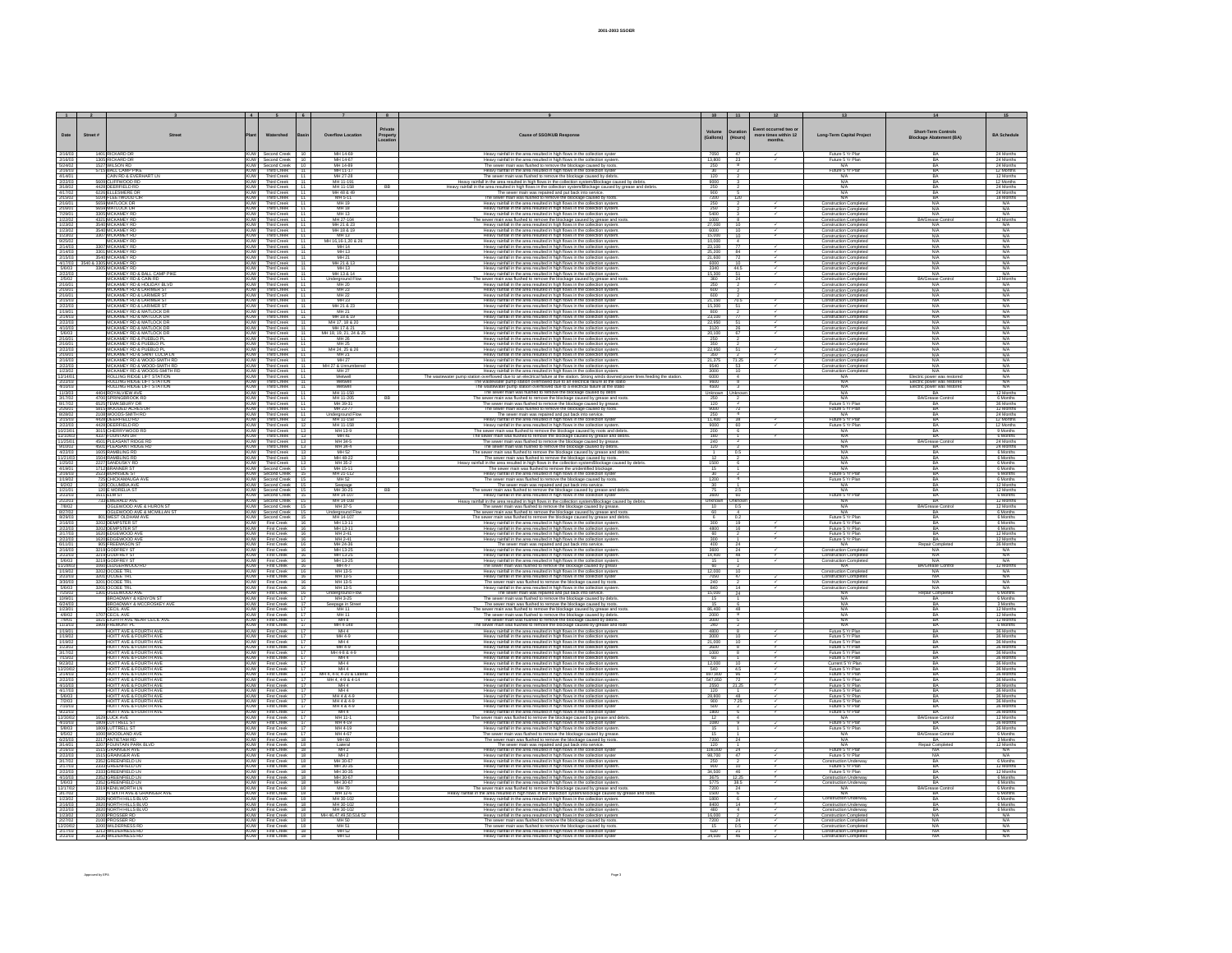| Date                                     | Street #   | Street                                                                             | Watershed                                                                                                                        |                                              | Property      | Cause of SSO/KUB Response                                                                                                                                                                                                                                                                       |                                                                                                  | Hours                                                            | Event occurred two or<br>more times within 12 | Long-Term Capital Project                                            | Short-Term Controls<br>Blockage Abatement (BA)                                  | <b>BA</b> Schedule                              |
|------------------------------------------|------------|------------------------------------------------------------------------------------|----------------------------------------------------------------------------------------------------------------------------------|----------------------------------------------|---------------|-------------------------------------------------------------------------------------------------------------------------------------------------------------------------------------------------------------------------------------------------------------------------------------------------|--------------------------------------------------------------------------------------------------|------------------------------------------------------------------|-----------------------------------------------|----------------------------------------------------------------------|---------------------------------------------------------------------------------|-------------------------------------------------|
| 7/25/01<br>7/4/02<br>2/22/03             |            | ALLEY NEAR E MAGNOLIA AVENUE & N HEMBREE STREET<br>608 CASTLE ST<br>121 ELMWOOD ST | KUW Williams Creek 19<br>KUW Williams Creek 19<br>KUW Williams Creek 19                                                          | Storm Sewer<br>MH 2-26 & 2-31                |               | The sewer main was flushed to remove the blockage caused by grease.<br>The sewer main was flushed to remove the blockage caused by debris<br>The sewer main was flushed to remove the blockage caused by debri                                                                                  | Unknown Unknown                                                                                  | $\begin{array}{c c} 20 & 0.67 \\ 1200 & 5 \end{array}$           |                                               | <b>Construction Completed</b><br>N/A<br>N/A                          | BA                                                                              | 3 Months<br>12 Months<br>12 Months              |
| 10/9/01                                  |            | 2565 FIETH AVE                                                                     | KUW Williams Creek 19                                                                                                            | MH 5-134                                     | <b>RR</b>     | The sewer main was flushed to remove the blockage caused by grease and de                                                                                                                                                                                                                       | $10^{-}$                                                                                         | $\overline{z}$                                                   |                                               | N/A                                                                  | <b>BA/Grease Co</b>                                                             | 6 Months                                        |
| 11/15/0<br>1/120                         |            | 2806 FIFTH AVE<br>2456 LINDEN AVE                                                  | KUW Williams Creek 19<br>KUW Williams Creek 19                                                                                   | ntified Manhole N<br>Storm Sewer             |               | he sewer main was flushed to remove the blockage caused by grease and deb<br>The sewer main was flushed to remove the blockage caused by grease                                                                                                                                                 | 30<br>250                                                                                        | 4                                                                |                                               | N/A<br>N/A                                                           | <b>BA/Grease Contr</b>                                                          | 6 Months<br>6 Months                            |
| 1/24/03<br>9/6/02                        |            | 2833 MAGNOLIA AVI<br>600 MILLIGAN ST                                               | KUW Williams Creek 19<br>KUW Williams Creek 19                                                                                   | MH 5-52<br>MH 5-18                           | BB            | The sewer main was flushed to remove the blockage caused by grease and debris                                                                                                                                                                                                                   | $rac{600}{15}$                                                                                   | $\frac{5}{1}$                                                    |                                               | N/A<br>N/A                                                           | <b>BA/G</b>                                                                     | 3 Months<br>6 Months                            |
| 6/29/0                                   | 2806       | 121 S ELMWOOD S                                                                    | KUW Williams Creek 19<br>KUW Williams Creek 19                                                                                   | MH 18<br>MH 2-5                              | $rac{BB}{BB}$ | The sewer main was flushed to remove the blockage caused by grease and root<br>The sewer main was flushed to remove the blockage caused by grease and root                                                                                                                                      | 60<br>500                                                                                        | $\frac{2}{2}$                                                    |                                               | Future 5 Yr Pla<br>Future 5 Yr Plan                                  | BA<br><b>BA/Grease Contr</b>                                                    | 9 Months<br>12 Months                           |
| 7/26/0<br>1/26/03                        |            | 2655 WILSON AV<br>3032 WOODBINE AVI<br><b>820 WOODBINE AVE</b>                     | KUW Williams Creek 19<br>KUW Williams Creek 19<br>KUW Williams Creek 19                                                          | MH <sub>1</sub><br>MH 5-86<br><b>MH 5-61</b> |               | The sewer main was flushed to remove the blockage caused by grease<br>The sewer main was flushed to remove the blockage caused by greas:<br>A contractor failed to restart a pump during a sewer pump-around proje                                                                              | $-60$                                                                                            | $\overline{2}$<br>$\frac{1}{0.5}$                                |                                               | onstruction Comple<br><b>N/A</b><br>N/A                              |                                                                                 | 6 Months<br>12 Months<br>12 Months              |
|                                          |            | SHEVILLE HW<br>SHEVILLE HW                                                         | LC Loves Creek 20                                                                                                                | Lateral<br>MH 16-8                           |               | The sewer main was damaged by a power pole installation. The main was repair<br>The sewer main was flushed to remove the blockage caused by grease and root                                                                                                                                     | $\frac{60}{120}$                                                                                 | $\frac{4}{4}$                                                    |                                               | N/A<br>Future 5 Yr Plan                                              | Repair (                                                                        | N/A<br>24 Months                                |
| 2/12/0<br>3/25/07                        |            | 4414 ASHEVILLE HW                                                                  | C Loves Creek 20<br>LC Loves Creek 20                                                                                            | MH 34-11                                     |               | The sewer main was flushed to remove the blockage caused by great                                                                                                                                                                                                                               | -60                                                                                              | $\frac{1}{2}$                                                    |                                               |                                                                      | RA                                                                              | 3 Months                                        |
| <b>5/15/0</b>                            |            | CHILHOWEE DR<br>201 DELTA RD                                                       | LC Loves Creek 20<br>LC Loves Creek 20                                                                                           | MH 61-59<br>MH 25                            |               | The sewer main was flushed to remove the blockage caused by debris.<br>Heavy rainfall in the area resulted in high flows in the collection system.<br>leavy rainfall in the area resulted in high flows in the collection system/Blockage caused by de                                          | $\frac{60}{1800}$<br>240                                                                         | $\frac{1}{3}$<br>$\overline{2}$                                  |                                               | N/A<br>Future 5 Yr Pla<br>N/A                                        | <b>RA</b>                                                                       | 12 Months<br>12 Months<br>3 Months              |
| 12/27/0<br>4/16/0<br>1/24/0              |            | 4229 LILAC AVE<br>3946 LINDEN AVE<br>3946 LINDEN AVE                               | LC Loves Creek 20<br>LC Loves Creek 20<br>LC Loves Creek 20                                                                      | Unnumbere<br>MH 44-13<br>MH 32-77<br>MH 61-9 |               | assessment to a seat expansion of the process of the blockage caused by grease and root.<br>The sewer main was flushed to remove the blockage caused by grease and root.<br>The sewer main was flushed to remove the blockage caused                                                            | 180                                                                                              | $\begin{array}{c} 3 \\ 2 \\ 12 \end{array}$                      |                                               | N/A                                                                  | BA/Grease Contro                                                                | 12 Months<br>18 Months<br>12 Months             |
| 9/23/0                                   |            | 3301 MAGNOLIA AV                                                                   | LC Loves Creek 20                                                                                                                | MH 61-3                                      |               | Heavy rainfall in the area resulted in high flows in the collection system                                                                                                                                                                                                                      | 3000                                                                                             | 10                                                               |                                               | Future 5 Yr Plan                                                     | BA                                                                              | 6 Months                                        |
| 4/22/0<br>6/10/0                         | 510        | MICHAEL STREI                                                                      | LC Loves Creek 20<br>LC Loves Creek 20<br>LC Loves Creek 20                                                                      | MH 40-3<br>MH 25-22                          | <b>RR</b>     | The sewer main was flushed to remove the blockage caused by roots<br>The sewer main was flushed to remove the blockage caused by root                                                                                                                                                           | - 50                                                                                             | $\overline{\phantom{a}3}$<br>Unkno                               |                                               | N/A                                                                  | BA                                                                              | 9 Months                                        |
| 1/25/0<br>3/18/02                        |            | 5208 MOHAWK D<br>201 TULANE RD<br>201 TULANE RD                                    | Loves Creek 20                                                                                                                   | MH 21-1<br>MH 21-1                           |               | Heavy rainfall in the area resulted in high flows in the collection system<br>Heavy rainfall in the area resulted in high flows in the collection system                                                                                                                                        | $rac{30}{500}$<br>5000                                                                           | $\overline{\mathbf{8}}$<br>$-4$                                  |                                               | N/A<br>Future 5 Yr Plan<br>Future 5 Yr Plan                          |                                                                                 | 3 Months<br>24 Months<br>24 Months              |
| 3/22/02<br>1/21/02                       |            | 201 TULANE RD<br>4715 MIDDLEBROOK PIP                                              | LC Loyes Creek 20<br>KUW Third Creek 21                                                                                          | MH 21-1<br>MH 10-6                           |               | The sewer main was flushed to remove the blockage caused by roots<br>The sewer main was flushed to remove the blockage caused by grease and roo                                                                                                                                                 | 1200<br>2400                                                                                     | 10<br>$-4$                                                       |                                               | Future 5 Yr Plan<br>N/A                                              | <b>BA/Grease Contri</b>                                                         | 24 Months<br>12 Months                          |
| 1/23/02<br>2/15/03                       |            | THIRD CREEK RD<br>WESTERN AVF *                                                    | Third Creek 21<br>Third Creek 21                                                                                                 | $MH$ 14                                      |               | nfall in the area resulted in high flows in the collection system@lockage caused by orientally in the area resulted in high flows in the collection system                                                                                                                                      | 4800                                                                                             | $rac{8}{24}$                                                     |                                               | N/A<br>Future 5 Yr Pla                                               |                                                                                 | $\frac{12 \text{ m}}{24 \text{ Months}}$        |
| 7/26/02                                  |            | 5308 YOSEMITE TRI<br>955 KNOXVILLE COLLEGE DR                                      | KUW Third Creek 21                                                                                                               | MH 10-95<br>MH 6-79                          |               | The sewer main was flushed to remove the blockage caused by roots<br>The sewer main was flushed to remove the blockage caused by great                                                                                                                                                          | 15<br>180                                                                                        | 1                                                                |                                               | N/A<br><b>N/A</b>                                                    | <b>BA</b><br>RA                                                                 | 6 Months<br>12 Months                           |
| 4/29/07                                  |            | 2241 MISSISSIPPI AVE<br>3624 MONTGOMERY<br>1504 PROCTOR ST                         | NJW Third Creek 22<br>KUW Third Creek 22<br>KUW Third Creek 22<br>KUW Third Creek 22<br>KUW Third Creek 22<br>KUW Third Creek 22 | Broken Lateral<br>MH 18-155<br>MH 11-48      | BB, BB        | A water line ruptured during a routine sewer lateral repair and flooded the excavation pit<br>The sewer main was flushed to remove the blockage caused by grease and debris.<br>y rainfall in the area resulted in high flows in the collection system@lockage caused by                        | 50<br>240                                                                                        | $\begin{array}{r} 2 \\ 0.5 \\ 4 \\ 7 \end{array}$                |                                               | N/A<br>Current 5 Yr Plan                                             | Repair Complete                                                                 | N/A<br>3 Months<br>24 Months<br>6 Months        |
| 9/10/02<br>1/23/02<br>2/15/03            |            | 1504 PROCTOR S'<br>1811 STERCHI ST                                                 |                                                                                                                                  |                                              |               | lockage caused by de<br>Heavy rainfall in the area resulted in high flows in the collection syste                                                                                                                                                                                               | 850<br>30                                                                                        | $\overline{2}$                                                   |                                               | N/A<br>Future 5 Yr Plan                                              |                                                                                 |                                                 |
| 2/22/03<br>2/27/07                       |            | 1816 STERCHI ST<br>1816 STERCHI ST<br>2809 WAVERLY ST                              | KUW Third Creek 22<br>KUW Third Creek 22<br>KUW Third Creek 22                                                                   | MH 1147<br>MH 1140                           | 88            | Heavy rainfall in the area resulted in high flows in the collection system<br>he sewer main was flushed to remove the blockage caused by greas<br>The sewer main was flushed to remove the blockage caused by debris                                                                            | 120                                                                                              | $\frac{1}{4}$                                                    |                                               | Future 5 Yr Plan                                                     |                                                                                 | 6 Months<br>6 Months<br>6 Months                |
| 1/19/0                                   |            | BERNARD AVE & COOPER S                                                             | KUW Second Creek 23                                                                                                              | Lateral<br>MH 35-15                          |               | Heavy rainfall in the area resulted in high flows in the collection system/Blockage caused by grease and roo                                                                                                                                                                                    | 2000                                                                                             | 8                                                                |                                               | N/A                                                                  | <b>BA</b>                                                                       | 6 Months                                        |
| 6/25/02                                  |            | 409 BROADWAY<br>204 CALLAWAY ST                                                    | Second Creek 23                                                                                                                  | Leakage<br>MH 19-147                         |               | The sewer main was repaired and put back into service.<br>vy rainfall in the area resulted in high flows in the collection                                                                                                                                                                      | 5000                                                                                             | $\frac{336}{60}$                                                 |                                               | N/A<br>Future 5 Yr Pla                                               | BA/Repair Completed                                                             | 9 Months<br>18 Months                           |
| 2/22/07<br>9/22/01<br>6/14/01<br>10/9/03 |            | CALLAWAY ST & DOUGLAS AVE<br>CENTRAL AVENUE PIKE & OKLAHOMA AVE                    | KUW Second Creek 23<br>KUW Second Creek 23<br>KUW Second Creek 23<br>KUW Second Creek 23                                         | MH 19-151<br>MH 53-11                        |               | Heavy rainfall in the area resulted in high flows in the collection system<br>The sewer main was flushed to remove the blockage caused by grease.<br>The sewer main was flushed to remove the blockage caused by grease.<br>Sewer main was flushed to remove the blockage caused by roots and d | $\begin{array}{r} 120 \\ 120 \\ 360 \end{array}$                                                 | 43,200 72<br>$\frac{2}{1}$                                       |                                               | Future 5 Yr Plan<br>N/A                                              | <b>BA</b><br><b>BA/Grease Contro</b><br><b>BA/Grease Control</b>                | 18 Months                                       |
| 7/24/02                                  |            | 711 COOPER ST<br>025 ELM ST<br>600 HENLEY ST                                       | KUW Second Creek 23                                                                                                              | MH 34-4<br>MH 11-25                          |               | The sewer main was flushed to remove the blockage caused by grease.                                                                                                                                                                                                                             | 120                                                                                              | $-1$                                                             |                                               | N/A<br>Future 5 Yr Pli<br>N/A                                        | <b>BA/Grease Control</b>                                                        | 24 Months<br>24 Months<br>18 Months<br>6 Months |
| 9/4/01<br>9/1/01                         |            | 350 NEYLAND DF<br>POPLAR ST & MAIN S'                                              | KUW Second Creek 23<br>KUW Second Creek 23                                                                                       | MH 1-24 to MH 1-25<br>MH 6-5                 |               | The sewer main was flushed to remove the blockage caused by debri:<br>The sewer main was flushed to remove the blockage caused by grease and debris from the broken pipe.                                                                                                                       | 120<br>500                                                                                       | $\overline{2}$<br>$-4$                                           |                                               | N/A<br>N/A                                                           | <b>PA</b>                                                                       | 24 Months<br>3 Months                           |
| 10/29/0                                  |            | SUMMIT HILL DR & LOCUST ST<br><b>WRAY ST &amp; BERNARD AVE</b>                     | KUW Second Creek 23                                                                                                              | MH 15-25                                     |               | The sewer main was flushed to remove the blockage caused by greas<br>The sewer main was flushed to remove the blockage caused by debris                                                                                                                                                         | 600                                                                                              |                                                                  |                                               | N/A                                                                  | <b>BA/Grease Cont</b><br>BA                                                     | 12 Months                                       |
| 2/21/01<br>4/18/03<br>7/25/0             |            | BELL ST & LINDEN AVE                                                               | KUW   Second Creek   23<br>KUW   First Creek   24<br>KUW First Creek 24                                                          | MH 35-40<br>MH 6-2<br>MH 13-7                |               | The sewer main was flushed to remove the blockage caused by greas                                                                                                                                                                                                                               | 2500<br>240<br>120                                                                               | $\frac{2}{2}$<br>$\overline{1}$                                  |                                               | N/A<br>N/A<br>N/A                                                    |                                                                                 | 6 Months<br>12 Months<br>12 Months              |
| 2/22/03                                  |            | 523 BERTRAND S<br>734 FOURTH AVE                                                   | KUW First Creek 24<br>KUW First Creek 24<br>KUW First Creek 24                                                                   | MH 29-4<br>MH 18-26                          | BB            | Heavy rainfall in the area resulted in high flows in the collection system@lockage caused by swags.<br>Heavy rainfall in the area resulted in high flows in the collection system@lockage caused by swag                                                                                        | $\frac{6000}{120}$                                                                               | $\frac{2}{3}$                                                    |                                               | N/A<br>N/A                                                           | BA <sub>D</sub>                                                                 | 6 Months<br>6 Months                            |
| 11/26/0<br>2/2/02                        |            | HILL AVE & SUMMIT HILL D<br><b>ISLINGTON AVE &amp; CRUZE ST</b>                    | First Creek 24                                                                                                                   | <b>PRIVATE M</b><br>Underground Flor         |               | The sewer main was flushed to remove the blockage caused by debri<br>The sewer main was flushed to remove the blockage caused by grease                                                                                                                                                         | 180<br>240                                                                                       | -4                                                               |                                               |                                                                      |                                                                                 | 12 Months<br>3 Months                           |
| $\frac{1/15/02}{9/7/02}$                 |            | ISLINGTON AVENUE (200' E OF N BERTRAND STREET)<br>09 JEFFERSU<br>24 KELLER ST      | KUW First Creek 24<br>KUW First Creek 24<br>KUW First Creek 24                                                                   | MH 38-2<br>MH 25-17<br>MH 6-200              |               | The sewer main was flushed to remove the blockage caused by debris<br>ain was flushed to remove the blockage caused by greas<br>ne sewer main was fiusned to remove the blockage caused by greas.<br>The sewer main was flushed to remove the blockage caused by debri:                         | 360<br>2880<br>250                                                                               | $\frac{2}{24}$                                                   |                                               | Future 5 Yr Plan                                                     | <b>BA/Grease Contro</b>                                                         | 3 Months<br>9 Months<br>12 Months               |
|                                          |            | LANGLAND ST & HENRIETTA DR                                                         | KUW First Creek 24                                                                                                               | MH 6-42                                      |               | The sewer main was flushed to remove the blockage caused by grease                                                                                                                                                                                                                              | 1200                                                                                             | $\overline{2}$                                                   |                                               | N/A                                                                  | RA                                                                              | 12 Months                                       |
| 2/23/01<br>5/1/01<br>7/14/02<br>6/6/02   |            | O LINDEN AVE<br>MARTIN LUTHER KING JR AVE & KELLER ST                              | KUW First Creek 24<br>KUW First Creek 24<br>KUW First Creek 24                                                                   | MH 38-2<br>Seepage                           |               | The sewer main was flushed to remove the blockage caused by grease.<br>The sewer main was flushed to remove the blockage caused by grease.<br>The sewer main was flushed to remove the blockage caused by grease.                                                                               |                                                                                                  | $\frac{2}{2}$ $\frac{2}{24}$                                     |                                               | Future 5 Yr Plan<br>N/A<br>N/A                                       | BA/Grease Con                                                                   | 3 Months<br>12 Months<br>6 Months               |
| 12/19/0<br>3/1/02                        |            | 746 N FIFTH AVE<br>SUMMIT HILL DR & TOWN VIEW DR                                   | KUW First Creek 24                                                                                                               | MH 18-117<br>6" Stub                         |               | The sewer main was flushed to remove the blockage caused by roots and debri<br>The sewer main was flushed to remove the blockage caused by grease<br>The sewer main was flushed to remove the blockage caused by grease                                                                         | 15<br>120                                                                                        | $\overline{1}$<br>$\frac{2}{1}$                                  |                                               | N/A<br>N/A                                                           | <b>BA</b><br><b>BA/Grease Contro</b>                                            | 12 Months                                       |
| 6/29/02                                  |            | IN HUR AV                                                                          | KUW First Creek 24<br>KUW First Creek 24                                                                                         | MH 33-12                                     |               |                                                                                                                                                                                                                                                                                                 |                                                                                                  |                                                                  |                                               | NH                                                                   | <b>RA/Grease Cont</b>                                                           | 12 Months<br>6 Months<br>12 Months              |
| 5/1/03<br>3/13/07                        |            | 2400 BROOKS AVE<br>DELROSE DF<br><b>2505 DELROSE DR</b>                            | KUW Williams Creek 25<br>3JW Williams Creek 25                                                                                   | MH 18<br>MH 11-1 & 12                        |               | Heavy rainfall in the area resulted in high flows in the collection system<br>Heavy rainfall in the area resulted in high flows in the collection system.<br>Heavy rainfall in the area resulted in high flows in the collection system                                                         | 500                                                                                              | 10<br>4800 4                                                     |                                               | <b>Construction Complete</b><br>Future 5 Yr Plan<br>Future 5 Yr Plan | N/A<br>N/A<br><b>NIO</b>                                                        | N/A<br>N/A<br>N/A                               |
| 11/6/07<br>1/7/02                        |            | 806 GRAVES ST                                                                      | KUW Williams Creek 25<br>KUW Williams Creek 25                                                                                   | MH 12<br>MH 31-1<br>MH 21-3                  |               | The sewer main was flushed to remove the blockage caused by roots.<br>The sewer main was flushed to remove the blockage caused by grease and                                                                                                                                                    | 13,000<br>$\frac{1000}{900}$                                                                     | $\frac{4}{5}$                                                    |                                               |                                                                      |                                                                                 |                                                 |
| 9/16/0                                   |            | 2111 MOHAWK AVE                                                                    | KUW Williams Creek 25                                                                                                            | MH 4-2                                       |               | The sewer main was flushed to remove the blockage caused by grease                                                                                                                                                                                                                              | 60                                                                                               |                                                                  |                                               | N/A                                                                  | <b>BA/Grease Contri</b>                                                         | 24 Months<br>12 Months<br>12 Months             |
| 1/20/02<br>9/22/00                       |            | 2007 RIVERSIDE DE<br>2500 RIVERSIDE DR                                             | KUW Williams Creek 25<br>KUW Williams Creek 25<br>KUW Williams Creek 25                                                          | MH 4-25<br>MH 12                             |               | The sewer main was flushed to remove the blockage caused by debris<br>Heavy raintail in the area resulted in high flows in the collection sy.<br>Heavy rainfall in the area resulted in high flows in the collection sy                                                                         | 360<br>$-360$                                                                                    | $\begin{array}{r} 4 \\ 8 \\ 2 \\ 24 \end{array}$                 |                                               | N/A<br>Future 5 Yr Plar<br>Future 5 Yr Plar                          | $\frac{1}{N}$                                                                   | 24 Months<br><b>N/A</b>                         |
| 2/26/0                                   |            | 2424 SELMA AVE                                                                     | KUW Williams Creek 25                                                                                                            | MH 37-5                                      |               | he sewer main was flushed to remove the blockage caused by grease and ro                                                                                                                                                                                                                        | 4500                                                                                             |                                                                  |                                               | N/A                                                                  | BA                                                                              | 12 Months                                       |
|                                          |            | 1514 CLIFFSIDE LN<br>4506 EXEMOUTH DR<br>5515 GREEN VALLEY                         | LC Loves Creek 26<br>LC Loves Creek 26<br>LC Loves Creek 26                                                                      | MH 104-22<br>MH 65-78<br>MH 39<br>MH 42      |               | The sewer main was flushed to remove the blockage caused by roots.<br>The sewer main was flushed to remove the blockage caused by roots.<br>sewer main was flushed to remove the blockage caused by grease and ref<br>The sewer main wa                                                         | 120<br>250<br>720                                                                                | $\begin{array}{r} \hline 2 \\ \hline 8 \\ \hline 48 \end{array}$ |                                               | N/A<br>N/A                                                           |                                                                                 | 3 Months<br>6 Months<br>36 Months<br>6 Months   |
|                                          |            | 4716 HOLSTON HILLS F<br>4014 HOLSTON HILLS RI                                      | C Loves Creek 26<br>Loves Creek 26                                                                                               | MH 72-12                                     |               | The sewer main was flushed to remove the blockage caused by grease and root                                                                                                                                                                                                                     | 100                                                                                              | $3000$ 48                                                        |                                               | Future 5 Yr Plan                                                     | <b>BA/Grease Contro</b>                                                         | 6 Months                                        |
|                                          |            |                                                                                    | Loves Creek 26<br>Loves Creek 26                                                                                                 | MH 76-6                                      |               | The sewer main was flushed to remove the blockage caused by<br>hed to remove the blockage cau                                                                                                                                                                                                   |                                                                                                  | $\frac{4}{0.5}$                                                  |                                               | Future 5 Yr Plan<br>Future 5 Yr Plan<br>ure 5 Yr                     |                                                                                 | 6 Months<br>6 Months                            |
| 5/31/0<br>12/5/02                        |            | 3716 HOLSTON HILLS RI<br>4102 HOLSTON HILLS RD<br>4102 HOLSTON HILLS RD            | Loves Creek 26                                                                                                                   | MH 72-19                                     |               | The sewer main was flushed to remove the blockage caused by grease and root<br>The sewer main was flushed to remove the blockage caused by grease and root Heavy rainfall in the area resulted in high flows in the collection system.                                                          | 2880<br>$\frac{6500}{120}$                                                                       | - 24                                                             |                                               | Future 5 Yr Plan<br>Future 5 Yr Plan                                 | <b>BA/Grease Contro</b><br><b>BA/Grease Control</b><br><b>BA/Grease Control</b> | 6 Months                                        |
| 2/22/07                                  |            | 4200 HOLSTON HILLS RI                                                              | LC Loves Creek 26<br>LC Loves Creek 26<br>LC Loves Creek 26                                                                      | MH 73<br>MH 73 & 75<br>MH 76-1 & 78          |               | Heavy rainfall in the area resulted in high flows in the collection system                                                                                                                                                                                                                      | 75,600                                                                                           | $\begin{array}{r} 36 \\ 2 \\ 72 \end{array}$                     |                                               | Future 5 Yr Plan                                                     | BA                                                                              | 6 Months<br>6 Months<br>6 Months                |
| 7/30/03<br>3/21/02<br>3/31/02            |            | 4102 HOLSTON HILLS RI<br>3800 MCDONALD DR<br>3800 MCDONALD DF                      | LC Loves Creek 26<br>LC Loyes Creek 26                                                                                           | MH 73<br>MH 83<br>MH 83 & 84                 |               | The sewer main was flushed to remove the blockage caused by debris.<br>The sewer main was flushed to remove the blockage caused by grease and roots                                                                                                                                             | 15<br>1000<br>120                                                                                | $\overline{1}$<br>$^{\circ}$<br>0.5                              |                                               | Future 5 Yr Plan<br>Future 5 Yr Pla<br>Future 5 Yr Plan              | <b>BA/Grease Control</b><br><b>BA/Grease Contro</b><br><b>BA/Grease Contro</b>  | 6 Months<br>9 Months<br>9 Months                |
| 9/3/02<br>2/11/03                        |            | 3415 MCDONALD DR<br>1601 ROBERT HUFF LN                                            | Loves Creek 26<br>LC Loves Creek 26<br>LC Loves Creek 26                                                                         | MH 72-80<br>MH 72-64                         |               | The sewer main was flushed to remove the blockage ca<br>ed by gn<br>he sewer main was flushed to remove the blockage caused by grease and n<br>The sewer main was flushed to remove the blockage caused by debris.                                                                              | 60                                                                                               | $\frac{3}{1}$                                                    |                                               | Future 5 Yr Pla<br>N/A                                               | <b>BA</b>                                                                       | 12 Months<br>3 Months                           |
| 2/9/01<br>6/1/03                         | 5315       | <b>HADY DELL TR</b><br>5111 WYNDCROFT DR                                           | LC Loves Creek 26                                                                                                                | MH 34-8, 34-7, 34-6, 3<br>MH 42              | <b>BB</b>     | The sewer main was flushed to remove the blockage caused by grease and root<br>The sewer main was flushed to remove the blockage caused by greas                                                                                                                                                | 200<br>25                                                                                        | $\overline{2}$<br>1.5                                            |                                               | N/A<br><b>N/A</b>                                                    |                                                                                 | 6 Months<br>6 Months                            |
| 5/24/02<br>3/22/01<br>4/8/01             |            | 1805 JACKSON RD                                                                    | LC Loves Creek 26<br>FC Fourth Creek 27<br>FC Fourth Creek 27                                                                    | MH 22-88                                     |               | The sewer main was flushed to remove the blockage caused by roots and debri<br>The sewer main was flushed to remove the blockage caused by grease and root                                                                                                                                      | 350                                                                                              | $\overline{2}$                                                   |                                               | <b>N/A</b><br>Future 5 Yr Pla                                        |                                                                                 | 18 Months                                       |
| 2/18/02                                  |            | 7424 MIDDLEBROOK PIH<br>7350 MIDDLEBROOK PIH<br>5601 MIDDI FRROOK PIK              | FC Fourth Creek 27<br>FC Fourth Creek 27                                                                                         | MH 49-98<br>MH 49-98<br>MH 22-19             |               | The sewer main was flushed to remove the blockage caused by greas<br>The sewer main was flushed to remove the blockage caused by grease                                                                                                                                                         | $\frac{120}{150}$<br>500                                                                         | - 5<br>$\overline{4}$                                            |                                               | Future 5 Yr Plan<br>N/A                                              | <b>RA/Grease Contro</b>                                                         | 6 Months<br>6 Months<br>18 Months               |
| 9/24/02<br>6/25/02<br>4/30/02            |            | 7351 MIDDLEBROOK PI<br>1721 MIDPARK RD                                             | FC Fourth Creek 27<br>FC Fourth Creek 27<br>FC Fourth Creek 27                                                                   | Private MH<br>MH 22-182<br>MH 22-181         |               | The sewer main was flushed to remove the blockage caused by grease<br>The sewer main was flushed to remove the blockage caused by debris.                                                                                                                                                       | $\frac{90}{30}$                                                                                  | $\frac{2}{1}$                                                    |                                               | N/A<br>Future 5 Yr Plar                                              | BA/Grease Control                                                               | 6 Months<br>24 Months<br>24 Months              |
|                                          |            | MIDPARK RD & BEARD                                                                 |                                                                                                                                  |                                              |               | The sewer main was flushed to remove the blockage caused by debris                                                                                                                                                                                                                              |                                                                                                  |                                                                  |                                               | Future 5 Yr Plar<br>N/A                                              |                                                                                 |                                                 |
| 3/28/01<br>1/14/01<br>3/19/01<br>5/9/02  |            | 900 PINEY GROVE CHURCH RD<br>ROCKINGHAM DR & WEST HILLS<br>7324 TOXAWAY DR         | FC Fourth Creek 27<br>FC Fourth Creek 27<br>FC Fourth Creek 27<br>KUW Third Creek 28                                             | Lateral<br>MH 51-20<br>MH 49-87              | BB            | The sewer main was flushed to remove the blockage caused by grease.<br>The sewer main was flushed to remove the blockage caused by roots and grease.<br>The sewer main was flushed to remove the blockage caused by grease.<br>The sewe                                                         | $\frac{60}{150}$                                                                                 | $rac{1}{\circ}$                                                  |                                               | N/A<br>N/A                                                           |                                                                                 | 12 Months<br>6 Months<br>24 Months<br>6 Months  |
| 5/30/0                                   |            | 4127 APEX DR<br>1310 HOLLYWOOD RI                                                  | KUW Third Creek 28                                                                                                               | MH 3-91<br>MH 30-3 & 30-                     |               | The sewer main was repaired and put back into service.                                                                                                                                                                                                                                          | 3000<br>200                                                                                      | $-4$                                                             |                                               | N/A                                                                  | <b>BA/Grease Contro</b><br>Repair Completed<br><b>BA/Grease Contro</b>          | <b>NA</b>                                       |
| 11/22/0<br>3/18/02                       |            | 1725 KIM WATT DR<br>1909 PAPERMILL RD<br>415 PRESTWICK RIDGE                       | Third Creek<br>Third Creek 28<br>KUW Third Creek 28                                                                              | MH 16-112<br>MH 21 & 22                      |               | The sewer main was flushed to remove the blockage caused by grease and debrainfall in the area resulted in high flows in the collection system@lockage caused                                                                                                                                   | $\begin{array}{c cc}\n & 15 & 0.5 \\ \hline\n & 4000 & 8 \\ \hline\n & 14,400 & 24\n\end{array}$ |                                                                  |                                               | $\frac{N}{n}$                                                        |                                                                                 | 6 Months<br>24 Months<br>3 Months               |
| 2/4/03<br>9/22/03                        |            | 3801 REAGAN AVE<br>3208 SUTHERLAND AVE                                             | KUW Third Creek 28<br>KUW Third Creek 28<br>KUW Third Creek 28                                                                   | MH 3-74<br>MH 3-35<br>MH 3-53                |               | The sewer main was flushed to remove the blockage caused by debris<br>The sewer main was flushed to remove the blockage caused by debris                                                                                                                                                        | 1200                                                                                             |                                                                  |                                               | <b>N/A</b><br>Future 5 Yr Plan                                       | <b>BA</b>                                                                       | 6 Months<br>6 Months<br>6 Months                |
| 2/4/02                                   |            | <b>UTHERLAND AT</b>                                                                |                                                                                                                                  | Leakage<br>MH 3-50                           |               | The sewer main was flushed to remove the blockage caused by grease and roots<br>The sewer main was flushed to remove the blockage caused by grease and roots                                                                                                                                    |                                                                                                  | $\begin{array}{c c}\n250 & 2 \\ 240 & 2\n\end{array}$            |                                               | Future 5 Yr Plan                                                     | <b>BA/Grease Control</b><br>BA/Grease Control                                   |                                                 |
| 9/22/02<br>2/22/03                       |            | SUTHERLAND AVE<br>3208 SUTHERLAND AVI                                              | Third Creek 28<br>Third Creek 28<br>KUW Third Creek 28                                                                           | MH 3-53                                      |               | Heavy rainfall in the area resulted in high flows in the collection system/Blockage caused by grease and root<br>Heavy rainfall in the area resulted in high flows in the collection syster<br>Heavy raintall in the area resulted in high flows in the collection syster                       | $\frac{120}{5570}$                                                                               | $rac{4}{24}$<br>54,000 72                                        |                                               | N/A<br>Future 5 Yr Plar<br>Future 5 Yr Plan                          | RA                                                                              | 6 Months<br>6 Months<br>6 Months                |
| 1/23/0                                   |            | <b>UTHERLAND AVE</b><br>ORTH BELLEMEADE AVE<br><b>SUTHERLAND AVE 4</b>             | KUW Third Creek 28<br>KUW Third Creek 28<br>KUW Third Creek 28                                                                   | MH 3-49 & 3-5.<br>MH 3-49                    |               | Heavy rainfall in the area resulted in high flows in the collection system<br>Heavy rainfall in the area resulted in high flows in the collection syster                                                                                                                                        | 2500<br>250                                                                                      | $\frac{6}{4}$                                                    |                                               | Future 5 Yr Plan<br>Future 5 Yr Plan                                 |                                                                                 | 6 Months<br>6 Months                            |
| 5/7/03<br>1/7/03                         |            | SUTHERLAND AVE & NORTH BELLEMEADE AV<br>3918 WINDSOR AVE                           | KUW Third Creek 28                                                                                                               | MH 3-53<br>MH 3-55                           |               | Heavy rainfall in the area resulted in high flows in the collection syster<br>The sewer main was flushed to remove the blockage caused by grease and roo                                                                                                                                        | 240<br>180                                                                                       | $-4$                                                             |                                               | Future 5 Yr Plar<br><b>N/A</b>                                       |                                                                                 | 6 Months<br>6 Months                            |
| 4/12/01                                  |            | 1801 AILOR AVE                                                                     | Third Creek<br>Third Creek 29<br>Third Creek 29                                                                                  | MH 32-18 & 32-                               |               | The sewer main was flushed to remove the blockage caused by debris                                                                                                                                                                                                                              | $\frac{3}{10}$                                                                                   | $\frac{3}{1}$                                                    |                                               | N/A<br>Future 5 Yr Pla                                               |                                                                                 | 36 Months<br>6 Months<br>6 Months               |
| 9/23/0<br>11/19/0<br>12/10/0             | 600<br>605 | <b>TICOS</b>                                                                       | Third Creek 29<br>Third Creek 29                                                                                                 | MH 32-8<br>MH 32-8<br>MH 32-8                |               | he sewer main was flushed to remove the blockage caused by debr<br>The sewer main was flushed to remove the blockage caused by debris<br>The sewer main was flushed to remove the blockage caused by debri:                                                                                     | 300<br>$\frac{720}{180}$                                                                         | $-4$                                                             |                                               | Future 5 Yr Plan<br>Future 5 Yr Plan                                 |                                                                                 | 6 Months                                        |
|                                          |            |                                                                                    |                                                                                                                                  |                                              |               |                                                                                                                                                                                                                                                                                                 |                                                                                                  |                                                                  |                                               |                                                                      |                                                                                 | 6 Months                                        |

Page 4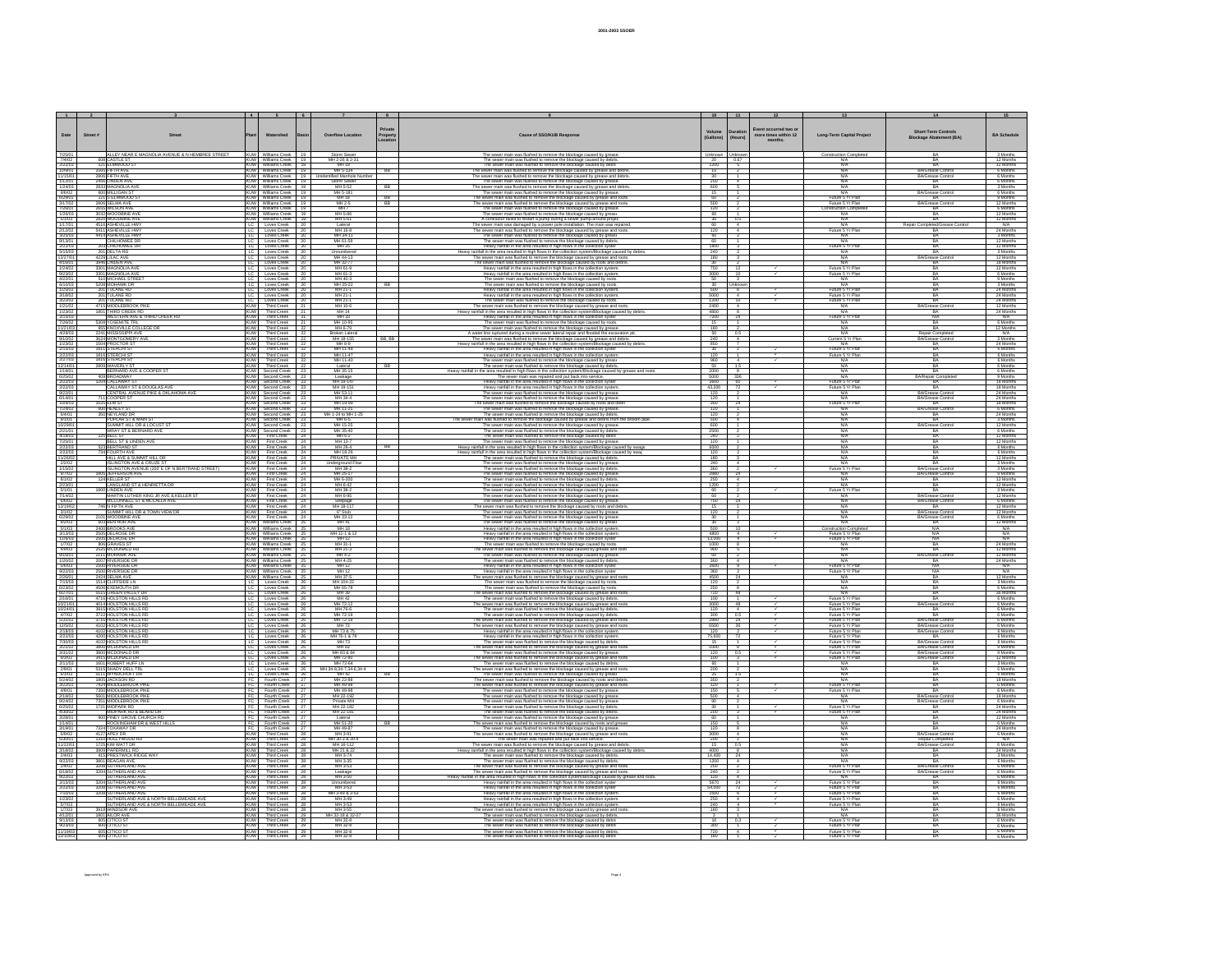| $\frac{1}{\sqrt{2}}$                                  |                                                                                                                                 |      |                                                                                                                |                                                                                          |                                                                                                                                                                                                                                                                                                | $-11$                                                                                 |                                                          |                                                                      |                                                                                                                      |                                               |
|-------------------------------------------------------|---------------------------------------------------------------------------------------------------------------------------------|------|----------------------------------------------------------------------------------------------------------------|------------------------------------------------------------------------------------------|------------------------------------------------------------------------------------------------------------------------------------------------------------------------------------------------------------------------------------------------------------------------------------------------|---------------------------------------------------------------------------------------|----------------------------------------------------------|----------------------------------------------------------------------|----------------------------------------------------------------------------------------------------------------------|-----------------------------------------------|
| Date                                                  | Street #<br>Street                                                                                                              |      | Watershed                                                                                                      | Private<br>Property<br><b>Overflow Location</b>                                          | Cause of SSO/KUB Response                                                                                                                                                                                                                                                                      | Volume<br>(Gallons)<br>(Hours)                                                        | Event occurred two or<br>more times within 12<br>months. | <b>Long-Term Capital Project</b>                                     | Short-Term Controls<br>Blockage Abatement (BA)                                                                       | <b>RA Schedule</b>                            |
| 4/10/03                                               | 211 DOUGLAS AV<br>FOREST AVE & TWENTY SECOND ST                                                                                 |      | Third Creek<br>KUW Third Creek                                                                                 | MH 43-2<br>29<br>MH 9-28                                                                 | The sewer main was flushed to remove the blockage caused by debt<br>The sewer main was flushed to remove the blockage caused by debris                                                                                                                                                         | 270<br>120<br>$-1$                                                                    |                                                          | N/A                                                                  | <b>BA</b>                                                                                                            | 12 Months<br>6 Months                         |
| 6/2/03                                                | 3039 KINGSTON PIKE                                                                                                              |      | KUW Third Creek                                                                                                | $^{29}$<br>Private Latera                                                                | The service lateral in the street was repaired and put back into service                                                                                                                                                                                                                       | 100<br>$-6$                                                                           |                                                          | <b>N/A</b>                                                           | Repaired Service Lateral                                                                                             | <b>N/A</b>                                    |
| 3/14/03<br>3/18/02<br>3/18/02                         | LAUREL AVE & TWENTIETH ST<br>MIDDLEBROOK PIKE & I-40<br>MIDDLEBROOK PIKE & TWENTY FIRST ST                                      |      | KUW Third Creek<br>KUW Third Creek<br>KUW Third Creek                                                          | $\frac{29}{29}$<br>MH 9-105<br>MH 15-7<br>29                                             | The sewer main was flushed to remove the blockage caused by grease and debris<br>Heavy rainfall in the area resulted in high flows in the collection system@lockage caused by debris                                                                                                           | $\frac{0.17}{4}$<br>$\frac{10}{250}$<br>500<br>$\overline{2}$                         |                                                          |                                                                      |                                                                                                                      | 6 Months<br>24 Months<br>24 Months            |
| 3/18/03<br>10/31/02                                   | TWENTIETH ST & LAUREL AVE<br>TWENTY FIRST ST & LAUREL AVE                                                                       |      | KUW Third Creek<br>KUW Third Creek                                                                             | MH 25<br>$\frac{29}{29}$<br>MH 9-105<br>MH 23-17                                         | Heavy rainfall in the area resulted in high flows in the collection system@lockage caused by debris                                                                                                                                                                                            | $\frac{15}{15}$<br>$\frac{90}{50}$                                                    |                                                          | N/A<br>Future 5 Yr Plan                                              |                                                                                                                      | 6 Months                                      |
| $\frac{1/17/03}{8/29/01}$                             | UNIVERSITY AVE                                                                                                                  |      | KUW Third Creek                                                                                                | $\frac{MH 42}{MH 41}$<br>$\frac{29}{29}$                                                 | The sewer main was flushed to remove the blockage caused by grease.<br>The sewer main was flushed to remove the blockage caused by debits.<br>The sewer main was flushed to remove the blockage caused by grease.<br>The sewer main was                                                        | $\frac{1440}{120}$<br>$\frac{24}{1}$                                                  |                                                          | $\frac{N/A}{N/A}$                                                    |                                                                                                                      | 12 Months                                     |
| 1/24/03                                               | <b>801 WESTERN AVE</b><br>09 BROADWAY                                                                                           |      | KUW Third Creek                                                                                                | Private MF<br>29                                                                         | The sewer main was flushed to remove the blockage caused by greas-                                                                                                                                                                                                                             | - 60<br>1.5<br>45                                                                     |                                                          | N/A                                                                  | R <sub>0</sub>                                                                                                       | 6 Months                                      |
| 8/27/01<br>4/12/02<br>4/30/01<br>4/25/02              | BROADWAY<br>SUMMIT HILL DR & CENTRAL AVENUE PIKE<br>GRONER DR                                                                   |      | KUW First Creek<br>KUW First Creek<br>KUW First Creek<br>KUW Williams Creek                                    | $\frac{30}{30}$<br>MH 19-194<br>MH 19-194<br>MH 25<br>MH 22 & 23                         | The sewer main was flushed to remove the blockage caused by grease<br>The sewer main was flushed to remove the blockage caused by grease.<br>The sewer main was flushed to remove the blockage caused by grease.<br>The sewer main was flushed to remove the blockage caused by grease and det | $\frac{500}{4500}$<br>$\frac{8}{24}$                                                  |                                                          | Future 5 Yr Plan                                                     | BA/Grease Control<br>BA/Grease Control                                                                               | 9 Months<br>9 Months<br>6 Months<br>12 Months |
|                                                       | 2313 BLACK BEAR RD                                                                                                              |      |                                                                                                                | MH 57-64<br>32A                                                                          | he sewer main was flushed to remove the blockage caused by grease and roo                                                                                                                                                                                                                      | 30                                                                                    |                                                          | N/A<br>Future 5 Yr Plan<br>Future 5 Yr Plan                          | <b>BA/Grease Co</b>                                                                                                  |                                               |
| 3/15/01<br>3/21/01<br>10/31/02                        | 13 BLACK BEAR RI<br>09 BROOME RD                                                                                                |      | FC Fourth Creek<br>FC Fourth Creek<br>FC Fourth Creek                                                          | MH 57-64                                                                                 | extent main was married to main was repaired and put back into service<br>The broken sewer force main was repaired and put back into service<br>The sewer main was flushed to remove the blockage caused by great                                                                              | $\frac{180}{150}$                                                                     |                                                          | Future 5 Yr Plan                                                     | $0 \land \land \land \land$                                                                                          | 12 Months<br>12 Months                        |
|                                                       | 309 BROOME RD<br>7509 CHATHAM CIF                                                                                               |      | FC Fourth Creek                                                                                                | MH 2-1<br>B <sub>B</sub><br>MH 49-68                                                     | Heavy rainfall in the area resulted in high flows in the collection system                                                                                                                                                                                                                     | 3840<br>16<br>720<br>24                                                               |                                                          | Future 5 Yr Plan<br>N/A                                              | BA                                                                                                                   | 12 Months                                     |
| 2/25/03<br>6/9/01<br>9/12/01<br>10/14/01<br>3/17/02   | 410 CHUKAR RD<br>513 CHUKAR RD                                                                                                  |      | FC Fourth Creek<br>FC Fourth Creek<br>FC Fourth Creek<br>FC Fourth Creek                                       | MH 67<br>MH 69-10                                                                        | The sewer main was flushed to remove the blockage caused by gease and roots.<br>The sewer main was flushed to remove the blockage caused by roots and debris.<br>The sewer main was flushed to remove the blockage caused by grease.                                                           | 250<br>1800                                                                           |                                                          | <b>Current 5 Yr Plan</b><br>Future 5 Yr Plan                         | <b>BA/Grease C</b>                                                                                                   | 12 Months<br>6 Months<br>6 Months             |
| 1/6/03                                                | 2645 CHUKAR RD<br>2644 CHUKAR RD                                                                                                |      | FC Fourth Creek                                                                                                | MH 69<br>MH 67                                                                           | Heavy rainfall in the area resulted in high flows in the collection system<br>The sewer main was flushed to remove the unidentified blockage                                                                                                                                                   | 120<br>$\overline{2}$<br>1560<br>13                                                   |                                                          | Future 5 Yr Plan<br>Current 5 Yr Plan                                | BA<br>RA                                                                                                             | 6 Months<br>6 Months                          |
| $\frac{17/03}{1/8/03}$                                | 2624 CHUKAR RD<br>fukar ri<br>2644 <sub>C</sub>                                                                                 |      | FC Fourth Creek<br>FC Fourth Creek<br>FC Fourth Creek                                                          | MH 69-30                                                                                 | The sewer main was flushed to remove the blockage caused by grease and roo<br>The sewer main was flushed to remove the blockage caused by grease and root                                                                                                                                      | 120                                                                                   |                                                          | Current 5 Yr Plan<br>Current 5 Yr Pla                                | <b>BA/Grease Contro</b><br><b>MGrease Contr</b>                                                                      | 6 Months                                      |
| 6/26/02<br>6/4/01                                     | 6536 CREEKHEAD DI<br>1341 FRANCIS RD                                                                                            |      | FC Fourth Creek                                                                                                | MH 66<br>MH 49-5<br>32A<br>Lateral<br>32A                                                | The sewer main was flushed to remove the blockage caused by grease and debris.<br>The sewer main was flushed to remove the blockage caused by roots which terminated the overflow from the                                                                                                     | 43,200<br>72<br>60<br>$\sim$                                                          |                                                          | N/A<br>N/A                                                           | <b>BA/Grease Control</b>                                                                                             | 6 Months<br>12 Months<br>12 Months            |
| 1/3/03<br>1/16/03<br>2/11/03<br>8/7/03                | 1424 MARCONI DR<br>2501 MISS ELLIE DI                                                                                           |      | FC Fourth Creek<br>FC Fourth Creek<br>FC Fourth Creek<br>FC Fourth Creek                                       | MH 49-11<br>MH 71                                                                        | The sewer main was flushed to remove the blockage caused by debris<br>The sewer main was flushed to remove the blockage caused by grease and root                                                                                                                                              | 720<br>11,520<br>$\frac{12}{96}$                                                      |                                                          | N/A<br>Future 5 Yr Plan                                              | <b>BA/Grease Contro</b>                                                                                              | 12 Months                                     |
|                                                       | 2501 MISS ELLIE DF<br>SS ELLIE DI                                                                                               |      |                                                                                                                | MH 71<br>MH 71                                                                           | The broken sewer main was repaired the debris was removed.<br>The sewer main was flushed to remove the blockage caused by greas                                                                                                                                                                | $\frac{300}{480}$<br>8                                                                |                                                          | Future 5 Yr Plan<br>Future 5 Yr Plan                                 | BA<br><b>BA/Grease Contro</b>                                                                                        | 6 Months<br>6 Months                          |
| 8/13/03<br>5/1/03<br>2/20/01<br>3/18/02               | <b>MISS ELLIE DR</b>                                                                                                            |      | FC Fourth Creek<br>FC Fourth Creek<br>FC Fourth Creek<br>FC Fourth Creek                                       | MH 71<br>MH 57-2                                                                         | The sewer main was flushed to remove the blockage caused by grease and debris.<br>The sewer main was flushed to remove the blockage caused by grease and debris                                                                                                                                | 1800                                                                                  |                                                          | Future 5 Yr Plan                                                     | <b>BA/Grease Contr</b><br><b>BA/Grease Contro</b>                                                                    | 6 Months<br>3 Months<br>N/A<br>N/A            |
|                                                       | <del>I</del> URCH RD<br>S LIFT STATION<br>PINEY GROVE CHURCH RD<br>WALKER SPRINGS LIFT STATION<br>WALKER SPRINGS RD & BROOME RD |      |                                                                                                                | Wetwell<br>MH 1-2A                                                                       | The wastewater pump station overflowed due to an electrical failure at the station<br>Heavy rainfall in the area resulted in high flows in the collection system.                                                                                                                              | $\frac{20}{1}$<br>$\frac{120}{24,000}$                                                |                                                          | N/A<br>N/A<br>Future 5 Yr Plan                                       | Repair Complete                                                                                                      |                                               |
| 1/27/02<br>9/17/01<br>10/3/02<br>12/5/02              | VALKER SPRINGS RD & MARS HILL<br>VALKER SPRINGS RD & N GALLAHER VIEW RD                                                         |      | FC Fourth Creek<br>FC Fourth Creek<br>FC Fourth Creek<br>FC Fourth Creek                                       | Unidentified MH<br>Broken Sewer<br>MH 77<br>MH 77                                        | Heavy rainfall in the area resulted in high flows in the collection system                                                                                                                                                                                                                     | Unknown<br>Unknown                                                                    |                                                          | Future 5 Yr Plan<br>N/A<br>Future 5 Yr Plan<br>Future 5 Yr Plan      | <b>N/A</b><br>Repair Completed                                                                                       | N/A<br>N/A<br>N/A<br>N/A                      |
|                                                       | ALKER SPRINGS RD & N GALLAHER VIEW RD<br>WALKER SPRINGS RD & N GALLAHER VIEW RD                                                 |      |                                                                                                                |                                                                                          | The sewer main was repaired and put back into service.<br>Heavy rainfall in the area resulted in high flows in the collection system.<br>Heavy rainfall in the area resulted in high flows in the collection system                                                                            | $\frac{5000}{1200}$ $\frac{1200}{18,000}$<br>$rac{2}{12}$                             |                                                          |                                                                      | N/A<br>N/A                                                                                                           |                                               |
| 2/16/03<br>2/22/03                                    | WALKER SPRINGS RD & N GALLAHER VIEW RD<br>WALKER SPRINGS RD & N GALLAHER VIEW RD                                                |      | FC Fourth Creek                                                                                                | MH 78                                                                                    | Heavy rainfall in the area resulted in high flows in the collection system Heavy rainfall in the area resulted in high flows in the collection system                                                                                                                                          | $\frac{71.5}{72}$<br>85,800<br>86,400                                                 |                                                          | Current 5 Yr Plar<br>Current 5 Yr Plar                               | N/A<br>N/A                                                                                                           | N/A<br>N/A                                    |
| 2/27/03                                               | WALKER SPRINGS RD & N GALLAHER VIEW RD<br>WALKER SPRINGS RD & N GALLAHER VIEW RD                                                |      | FC Fourth Creek                                                                                                | MH 77<br><b>MH 77</b>                                                                    | Heavy rainfall in the area resulted in high flows in the collection syster<br>Heavy rainfall in the area resulted in high flows in the collection system                                                                                                                                       | 1890<br>21<br>49,875<br>66.5                                                          |                                                          | Current 5 Yr Plan<br>Current 5 Yr Plan                               | N/A<br>N/A                                                                                                           | <b>N/A</b><br>N/A                             |
| 5/6/03<br>7/2/03<br>11/6/03                           | WALKER SPRINGS RD & N GALLAHER VIEW RD<br>WALKER SPRINGS RD & N GALLAHER VIEW RD                                                |      |                                                                                                                | MH 77<br>MH 77                                                                           | Heavy rainfall in the area resulted in high flows in the collection system.<br>Heavy rainfall in the area resulted in high flows in the collection system.<br>Heavy rainfall in the area resulted in high flows in the collection sy                                                           | 14,440<br>$\frac{24}{4}$                                                              |                                                          | Current 5 Yr Plan<br>Current 5 Yr Plan<br>Current 5 Yr Plan          | N/A<br>N/A                                                                                                           | N/A<br>N/A                                    |
| 11/19/03<br>2/13/02<br>5/6/03                         | VALKER SPRINGS RD & N GALLAHER VIEW RD<br>5912 WESTMERE DI<br>5909 WESTMERE DI                                                  |      | FC Fourth Creek<br>FC Fourth Creek<br>FC Fourth Creek<br>FC Fourth Creek<br>FC Fourth Creek<br>FC Fourth Creek | <b>MH 77</b>                                                                             |                                                                                                                                                                                                                                                                                                | 1920<br>14,400<br>240                                                                 |                                                          | N/A<br>N/A                                                           | N/A<br><b>BA/Grease Contro</b>                                                                                       | <b>N/A</b><br>12 Months                       |
| 5/10/02                                               | 2139 WILLOW CREEK LI                                                                                                            |      | FC Fourth Creek                                                                                                | Clean-out<br>Lateral<br>MH 65<br>324                                                     | The sewer main was flushed to remove the blockage caused by grease and roots<br>The sewer main was flushed to remove the blockage caused by debri<br>The sewer main was flushed to remove the blockage caused by debris                                                                        | 2160<br>12                                                                            |                                                          | <b>N/A</b>                                                           | <b>BA</b>                                                                                                            | 6 Months                                      |
| 3/12/03<br>6/29/02                                    | 7505 KERRI WAY                                                                                                                  |      | FC Fourth Creek<br>FC Fourth Creek                                                                             | MH 9-29<br>MH 4-115<br>32B                                                               | The sewer main was flushed to remove the blockage caused by greas<br>The sewer main was flushed to remove the blockage caused by grease and debri                                                                                                                                              | $\frac{750}{180}$<br>$3^{\circ}$                                                      |                                                          | Future 5 Yr Plan                                                     | IA/Grease Cor<br><b>BA/Grease Control</b>                                                                            | 6 Months<br>6 Months                          |
| 11/5/02                                               | 7505 KERRI WAY<br>8079 KINGSTON PIK                                                                                             |      | FC Fourth Creek<br>FC Fourth Creek                                                                             | MH 4-115<br>32B<br>32B<br>MH 9-10                                                        | The sewer main was flushed to remove the blockage caused by grease<br>The sewer main was flushed to remove the blockage caused by roots                                                                                                                                                        | 60<br>2<br>43,200<br>T <sub>2</sub>                                                   |                                                          | Future 5 Yr Plan<br><b>N/A</b>                                       | RA                                                                                                                   | 6 Months<br>6 Months                          |
| 11/25/02<br>12/26/02<br>7/18/01                       | 8401 KINGSTON PIKI                                                                                                              |      | FC Fourth Creek<br>FC Fourth Creek<br>FC Fourth Creek                                                          | Clean-out<br>MH 4-62<br>MH 83-80                                                         | The sewer main was flushed to remove the blockage caused by grease and deb                                                                                                                                                                                                                     | 36<br>2160<br>120<br>4                                                                |                                                          | N/A                                                                  | <b>BA/Grease Cont</b>                                                                                                | 18 Months<br>9 Months<br>12 Months            |
| 10/21/02<br>5/10/02                                   | 801 MARLBORO RI<br>5118 EVELYN DR<br>6907 KINGSTON PIKI                                                                         |      | FC Fourth Creek                                                                                                | <b>BR BR</b><br>$\overline{a}$                                                           | The sewer main was flushed to remove the blockage caused by roots.<br>The sewer main was flushed to remove the unidentified blockage.<br>The sewer main was flushed to remove the blockage caused by grease and root                                                                           | $\overline{2}$<br>4500<br>$\overline{\phantom{a}}$                                    |                                                          | N/A                                                                  | <b>BA/Grease Contro</b>                                                                                              | 6 Months                                      |
| 1/23/02<br>3/25/02<br>3/13/03                         | 4930 LONAS DR<br>4930 LONAS DR<br>6430 PAPERMILL D                                                                              |      | FC Fourth Creek<br>FC Fourth Creek<br>FC Fourth Creek                                                          | Lateral<br>MH 89<br>MH 89<br>$\frac{33}{33}$                                             | Heavy rainfall in the area resulted in high flows in the collection system.<br>The sewer main was flushed to remove the blockage caused by debris                                                                                                                                              | 1200<br>$\begin{array}{c}\n4 \\ 0.24 \\ \hline\n10\n\end{array}$<br>$\frac{30}{1200}$ |                                                          | Future 5 Yr Plan<br>Future 5 Yr Plan<br>Current 5 Yr Plan            |                                                                                                                      | 6 Months<br>6 Months<br>6 Months              |
|                                                       | 6410 PAPERMILL DR                                                                                                               |      |                                                                                                                | Latera<br>33<br>BB                                                                       | Heavy rainfall in the area resulted in high flows in the collection syste                                                                                                                                                                                                                      | $^{\circ}$                                                                            |                                                          | Current 5 Yr Plan                                                    | <b>BA/Grease Control</b>                                                                                             |                                               |
| 10/29/03<br>3/3/02<br>6/21/02                         | 5121 PAPERMILL RI                                                                                                               |      | FC Fourth Creek<br>FC Fourth Creek<br>FC Fourth Creek                                                          | MH 23 & 24<br>MH 79-16<br>Broken Sewer                                                   | The sewer main was flushed to remove the blockage caused by grease.<br>The sewer main was flushed to remove the blockage caused by grease.<br>The sewer main was repaired and put back into service.                                                                                           | $\frac{2880}{15}$<br>$\frac{1}{48}$                                                   |                                                          | $\frac{N/A}{N/A}$                                                    | BA<br>Repair Compl                                                                                                   | 3 Months<br>3 Months<br>N/A                   |
| 2/11/03<br>2/22/03                                    | 5113 PAPERMILL RD<br>6500 PAPERMILL RD                                                                                          |      | FC Fourth Creek<br>FC Fourth Creek                                                                             | 33<br>Private MH                                                                         | The sewer main was flushed to remove the blockage caused by debris<br>Heavy rainfall in the area resulted in high flows in the collection syster                                                                                                                                               | $\frac{120}{9000}$<br>$rac{2}{60}$                                                    |                                                          | N/A<br>Current 5 Yr Plan                                             |                                                                                                                      | 3 Months<br>6 Months                          |
| 5/2/03<br>5/6/03                                      | 6500 PAPERMILL RD<br>PERMILL RI                                                                                                 |      | FC Fourth Creek<br>FC Fourth Creek                                                                             | MH 28<br>$\overline{a}$<br>MH 26, 27, 28 & 2<br>33                                       | The sewer main was flushed to remove the blockage caused by grease and de-<br>Heavy rainfall in the area resulted in high flows in the collection system.                                                                                                                                      | $\frac{0.75}{19.5}$<br>$\frac{45}{2400}$                                              |                                                          | Current 5 Yr Plan<br>Current 5 Yr Plan                               | <b>BA/Grease Contr</b>                                                                                               | 6 Months<br>6 Months                          |
| 10/17/01                                              | 4724 SANTALA DRIVI<br><b>RADITIONAL D</b>                                                                                       |      | FC Fourth Creek                                                                                                | 33<br>Clean-out<br>MH 32-77<br>33<br>$\overline{a}$                                      | The sewer main was flushed to remove the blockage caused by roots.                                                                                                                                                                                                                             | 30<br>$\frac{2}{1}$<br>60                                                             |                                                          | N/A<br>N/A<br>N/A                                                    | BA<br><b>BA/Grease Contr</b>                                                                                         | 12 Months                                     |
| 9/21/01<br>9/22/02<br>5/29/01<br>5/24/03              | WESTFIELD RD<br>KINGSTON PIKE<br><b>GSTON PIP</b>                                                                               |      | FC Fourth Creek<br>FC Fourth Creek<br>KUW Third Creek<br>KUW Third Creek                                       | MH 28<br>MH 16-14 to MH 16-2<br>B <sub>B</sub>                                           | The sewer main was flushed to remove the blockage caused by grease.<br>Heavy rainfall in the area resulted in high flows in the collection system.<br>The sewer main was flushed to remove the blockage caused by grease and rock<br>th                                                        | $rac{60}{600}$<br>$\frac{4}{2}$                                                       |                                                          | N/A                                                                  | <b>PA</b>                                                                                                            | 12 Months<br>6 Months<br>3 Months<br>NA       |
| 9/26/02                                               | <b>JTHERLAND AVE</b><br>INDSOR AVE                                                                                              |      | KUW Third Creek                                                                                                | Private MH<br>MH 3-53<br>34<br>MH 3-55<br>34                                             | Heavy rainfall in the area resulted in high flows in the collection syster                                                                                                                                                                                                                     | 90<br>$\overline{\mathbf{3}}$<br>0.33<br>40                                           |                                                          | hivate Lateral<br>Future 5 Yr Plan<br><b>N/A</b>                     | Private Later<br><b>PA</b>                                                                                           | 6 Months<br>12 Months                         |
| 12/16/02                                              | JMBERLAND AVE<br>HLLIP FULMER WAY                                                                                               |      | KUW Third Creek<br>KUW Second Creek<br>KUW Second Creek                                                        | Broken Main L                                                                            | The sewer was flushed to removed the blockage caused by roots<br>The sewer main was repaired and put back into servic                                                                                                                                                                          | Jnknow                                                                                |                                                          | N/A<br>Future 5 Yr Plan                                              | <b>Repair Compl</b>                                                                                                  | N/A<br>6 Months                               |
| 3/10/03<br>2/23/03                                    | SEVENTEENTH ST & WHITE AVE<br>914 ANDY HOLT AVE                                                                                 |      | KUW Second Creek<br>KUW Third Creek                                                                            | MH 21<br>35A<br>MH 22-15<br>MH 12-18<br><b>RAF</b>                                       | The sewer main was flushed to remove the blockage caused by debris.<br>The sewer main was flushed to remove the blockage caused by grease and debris<br>The sewer main was flushed to remove the blockage caused by grease.                                                                    | 360<br>$\overline{2}$<br>120<br>2<br>150<br>0.5                                       |                                                          | Future 5 Yr Plan<br><b>N/A</b>                                       | BA<br><b>BA</b><br><b>BA/Grease Control</b>                                                                          | 6 Months<br>6 Months                          |
| 9/16/02<br>11/11/02<br>11/12/02<br>5/10/01<br>3/17/02 | CLINCH AVE<br>CLINCH AVE & TWENTY FIRST<br>KINGSTON PIKE & ALCOA HWY                                                            | KUW. | Third Creek                                                                                                    | MH 23-5                                                                                  | The broken sewer main was repaired the debris was removed                                                                                                                                                                                                                                      | $6\overline{}$<br>1500                                                                |                                                          | N/A                                                                  |                                                                                                                      | 24 Months                                     |
|                                                       | UWAHEE INFLUENT BYPASS                                                                                                          |      | KUW Third Creek<br>KUW Third Creek<br>KUW Third Creek                                                          | MH 23-15<br>MH 18-3<br>Influent Structur                                                 | The sewer main was flushed to remove the blockage caused by debris.<br>The sewer main was flushed to remove the blockage caused by grease and debris.<br>conditions, valve operations deemed necessary by operator to control flow i<br>During high flow                                       | $\frac{150}{750}$<br>$\mathbf{3}$<br><b>Unknown</b><br>Unknown                        |                                                          | <b>M</b> Reduction                                                   | Changes to SOP and operator traini                                                                                   | 24 Months<br>N/A                              |
| 6/6/02<br>7/30/02<br>9/21/02                          | JWAHEE INFLUENT BYPASS                                                                                                          |      | KUW Third Creek<br>KUW Third Creek<br>KUW Third Creek                                                          | <b>Influent Structure</b>                                                                | Loss of electrical power to the plant during a severe storm resulted in a partial plant influent bypass                                                                                                                                                                                        | 38,000<br>$\frac{0.25}{0.07}$<br>2.18                                                 |                                                          | <b>M Reduction</b><br><b>M Reduction</b><br><b>M Reduction</b>       | Repair Completed                                                                                                     | NA<br>NA<br>NA                                |
|                                                       | <i>NAH</i> EE INFLUENT BYPASS<br>WAHEE INFLUENT BYPASS<br><b>KUWAHEE INFLUENT BYPASS</b>                                        |      | KUW Third Creek                                                                                                | Influent Structure<br>Influent Structure                                                 | Loss of electrical power to the plant during a severe storm resulted in a partial plant influent bypass.<br>During high flow conditions, valve operations deemed necessary by operator to control flow into the WWTP resulted in                                                               | 10,000<br>1,660,000<br>1,300,000                                                      |                                                          | <b>M</b> Reduction                                                   | Repair Completed<br>Changes to SOP and operator training                                                             | <b>N/A</b>                                    |
| 9/22/02<br>9/22/02<br>8/21/03<br>3/2/01               | WAHEE INFLUENT BYPASS<br>WAHEE PRIMARIES # 1-3 INFLUENT BOXES                                                                   |      | KUW Third Creek<br>KUW Third Creek<br>KUW Third Creek                                                          | Influent Structure<br>aries # 1-3 Influent Bo                                            |                                                                                                                                                                                                                                                                                                | $\frac{4.5}{0.133}$<br>$\frac{6,700,00}{1000}$                                        |                                                          | <b>IVI Reduction</b>                                                 | Changes to SOP and operator training<br>Changes to SOP and operator training                                         | N/A<br>N/A<br>3 Months                        |
|                                                       | KUWAHEE SEPTAGE UNLOADING SITE                                                                                                  |      |                                                                                                                | Septage Unloading Site<br>Septage Unloading Site                                         |                                                                                                                                                                                                                                                                                                | 300                                                                                   |                                                          | <b>Construction Completed</b><br><b>Construction Completed</b>       |                                                                                                                      |                                               |
| 7/7/01<br>8/17/01<br>11/14/01                         | UWAHEE SEPTAGE UNLOADING SITE<br>UWAHEE SEPTAGE UNLOADING SITE<br>JWAHEE SEPTAGE UNLOADING SIT                                  |      | KUW Third Creek<br>KUW Third Creek<br>KUW Third Creek                                                          | Septage Unicading Site<br>Septage Unicading Site                                         | The sewer main was flushed to remove the blockage caused by debris<br>The sewer main was flushed to remove the blockage caused by debris<br>o remove the blockage caused by grea                                                                                                               | 500<br>1500                                                                           |                                                          |                                                                      | <b>BAICH</b>                                                                                                         | 3 Months<br>3 Months<br>3 Months              |
| 4/2/03<br>8/25/03<br>2/14/03<br>2/15/03<br>2/17/03    | KUWAHEE SEPTAGE UNLOADING SITE<br>KUWAHEE SEPTAGE UNLOADING SITE                                                                |      | KUW Third Creek                                                                                                | Septage Unloading Site                                                                   | The sewer main was flushed to remove the blockage caused by grease.                                                                                                                                                                                                                            | 50<br>0.5<br>30                                                                       |                                                          | <b>Construction Completed</b><br><b>Construction Compl</b>           | <b>BA</b>                                                                                                            | 3 Months                                      |
|                                                       | KUWAHEE WWTP                                                                                                                    |      | KUW Third Creek<br>KUW Third Creek<br>KUW Third Creek                                                          | Septage Unloading Site<br>Influent Structure<br>Influent Structure                       | The wash badden into the distribution of the mail of the state of the state of the state in the state in the state of the state in the state in the state in the state in the state in the state in the state of the state of                                                                  | $\frac{0.083}{1.5}$<br>1.5<br>1,600,000<br>11,700,00                                  |                                                          | <b>I/I Reduction</b><br><b>I</b> Reduction                           | Changes to SOP and operator training<br>Changes to SOP and operator training                                         | 3 Months<br>N/A<br>N/A                        |
|                                                       | <b><i>SUWAHEE WWT</i></b><br><b>LIWAHEE WWTF</b>                                                                                |      | KUW Third Creek<br>KUW Third Creek                                                                             | Influent Structure<br>Influent Structure                                                 | During high flow conditions, valve operations deemed necessary by operator to control flow into the WWTP resulted in an inadvertent overflow.<br>During high flow conditions, valve operations deemed necessary by operator to control flow into the WWTP resulted in an inadvertent overflow  | 12,120,000<br>18<br>1,480,000                                                         |                                                          | <b>I/I Reduction</b><br><b>I/I Reduction</b>                         | Changes to SOP and operator training<br>Changes to SOP and operator training                                         | N/A<br><b>N/A</b>                             |
| 2/21/03<br>2/22/03<br>4/10/03<br>5/5/03               | <b>UWAHEE WWTF</b><br>WAHEE WWTP<br>WAHEE WWTP                                                                                  |      | KUW Third Creek<br>KUW Third Creek<br>KUW Third Creek<br>KUW Third Creek                                       | Influent Structure                                                                       | During high flow conditions, valve operations deemed necessary by operator to control flow into the WWTP resulted in an inadvertent overflow<br>During high flow conditions, valve operations deemed necessary by operator to control flow into the WWTP resulted in an inadvertent over       | 1.320.000<br>25                                                                       |                                                          | <b>VI</b> Reduction                                                  | Changes to SOP and operator training                                                                                 | <b>N/A</b>                                    |
|                                                       |                                                                                                                                 |      |                                                                                                                | Influent Structure                                                                       | During high flow conditions, valve operations deemed necessary by operator to control flow into the WWTP resulted in an inadvertent overflow.<br>During high flow conditions, valve operations deemed necessary by operator to control flow into the WWTP resulted in an inadvertent overflow. | 1,740,000                                                                             |                                                          | Vi Reduction                                                         | Changes to SOP and operator training<br>Changes to SOP and operator training<br>Changes to SOP and operator training | $\frac{N}{N}$                                 |
| 5/6/03<br>5/7/03<br>11/6/03                           | KUWAHEE WWTP<br>UWAHEE WW                                                                                                       |      | KUW Third Creek<br>KUW Third Creek<br>KUW Third Creek                                                          | Influent Structure                                                                       | During high flow conditions, valve operations deemed necessary by operator to control flow into the WWTP resulted in an inadvertent overflow<br>During high flow conditions, valve operations deemed necessary by operator to con                                                              | 22,060,000<br>19,400,000<br>$\frac{15}{15.5}$<br>0.72                                 |                                                          | VI Reduction<br>VI Reduction<br>VI Reduction                         | Changes to SOP and operator training<br>Changes to SOP and operator training                                         | NA<br>NA<br>NA                                |
|                                                       | NEYLAND DR & CENTER DR                                                                                                          |      | KUW Third Creek                                                                                                | Influent Structure<br>MH 4-16                                                            | During high flow conditions, valve operations deemed necessary by operator to control flow into the WWTP resulted in an inadvertent overflow                                                                                                                                                   | 50,000<br>180<br>$3^{\circ}$                                                          |                                                          | Future 5 Yr Plan                                                     | Changes to SOP and operator training<br>N/A                                                                          | <b>N/A</b>                                    |
| 2/22/03<br>5/6/03<br>9/23/03<br>1/24/02<br>1/25/02    | NEYLAND DR & JACOB DR<br>NEYLAND DR & JACOB DR<br>SECONDARY JUNCTION BOX ® KUWAHEE WWTP                                         |      | <b>COW</b> Third Creek<br>COW Third Creek                                                                      | MH 4-6 & 4-2<br><b>Underground Flor</b>                                                  | Heavy rainfall in the area resulted in high flows in the collection system.<br>Heavy rainfall in the area resulted in high flows in the collection system.<br>The sewer main was flushed to remove the blockage caused by grease.                                                              | 11.850<br>39.5<br>2880<br>$\frac{24}{20.5}$                                           |                                                          | Future 5 Yr Plan                                                     | BA<br>Changes to SOP and operator training                                                                           | 12 Months                                     |
|                                                       | CONDARY JUNCTION BOX @ KUWAHEE WWTF                                                                                             |      | KUW Third Creek<br>KUW Third Creek                                                                             | lecondary Junction I<br>Secondary Junction Box                                           | During high flow conditions, valve operations deemed necessary by operator to control flow into the WV<br>ed in an inadverten<br>During high flow conditions, valve operations deemed necessary by operator to control flow into the WWTP resulted in an inadvertent overflow.                 | 1,000,00<br>2.5                                                                       |                                                          | N/A<br>Il Reduction<br>Il Reduction                                  | Changes to SOP and operator training                                                                                 | $\frac{N}{A}$                                 |
| 3/17/02<br>3/18/02<br>9/21/02<br>2/14/03              | SECONDARY JUNCTION BOX @ KUWAHEE WWTP                                                                                           |      | KUW Third Creek                                                                                                | Secondary Junction Box<br><b>A75</b><br>Secondary Junction Box<br>Secondary Junction Box | During high flow conditions, valve operations deemed necessary by operator to control flow into the WWTP resulted in an inadvertent overflow.                                                                                                                                                  | 450,000<br>$\overline{9}$                                                             |                                                          | <b>M</b> Reduction                                                   | Changes to SOP and operator training                                                                                 | <b>N/A</b>                                    |
|                                                       | ECONDARY JUNCTION BOX ® KUWAHEE WWTP<br>ECONDARY JUNCTION BOX ® KUWAHEE WWTP<br>ECONDARY JUNCTION BOX ® KUWAHEE WWTP            |      | KUW Third Creek<br>KUW Third Creek<br>KUW Third Creek                                                          | Secondary Junction Box                                                                   | During high flow conditions, valve operations deemed necessary by operator to control flow into the WWTP resulted in an inselected control.<br>During high flow conditions, valve operations deemed necessary by operator to cont                                                              | $\frac{200,000}{3000}$<br>$\frac{5.5}{0.25}$                                          |                                                          | <b>IVI Reduction</b><br><b>IVI Reduction</b><br><b>IVI Reduction</b> | Changes to SOP and operator training<br>Changes to SOP and operator training<br>Changes to SOP and operator training | N/A<br>N/A<br>N/A                             |
| 6/8/01<br>10/14/02<br>4/7/02                          | <b>IWENTIETH ST &amp; LAUREL AVE</b><br><b>ESHIRE DR</b>                                                                        |      | KUW Third Creek<br>KUW Third Creek<br>FC Fourth Creek                                                          | 35B<br>MH 9-105<br>MH 23-14                                                              | The sewer main was flushed to remove the blockage caused by grease.<br>The sewer main was flushed to remove the blockage caused by grease and deb                                                                                                                                              | $\frac{120}{100}$<br>60                                                               |                                                          | N/A<br>Future 5 Yr Plan                                              | BA<br><b>BA/Grease Contro</b><br><b>BA/Grease Contro</b>                                                             | 6 Months<br>12 Months<br>12 Months            |
| 6/21/01                                               | 519 MORRELL RD<br>NORTHSHORE D                                                                                                  |      | FC Fourth Creek                                                                                                | 36<br>Unidentified MH<br>36                                                              | to remove the blockage causer<br>The sewer main was flushed to remove the blockage caused by grease.<br>The sewer main was flushed to remove the blockage caused by greas                                                                                                                      | 500<br>8<br>100<br>3.5                                                                |                                                          | N/A<br>N/A                                                           | BA                                                                                                                   | 6 Months<br>18 Months                         |
| 4/22/01<br>1/27/02<br>4/3/03<br>11/14/02              | NUBBIN RIDGE DR & SHADYLAND DRIVE                                                                                               |      | FC Fourth Creek<br>FC Fourth Creek<br>FC Fourth Creek                                                          | Lateral<br>MH 39-3<br>MH 55<br>36<br>$\overline{\mathcal{R}}$                            | The sewer main was flushed to remove the blockage caused by roots.<br>The sewer main was flushed to remove the blockage caused by greas                                                                                                                                                        | $\frac{30}{240}$<br>$\frac{2}{2}$                                                     |                                                          | N/A<br>NIA                                                           | BA<br><b>BA/Grease Co</b>                                                                                            | 12 Months                                     |
|                                                       | 7004 ROTHERWOOD D<br>7712 SHADYLAND DI                                                                                          |      | FC Fourth Creek<br>FC Fourth Creek                                                                             | 36<br>MH 30<br>MH <sub>38</sub>                                                          | The sewer main was flushed to remove the blockage caused by roots<br>The sewer main was flushed to remove the blockage caused by roots                                                                                                                                                         | 30<br>0.5<br>180<br>$\overline{\mathbf{3}}$                                           |                                                          | N/A<br>Future 5 Yr Plan                                              | <b>BA</b>                                                                                                            | 12 Months<br>12 Months                        |
| 9/5/02<br>11/13/02                                    | 7112 SHADYLAND DF                                                                                                               |      | FC Fourth Creek<br>FC                                                                                          | 36<br>MH 36                                                                              | The sewer main was flushed to remove the blockage caused by roots                                                                                                                                                                                                                              | 720<br>$\overline{4}$                                                                 |                                                          | Future 5 Yr Plan<br>Current 5 Yr Pla                                 | <b>RA</b>                                                                                                            | 12 Months                                     |
| 3/9/03                                                | 7112 SHADYLAND DR                                                                                                               |      | Fourth Creek                                                                                                   | $\frac{35}{36}$<br>MH 36                                                                 | The sewer main was flushed to remove the blockage caused by debris<br>sewer main was flushed to remove the blockage caused by grease and                                                                                                                                                       | 19,200                                                                                |                                                          |                                                                      |                                                                                                                      | 12 Months                                     |

a barang disebut di page 5 mage 5 mage 5 mage 5 mage 5 mage 5 mage 5 mage 5 mage 5 mage 5 mage 5 mage 5 mage 5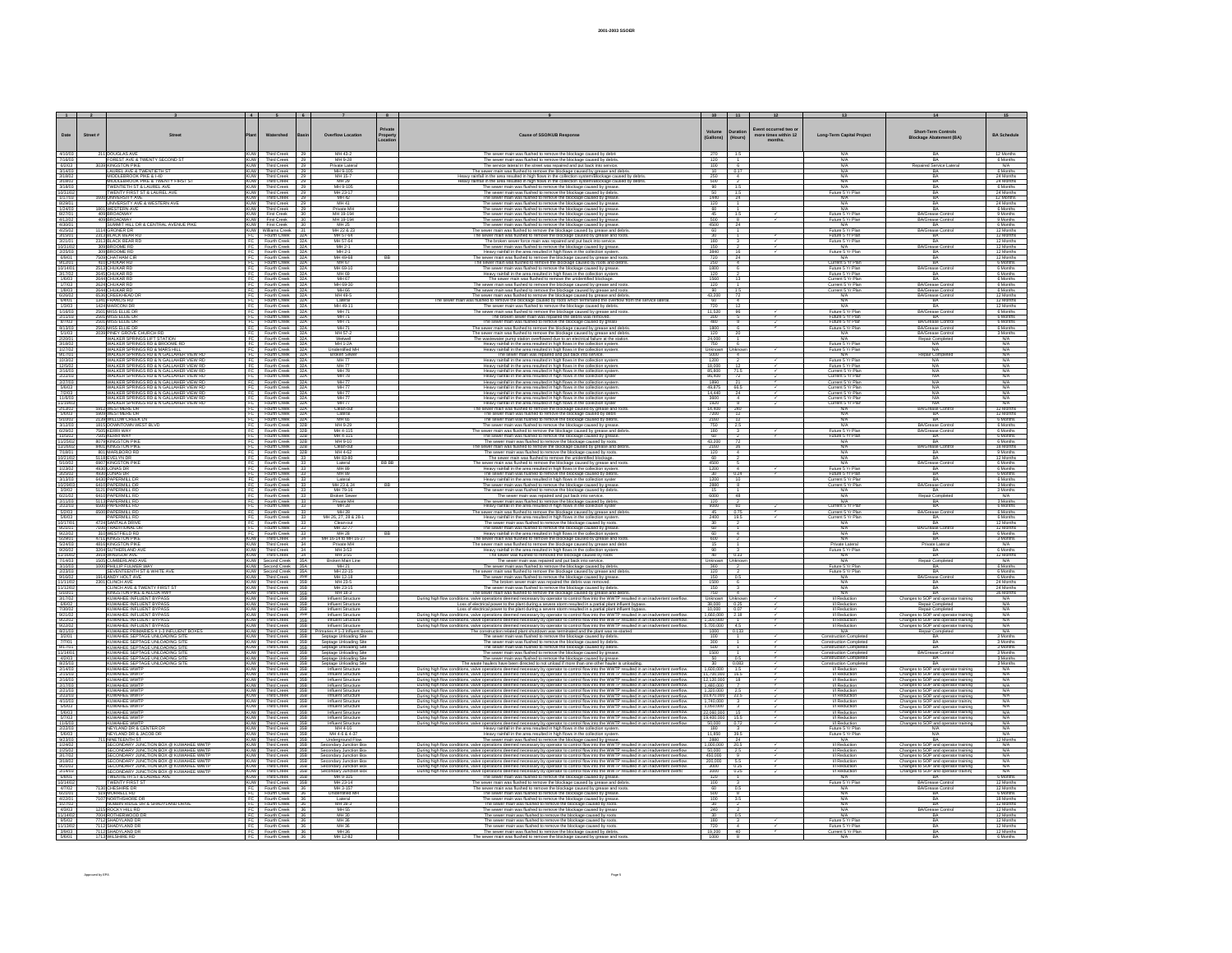|                                        |          |                                                                                                                                     |                                                                                                  | 6                                        |                                           |                      |                                                                                                                                                                                                                                                                             |                                                                                                       |                                                                                    |                                                        |                                                                                  |                                                                                                  |                                                          |
|----------------------------------------|----------|-------------------------------------------------------------------------------------------------------------------------------------|--------------------------------------------------------------------------------------------------|------------------------------------------|-------------------------------------------|----------------------|-----------------------------------------------------------------------------------------------------------------------------------------------------------------------------------------------------------------------------------------------------------------------------|-------------------------------------------------------------------------------------------------------|------------------------------------------------------------------------------------|--------------------------------------------------------|----------------------------------------------------------------------------------|--------------------------------------------------------------------------------------------------|----------------------------------------------------------|
| Date                                   | Street # | Street                                                                                                                              | Watershed                                                                                        |                                          | <b>Overflow Location</b>                  | Property<br>.ocation | <b>Cause of SSO/KUB Response</b>                                                                                                                                                                                                                                            | Volume<br>(Gallons)                                                                                   | Duratior<br>(Hours)                                                                | vent occurred two c<br>more times within 12<br>months. | <b>Long-Term Capital Project</b>                                                 | Short-Term Controls<br>Blockage Abatement (BA)                                                   | <b>BA Schedule</b>                                       |
| 5/6/03<br>7/6/01<br>3/17/02<br>3/18/02 |          | 1300 WOODRIDGE DR                                                                                                                   | FC Fourth Creek 36<br>FC Fourth Creek 37<br>FC Fourth Creek 37                                   |                                          | MH 59-4<br>MH 25-7                        |                      | Heavy rainfall in the area resulted in high flows in the collection system<br>The sewer main was flushed to remove the blockage caused by debris                                                                                                                            | 1740 58                                                                                               | $\overline{1}$                                                                     |                                                        | Future 5 Yr Plan                                                                 | N/A<br>BA                                                                                        | <b>N/A</b><br>12 Months<br>N/A<br>N/A                    |
|                                        |          | HOUM DR & WEISGARBER<br>FOURTH CREEK WWTP                                                                                           |                                                                                                  |                                          |                                           |                      | Loss of electrical power to the plant during a severe storm resulted in a partial plant in<br>sary by operator to o                                                                                                                                                         | $\frac{200}{1,916,000}$<br>134,000                                                                    |                                                                                    |                                                        |                                                                                  | Repair Completed<br>to SOP and operal                                                            |                                                          |
| 4/19/02                                |          | FOURTH CREEK WWT<br>FOURTH CREEK WWT                                                                                                | FC Fourth Creek 37                                                                               |                                          | Influent Structure                        |                      | The influent gate experienced a mechanical failure of the hydraulic operating system<br>During high flow conditions, valve operat<br>ons deemed necessary by operator to control flow into the WWTP resulted in an inadvertent overflow                                     | 569,000<br>136,000 2                                                                                  | $\overline{2}$                                                                     |                                                        | N/A                                                                              | Repair Completed<br>Changes to SOP and operator training<br>Changes to SOP and operator training | <b>N/A</b><br><b>N/A</b>                                 |
| 2/15/03<br>2/16/03<br>5/6/03           |          | OURTH CREEK WWTF<br>OURTH CREEK WWTF                                                                                                | FC Fourth Creek 37<br>FC Fourth Creek 37<br>FC Fourth Creek 37                                   |                                          | Influent Structure                        |                      |                                                                                                                                                                                                                                                                             | 26.710                                                                                                | -á                                                                                 |                                                        | Current 5 Yr Plan<br>Current 5 Yr Plan<br>Current 5 Yr Plan                      |                                                                                                  | $\frac{1}{N}$                                            |
| 5/15/03<br>7/9/03                      |          | FOURTH CREEK WWT<br>FOURTH CREEK WWO                                                                                                | FC Fourth Creek 37<br>FC Fourth Creek 37                                                         |                                          | Influent Structure<br>Influent Structure  |                      | Loss of electrical power to the plant during a severe storm resulted in a partial plant influent bypas<br>Loss of electrical power to the plant during a severe storm resulted in a partial plant influent bypas                                                            | 1,500,000<br>1.370.000 3.14                                                                           | $\overline{\mathbf{3}}$                                                            |                                                        | Current 5 Yr Pla<br>Current 5 Yr Pla                                             | N/A<br>N/A                                                                                       | N/A<br>N/A                                               |
| 12/11/03                               |          | FOURTH CREEK WWTP                                                                                                                   | FC Fourth Creek 37                                                                               |                                          | Influent Structure                        |                      | An electronic failure resulted in the shutdown of the influent pumps and the subsequent closure of the influent gate.                                                                                                                                                       | 48,650 0.33                                                                                           |                                                                                    |                                                        | Current 5 Yr Plan                                                                | Repair Complete                                                                                  | N/A<br>3 Month                                           |
| 7/15/0<br>2/15/0                       |          | 411 HIGHLAND HILLS RD<br>411 HIGHLAND HILLS RD                                                                                      | FC Fourth Creek 37<br>FC Fourth Creek 37                                                         |                                          | MH 62<br>MH 62                            |                      | The sewer main was flushed to remove the blockage caused by debris.<br>Heavy rainfall in the area resulted in high flows in the collection system                                                                                                                           | 10<br>14,400 48                                                                                       | 0.25                                                                               |                                                        | N/A<br>Future 5 Yr Plan                                                          | BA                                                                                               | 12 Months<br>9 Months                                    |
| 2/22/03<br>5/5/03<br>9/19/03<br>9/7/02 |          | 409 HIGHLAND HILLS RD                                                                                                               | FC Fourth Creek 37                                                                               |                                          | MH 62<br>MH 62<br>MH 58                   | BB                   | Heavy rainfall in the area resulted in high flows in the collection syste                                                                                                                                                                                                   | 55,800 62                                                                                             |                                                                                    |                                                        | Future 5 Yr Plan<br>Future 5 Yr Plan                                             |                                                                                                  | 9 Months<br>9 Months<br>3 Months<br>6 Months             |
|                                        |          | 421 HIGHLAND HILLS R<br>103 KINGSTON PIKE<br>5103 KINGS LUN PINE<br>1304 KNOLLWOOD CIR                                              | FC Fourth Creek 37<br>FC Fourth Creek 37<br>FC Fourth Creek 37                                   |                                          | Clean-ou                                  |                      | Heavy rainfall in the area resulted in high flows in the collection system.<br>The sewer main was flushed to remove the blockage caused by debris<br>The sewer main was flushed to remove the blockage caused by roots.                                                     | $\begin{array}{c c} 2520 & 42 \\ \hline 3000 & 1 \\ 120 & 2 \end{array}$                              |                                                                                    |                                                        | N/A<br>N/A                                                                       |                                                                                                  |                                                          |
| 9/26/0                                 |          | 1476 LYONS BEND RD<br>6410 NORTHSHORE DR<br>5501 NORTHSHORE DR<br>6410 NORTHSHORE DR                                                | FC Fourth Creek 37<br>FC Fourth Creek 37<br>FC Fourth Creek 37<br>FC Fourth Creek 37             |                                          | MH 9-90                                   |                      | The sewer main was flushed to remove the blockage caused by grease<br>Heavy rainfall in the area resulted in high flows in the collection system                                                                                                                            | 60                                                                                                    |                                                                                    |                                                        | N/A<br>Construction Complete                                                     | <b>BA/Grease Control</b>                                                                         | 12 Months<br>N/A<br>N/A<br>N/A                           |
| 2/22/07                                |          |                                                                                                                                     |                                                                                                  |                                          | MH6&7<br>MH6&7<br>MH7&8                   |                      | Heavy rainfall in the area resulted in high flows in the collection syste<br>Heavy rainfall in the area resulted in high flows in the collection syste                                                                                                                      | 864.000 48<br>1,296,000 72<br>747,000 51.5                                                            |                                                                                    |                                                        | Construction Co                                                                  |                                                                                                  |                                                          |
| $\frac{9/21/00}{2/28/00}$              |          | NORTHSHORE DR & LYONS BEND RD<br><b>HILLVALE CIF</b>                                                                                | Fourth Creek 37<br>Third Creek 38<br>South Knoxville 39                                          |                                          | MH 7<br>MH 1-27, 1-33 & 1-115             |                      | Heavy rainfall in the area resulted in high flows in the collection system.<br>Heavy rainfall in the area resulted in high flows in the collection system.<br>The sewer main was flushed to remove the blockage caused by roots.                                            | $\frac{5000}{300}$                                                                                    | $rac{2}{\text{Unknown}}$                                                           |                                                        | onstruction Complete                                                             |                                                                                                  | N/A<br>6 Months<br>12 Months                             |
| 3/15/02<br>10/2/0                      |          | 330 AVENUE A<br>2323 BLOUNT AVE                                                                                                     | KUW South Knoxville 39                                                                           |                                          | MH 40-2<br>MH 2-9                         |                      | The sewer main was flushed to remove the blockage caused by grease and ror                                                                                                                                                                                                  | $\frac{250}{21,600}$ $\frac{4}{72}$                                                                   |                                                                                    |                                                        | Future 5 Yr Pla<br>N/A                                                           | <b>BA/Grease Contro</b>                                                                          | 12 Months                                                |
|                                        |          | 3821 BLOUNT AVE                                                                                                                     | CUW South Knoxville 39<br>CUW South Knoxville 39<br>CUW South Knoxville 39                       |                                          | MH 28-1<br>MH 29-1<br>MH 16               |                      | The sewer main was flushed to remove the blockage caused by roots<br>Heavy rainfall in the area resulted in high flows in the collection system<br>Heavy rainfall in the area resulted in high flows in the collection system                                               | $\begin{array}{c cc} 1500 & & 48 \\ \hline 500 & & 4 \\ 500 & & 4 \end{array}$                        |                                                                                    |                                                        | Future 5 Yr Plan                                                                 |                                                                                                  | 12 Months<br>12 Months<br>12 Months                      |
| 12/13/0<br>1/19/02                     |          | 3812 BLOUNT AVE<br>3401 BLOUNT AVE<br>3821 BLOUNT AVE                                                                               | KUW South Knoxville 39                                                                           |                                          | MH 29-1                                   |                      | Heavy rainfall in the area resulted in high flows in the collection system                                                                                                                                                                                                  | 30,000                                                                                                | 10                                                                                 |                                                        | Current 5 Yr Plan<br>Current 5 Yr Plan<br>Current 5 Yr Plan                      |                                                                                                  | 12 Months                                                |
| 1/19/0                                 |          | 3821 BLOUNT AVE                                                                                                                     | KUW South Knoxville 39                                                                           |                                          | MH 29<br>MH 16                            |                      | Heavy rainfall in the area resulted in high flows in the collection system                                                                                                                                                                                                  | 3000 10<br>18,000 10                                                                                  |                                                                                    |                                                        | Current 5 Yr Plan                                                                |                                                                                                  | 12 Months                                                |
| 1/19/02<br>1/23/0                      |          | 3430 BLOUNT AVE<br>3821 BLOUNT AVE<br>3821 BLOUNT AVE                                                                               | W South Knoxville 39<br>W South Knoxville 39<br>South Knoxville 39                               |                                          | MH 29-<br>MH 29                           |                      | Heavy rainfall in the area resulted in high flows in the collection system.<br>Heavy rainfall in the area resulted in high flows in the collection system                                                                                                                   | 12000<br>60,000                                                                                       | 10                                                                                 |                                                        | Current 5 Yr Plar<br>Current 5 Yr Plar<br>Current 5 Yr Plar                      |                                                                                                  | 12 Months<br>12 Months<br>12 Months                      |
| 1/23/0<br>3/17/0                       |          | 3430 BLOUNT AV<br>3420 BLOUNT AVE                                                                                                   | South Knoxville 39<br>W South Knoxville 39                                                       |                                          | MH 16<br><b>MH 16</b>                     |                      | Heavy rainfall in the area resulted in high flows in the collection system<br>Heavy rainfall in the area resulted in high flows in the collection syste                                                                                                                     | 30,000<br>2400 10                                                                                     | 10                                                                                 |                                                        | Current 5 Yr Pla<br>Current 5 Yr Pla                                             |                                                                                                  | 12 Months<br>12 Months                                   |
| 2/17/07                                |          | 3430 BLOUNT AVE<br><b>U OUNT AVE</b>                                                                                                | UW South Knoxville 39<br>South Kn                                                                | $-39$                                    | <b>MH15</b><br>MH 16                      |                      | Heavy rainfall in the area resulted in high flows in the collection syste<br>Heavy rainfall in the area resulted in high flows in the collection syste                                                                                                                      | $-120$<br>350                                                                                         | $\frac{2}{2}$                                                                      |                                                        |                                                                                  | <b>BA</b>                                                                                        |                                                          |
| 4/10/07                                |          | BLOUNT AVE<br>BLOUNT AVE & MARTIN MILL PIKE                                                                                         | South Knoxville 39                                                                               | $\frac{1}{39}$                           | MH 29<br>MH 29                            |                      | Heavy rainfall in the area resulted in high flows in the collection syster.<br>Heavy rainfall in the area resulted in high flows in the collection system                                                                                                                   |                                                                                                       | $\frac{360}{2790}$ 15.5<br>3600 2                                                  |                                                        | Current 5 Yr Plan<br>Current 5 Yr Plan<br>Current 5 Yr Plan<br>Current 5 Yr Plar |                                                                                                  | 12 Months<br>12 Months<br>12 Months<br>12 Months         |
| 2/22/01                                |          | SLOUNT AVE & MARTIN MILL PIKE<br>SLOUNT AVE & MARTIN MILL PIKE                                                                      | JW South Knoxville 39<br>JW South Knoxville 39<br>JW South Knoxville 39                          |                                          | MH 29<br>MH 29<br>MH 29-1 to 29           |                      | Heavy rainfall in the area resulted in high flows in the collection syste                                                                                                                                                                                                   | $\begin{array}{r l} 5500 & 3 \\ 2400 & 10 \\ 2500 & 8 \end{array}$                                    |                                                                                    |                                                        | Current 5 Yr Plan<br>Current 5 Yr Plan<br>Current 5 Yr Plan                      | BA<br>Ba                                                                                         | 12 Months<br>12 Months<br>12 Months                      |
|                                        |          | BLOUNT AVE & MARYVILLE PIK                                                                                                          |                                                                                                  |                                          |                                           |                      | Heavy rainfall in the area resulted in high flows in the collection system<br>Heavy rainfall in the area resulted in high flows in the collection system                                                                                                                    |                                                                                                       |                                                                                    |                                                        |                                                                                  |                                                                                                  |                                                          |
| 5/3/02<br>2/15/03<br>2/22/07           |          | <b>BLOUNT AVE &amp; MARYVILLE PIKE</b><br>BLOUNT AVE & MARYVILLE PIKE<br>BLOUNT AVE & MARYVILLE PIKE                                | UW South Knoxville 39<br>UW South Knoxville 39<br>South Knoxville 39                             |                                          | MH 29 & 29-1<br>MH 29 & 29-               |                      | Heavy rainfall in the area resulted in high flows in the collection system Heavy rainfall in the area resulted in high flows in the collection system<br>Heavy rainfall in the area resulted in high flows in the collection sys-                                           | $\frac{150}{60}$ $\frac{2}{2}$<br>1800                                                                | $\overline{\phantom{a}3}$                                                          |                                                        | Current 5 Yr Plan<br>Current 5 Yr Plan<br>Current 5 Yr Plar                      | RA                                                                                               | 12 Months<br>12 Months                                   |
|                                        |          | LOUNT AVE & MCCARTY AVE                                                                                                             | .<br>South K                                                                                     |                                          |                                           |                      | ulted in high flows in the                                                                                                                                                                                                                                                  | 3600                                                                                                  |                                                                                    |                                                        | Future 5 Yr Pla                                                                  |                                                                                                  | 12 Months                                                |
| 2/22/0<br>3/17/2                       |          | BLOUNT AVE & MCCARTY AVE<br>CHAPMAN HWY<br>130 CHAPPELL RD                                                                          | UW South Knoxville 39<br>W South Knowlille 39                                                    |                                          | MH 15<br>MH 69<br>MH 33                   |                      | Heavy rainfall in the area resulted in high flows in the collection system<br>The sewer main was flushed to remove the blockage caused by debri:<br>Heavy rainfall in the area resulted in high flows in the collection syst                                                | 2750                                                                                                  | $\frac{5500}{1200}$ $\frac{3}{4}$                                                  |                                                        | Future 5 Yr Plan<br><b>Current 5 Yr Pla</b>                                      | 0 <sub>A</sub>                                                                                   | 12 Months<br>6 Months<br>12 Months                       |
| 2/22/0<br>3/8/03<br>3/19/0             |          | 130 CHAPPELL RD<br>411 CYPRESS IN                                                                                                   | South Knoxville                                                                                  | $\frac{16}{16}$ 39<br>$\frac{39}{16}$ 39 | MH 61-                                    |                      | Heavy rainfall in the area resulted in high flows in the collection system.<br>The sewer main was flushed to remove the blockage caused by roots<br>The sewer main was flushed to remove the blockage caused by grease and                                                  | $\frac{360}{1440}$                                                                                    |                                                                                    |                                                        | Current 5 Yr Plan                                                                |                                                                                                  | 12 Months<br>12 Months<br>12 Months                      |
| 3/25/0                                 |          | 4505 JOE LEWIS RD                                                                                                                   | <b>CUW</b> South Knoxville 39                                                                    |                                          | MH 404<br>MH 27-289                       |                      | The sewer main was flushed to remove the blockage caused by grease                                                                                                                                                                                                          | $-45$                                                                                                 | $1440$ 24<br>$\overline{\phantom{a}3}$                                             |                                                        | <b>N/A</b>                                                                       | <b>BA/Grease Con</b><br><b>BA</b>                                                                | 6 Months                                                 |
| 1/10/0                                 |          | 2702 MARTIN MILL PI                                                                                                                 | W South Knoxville 39<br>W South Knoxville 39<br>W South Knoxville 39                             |                                          | MH 2-64                                   |                      | The sewer main was flushed to remove the blockage caused by greas                                                                                                                                                                                                           | 750                                                                                                   |                                                                                    |                                                        | N/A<br>Current 5 Yr Plan                                                         | irease (                                                                                         | 6 Months<br>12 Months<br>12 Months                       |
| 1/23/02<br>5/23/02                     |          | WARTIN MILL PIKE<br>WARTIN MILL PIKE & CHURCHLAND ST<br>MARTIN MILL PIKE & LIPPENCOTT ST                                            | UW South Knoxville 39                                                                            |                                          | MH 31<br>MH 28-19<br>MH 2-65              |                      | Heavy rainfall in the area resulted in high flows in the collection system.<br>Fall in the area resulted in high flows in the collection system@lockage caused by debris                                                                                                    | 60                                                                                                    | $\begin{array}{c c} 4800 & 8 \\ 2000 & 8 \end{array}$                              |                                                        | N/A                                                                              |                                                                                                  | 6 Months                                                 |
| 1/197                                  |          | 925 MARYVILLE PIKE<br>925 MARYVILLE PIKE                                                                                            | <b>JW</b> South Knoxville 39<br>JW South Knoxville 39<br>JW South Knoxville 39                   |                                          | MH 27-345<br>MH 27-344 & 27-34            |                      | The sewer main was flushed to remove the blockage caused by debris.<br>Heavy rainfall in the area resulted in high flows in the collection system<br>Heavy rainfall in the area resulted in high flows in the collection system                                             | $\frac{15}{4}$                                                                                        | 0.25                                                                               |                                                        | Current 5 Yr Plan<br>Current 5 Yr Plan                                           | N/A<br>N/A                                                                                       | N/A<br>N/A                                               |
| 5/6/03                                 |          | MARYVILLE PIKE & BLOUNT A<br>3821 MARYVILLE PIKE & MARY VESTAL PARK<br>3821 W BLOUNT AVE                                            |                                                                                                  |                                          | MH 29-2 & 30                              |                      | Heavy rainfall in the area resulted in high flows in the collection syste                                                                                                                                                                                                   | 5640                                                                                                  | $\frac{1}{47}$                                                                     |                                                        | Current 5 Yr Pla                                                                 | <b>BA</b>                                                                                        | 12 Months                                                |
| 7/30/0                                 |          | 3821 W BLOUNT AVE                                                                                                                   | JW South Knoxville 39                                                                            | 39                                       | MH 27-1<br>MH 29-2 & 30<br>MH 29-2        |                      | Heavy rainfall in the area resulted in high flows in the collection system.<br>Heavy rainfall in the area resulted in high flows in the collection system<br>fall in the area resu<br>Ited in high flows in the                                                             | $\frac{1000}{1200}$ $\frac{4}{5}$<br>60                                                               |                                                                                    |                                                        | Future 5 Yr Plan<br>Current 5 Yr Pla                                             | BA                                                                                               | 12 Months<br>12 Months<br>12 Months                      |
| 11/24/0                                |          | 424 W BLOUNT AVE                                                                                                                    | South Knoxville 39                                                                               |                                          | MH 2-24                                   |                      | The sewer main was flushed to remove the blockage caused by grease                                                                                                                                                                                                          | 240 2                                                                                                 |                                                                                    |                                                        | <b>N/A</b><br>Current 5 Yr Plan                                                  | <b>BA/Grease Control</b>                                                                         | 6 Months                                                 |
| 2/17/0<br>3/11/0                       |          | 2717 HACKMAN ST<br>2712 HACKMAN ST<br>3308 ISLAND HOME LIFT STATION                                                                 | South Knoxville 40<br>South Knoxville 40<br>South Knoxville 40                                   |                                          | MH 24-34<br>MH 24-34<br>MH 24-300         |                      | Heavy rainfall in the area resulted in high flows in the collection system.<br>The sewer main was flushed to remove the blockage caused by root<br>tion overflowed due to a failure to restart the station after performing                                                 | $\frac{100}{23,040}$ 96<br>1800                                                                       |                                                                                    |                                                        | Current 5 Yr Plan                                                                |                                                                                                  | 6 Months<br>6 Months<br><b>N/A</b>                       |
| 11/19/0<br>3/18/0                      |          | 633 LATHAM AVE<br>1824 LENLAND AVI                                                                                                  | UW South Knoxville 40                                                                            |                                          | MH 36-15<br>MH 24-134                     |                      | The sewer main was flushed to remove the blockage caused by grease<br>all in the area resulted in high flows in the collection system@lockage caused by                                                                                                                     | 30<br>2000                                                                                            | 8                                                                                  |                                                        | N/A<br>N/A                                                                       | <b>BA/Grease Contro</b>                                                                          | 12 Months                                                |
| 9/22/02                                |          | MCCLUNG AVE & SOUTH HAVEN RD<br>349 MOODY AVE                                                                                       | JW South Knoxville 40<br>JW South Knoxville 40<br>JW South Knoxville 40<br>JW South Knoxville 40 |                                          | Unidentified Manho                        |                      | Heavy rainfall in the area resulted in high flows in the collection system.                                                                                                                                                                                                 | $rac{60}{60}$                                                                                         | $\frac{2}{2}$                                                                      |                                                        | Current 5 Yr Plan                                                                |                                                                                                  | 6 Months<br>6 Months<br>6 Months<br>6 Months<br>6 Months |
| 12/5/0                                 |          | 1 MOODY AV<br>1127 MOODY AVE                                                                                                        | South Knoxville 40                                                                               |                                          | MH 40-<br>MH 40-3                         |                      | The sewer main was flushed to remove the blockage caused by root                                                                                                                                                                                                            | 90                                                                                                    | $-5$                                                                               |                                                        | N/A                                                                              | BA                                                                                               |                                                          |
| 3/29/0<br>2/22/0                       |          | 2628 PEACHTREE ST<br>433 SEVIER AVE<br>614 SEVIER AVE                                                                               | W South Knoxville 40<br>W South Knoxville 40<br>W South Knoxville 40                             |                                          | MH 24-61                                  |                      | was flushed to remove the blockage caused by grease and debris as the result of vandalise<br>The sewer main was repaired and put back into service.                                                                                                                         | 360<br>7200                                                                                           | $\overline{a}$                                                                     |                                                        | <b>N/A</b>                                                                       | <b>BA/Repair Compl</b><br>Repair Completed                                                       | 3 Months                                                 |
| 4/13/0<br>3/19/02                      |          | 615 SEVIER AVI                                                                                                                      | UW South Knoxville 40<br>UW South Knoxville 40                                                   |                                          | MH 1-45<br>MH 1-43<br>MH 1-43<br>MH 1-43  | BB                   | The sewer main was flushed to remove the blockage caused by debris<br>The sewer main was flushed to remove the blockage caused by grease and debr                                                                                                                           | 1200<br>5000                                                                                          | 8                                                                                  |                                                        | N/A<br>Current 5 Yr Plan<br>Current 5 Yr Plan                                    | <b>BA/Grease Control</b><br><b>BA/Grease Control</b>                                             | $N/A$<br>3 Months<br>3 Months<br>3 Months                |
| 11/10/0                                |          | 615 SEVIER AVE<br>614 SEVIER AVE                                                                                                    |                                                                                                  |                                          | MH 1-43                                   |                      | The sewer main was flushed to remove the blockage caused by debr<br>The sewer main was flushed to remove the blockage caused by greas                                                                                                                                       | 300<br>240                                                                                            | $\frac{3}{-0.5}$                                                                   |                                                        | Current 5 Yr Pla<br>Current 5 Yr Plan                                            | <b>BA/Grease Con</b><br><b>BA/Grease Contro</b>                                                  |                                                          |
|                                        |          | 4523 SEVIERVILLE PIKE<br>2327 SOUTH HAVEN RD<br>2313 SOUTH HAVEN RD                                                                 | KUW South Knoxville 40<br>KUW South Knoxville 40<br>KUW South Knoxville 40                       | $\frac{1}{2}$ $\frac{1}{40}$             | MH 57-30<br>MH 24-30                      |                      | the area resulted in high flows in the coll<br>ockage car<br>on systi                                                                                                                                                                                                       | $\begin{array}{c cc} 21,600 & & 72 \\ 420 & & 7 \\ \hline 8500 & & 48 \end{array}$                    |                                                                                    |                                                        |                                                                                  |                                                                                                  | 3 Months<br>3 Months<br>6 Months<br>6 Months             |
| 1/31/0                                 |          | <b>712 SOUTH HAVEN RI</b><br>SOLITH HAVEN RI                                                                                        | South Knoxville 40                                                                               |                                          | Broken Sew<br>MH 57-6                     |                      | The sewer main was repaired and put back into service<br>The sewer main was flushed to remove the blockage caused by grease                                                                                                                                                 |                                                                                                       | $-48$                                                                              |                                                        | Current 5 Yr Plan                                                                | <b>BA/Repair Completed</b><br><b>BA/Grease Contro</b>                                            |                                                          |
| 2/1/03<br>3/18/02<br>7/9/02            |          | 1413 TAYLOR RD                                                                                                                      | JW South Knoxville 40<br>JW South Knoxville 40<br>JW South Knoxville 40                          |                                          | MH 57-87                                  |                      | The sewer main was flushed to remove the blockage caused by debris<br>The sewer main was flushed to remove the blockage caused by greas                                                                                                                                     |                                                                                                       | $\begin{array}{c cc} 20{,}160 & & 168 \\ 900 & & 3 \\ \hline 60 & & 2 \end{array}$ |                                                        | $\frac{\frac{\text{area } \cup \text{1}}{\text{N/A}}}{\text{Current 5 Yr Play}}$ | <b>BA/Grease Contr</b>                                                                           | 6 Months<br>6 Months<br>12 Months                        |
| <b>7/10A</b>                           |          | 1413 TAYLOR RD<br>25 VALLEY AVE<br>01 WOODLAWN<br>01 BRANDAU DI                                                                     | JW South Knoxville 40<br>KUW South Knoxville 40                                                  |                                          | MH 57-87                                  |                      | The sewer main was repaired and put back into service                                                                                                                                                                                                                       | 15                                                                                                    |                                                                                    |                                                        | <b>N/A</b><br><b>N/A</b>                                                         | <b>BA/Repair Completed</b><br><b>BA/Grease Contro</b>                                            | 12 Months<br>3 Months<br>6 Months<br>12 Months           |
| 12/25/07<br>9/30/02                    |          |                                                                                                                                     | South Knoxville 40<br>Knob Creek 41                                                              |                                          | Underground Flow<br>MH 45-49<br>MH 17-133 |                      | The sewer main was flushed to remove the blockage caused by grease.<br>The sewer main was flushed to remove the blockage caused by grease.<br>The sewer main was flushed to remove the blockage caused by grease.<br>The sewer main was                                     | $\begin{array}{c cc}\n 100 & 5 \\  \hline\n 150 & 1 \\  \hline\n 60 & 2\n \end{array}$                |                                                                                    |                                                        |                                                                                  |                                                                                                  |                                                          |
| 1/31/0<br>5/6/03                       |          | 401 BRANDAU DF<br>CHAPMAN HWY & ELLIS RD<br><b>HAPMAN HWY &amp; ELLIS RD</b>                                                        | Knob Creek 41<br>Knob Creek 41                                                                   |                                          | MH 17-137<br>MH 49-15<br>MH 49-14         |                      | The sewer main was flushed to remove the blockage caused by grease<br>Heavy rainfall in the area resulted in high flows in the collection system                                                                                                                            | 60<br>6300 42<br>300                                                                                  |                                                                                    |                                                        | N/A<br>Current 5 Yr Plan<br>Current 5 Yr Plan                                    | <b>BA/Grease Contro</b><br>Ð٨                                                                    | 12 Months<br>12 Months<br>12 Months                      |
| 10/27/0                                |          | 5 CILLA RD<br>FORD VALLEY LIFT STATION                                                                                              | Knob Creek                                                                                       | $-41$                                    | MH 17-91                                  |                      | The sewer main was flushed to remove the blockage caused by grease                                                                                                                                                                                                          | $-60$                                                                                                 |                                                                                    |                                                        | N/A                                                                              | <b>BA/Grease Cont</b>                                                                            | 3 Months                                                 |
| 2/23/01<br>4/13/0                      |          | FORD VALLEY LIFT STATION<br>FORD VALLEY LIFT STATION                                                                                | Knob Creek 41<br>Knob Creek 41<br>Knob Creek 41                                                  |                                          | MH 79<br>MH 79<br>MH 79                   |                      | The pump station overflowed due to rainfall-related flows exceeding the station capacity<br>The pump station overflowed due to rainfall-related flows exceeding the station capacity.                                                                                       | 120,000<br>4500<br>108,000 24                                                                         | 20<br>1.5                                                                          |                                                        | Current 5 Yr Pla<br>Current 5 Yr Pla<br>Current 5 Yr Plan                        | N/A<br>N/A<br><b>N/A</b>                                                                         | N/A<br><b>N/A</b><br><b>N/A</b>                          |
| 7/29/01<br>1/19/02<br>1/24/02          |          | FORD VALLEY LIFT STATION<br>FORD VALLEY LIFT STATION<br>FORD VALLEY LIFT STATION                                                    | Knob Creek<br>Knob Creek 41<br>Knob Creek 41                                                     |                                          | MH 79<br>MH 79<br>MH 79                   |                      | The pump station overflowed due to rainfall-related flows exceeding the station capacity.<br>he pump station overflowed due to rainfall-related flows exceeding the station capaci                                                                                          | 78,000                                                                                                |                                                                                    |                                                        | Current 5 Yr Plan<br>Current 5 Yr Plan                                           |                                                                                                  |                                                          |
|                                        |          |                                                                                                                                     |                                                                                                  |                                          |                                           |                      | The pump station overflowed due to rainfall-related flows exceeding the station capacity<br>The pump station overflowed due to rainfall-related flows exceeding the station capacity                                                                                        | $\begin{array}{c cc} \n/8,000 & & 13 \\ \hline\n180,000 & & 15 \\ \hline\n72,000 & & 12\n\end{array}$ |                                                                                    |                                                        | Current 5 Yr Plar                                                                | N/A<br>N/A<br><b>N/A</b>                                                                         | NA<br>NA<br>NA                                           |
| 3/18/02                                |          | FORD VALLEY LIFT STATION<br>FORD VALLEY LIFT STATION<br>FORD VALLEY LIFT STATION                                                    | Knob Creek 41<br>Knob Creek 41<br>Knob Creek 41                                                  |                                          | MH 79<br>MH 79                            |                      | he pump station overflowed due to rainfall-related flows exceeding the station capaci-<br>The pump station overflowed due to rainfall-related flows exceeding the station capacity                                                                                          | 91,200 19<br>81,600 17<br>$\frac{81,600}{180}$ 17                                                     |                                                                                    |                                                        | Current 5 Yr Plan                                                                | $\frac{N}{N}$                                                                                    | NA<br>NA<br>NA                                           |
| 3/13/07                                |          | FORD VALLEY LIFT STATION                                                                                                            | Knob Creek 41                                                                                    |                                          | Wetwell<br>Wetwell<br>Wetwell             |                      | Heavy rainfall in the area resulted in high flows in the collection system.<br>The wastewater pump station overflowed due to an electrical failure at the station<br>The wastewater pump station overflowed due to a mechanical failure at the station                      |                                                                                                       | $\frac{600}{600}$ 0.5                                                              |                                                        | Current 5 Yr Pla<br>Current 5 Yr Plan<br>Current 5 Yr Plan                       | N/A<br>N/A                                                                                       | N/A<br>N/A                                               |
| 3/30/0<br>3/31/0<br>5/7/03             |          | FORD VALLEY LIFT STATION                                                                                                            | Knob Creek 41<br>Knob Creek 41<br>Knob Creek 41                                                  |                                          | Wetwo                                     |                      | The wast<br>water pump station overflowed due to a mechanical failure at the sta                                                                                                                                                                                            | $\frac{9000}{1500}$                                                                                   | $\frac{1}{\frac{1}{\sqrt{2}}}$                                                     |                                                        | Current 5 Yr Plan                                                                | N/A                                                                                              | N/A<br>N/A<br>N/A                                        |
| 12/30/0                                |          | <b>FORD VALLEY LIFT STATIC</b><br>FORD VALLEY LIFT STATIO                                                                           | Knob Creek 41                                                                                    |                                          | wetwe<br>Wetwe<br>Wetwel                  |                      | The wastewater pump station overflowed due to a mechanical failure at the statio<br>Heavy rainfall in the area resulted in high flows in the collection syster<br>A high surge flow following the clearing of a blockage slightly ov                                        | 2100<br>30                                                                                            | $-\frac{2}{0.17}$                                                                  |                                                        | Current 5 Yr Pla<br>Current 5 Yr Pla<br>Current 5 Yr Pla                         |                                                                                                  | <b>N/A</b>                                               |
| 1/28/02<br>1/23/02                     |          | 306 HERMITAGE DR<br>516 JACKIE LN                                                                                                   | Knob Creek 41<br>Knob Creek 41                                                                   |                                          | MH 66-103<br>MH 49-15                     |                      | any material materials of the control of the several material of the sever main was flushed to remove the blockage caused by grease and roots.<br>Heavy rainfall in the area resulted in high flows in the collection system.                                               | $\begin{array}{r l}\n 5800 & 24 \\  \hline\n 540 & 3\n \end{array}$                                   |                                                                                    |                                                        | N/A<br>Future 5 Yr Plan                                                          | BA/Grease Control                                                                                | 6 Months<br>12 Months                                    |
| 3/18/0<br>7/11/0                       |          | 6528 JACKIE LN<br>117 LAKE FOREST CIP                                                                                               | Knob Creek 41<br>Knob Creek 41                                                                   |                                          | MH 49-14<br>MH 67-82                      |                      | Heavy rainfall in the area resulted in high flows in the collection system<br>The sewer main was flushed to remove the blockage caused by roots                                                                                                                             | 3000                                                                                                  | 10                                                                                 |                                                        | Future 5 Yr Plan<br>N/A                                                          |                                                                                                  | 12 Months                                                |
| 5/24/02                                |          | 701 LAKE FOREST DR<br>103 MANCHESTER RD                                                                                             | Knob Creek 41<br>Knob Creek 41                                                                   |                                          | MH 67-54<br>MH 66-28                      |                      | The sewer main was flushed to remove the blockage caused by debris.<br>sewer main was flushed to remove the blockage caused by grease and<br>The sewe                                                                                                                       | $\frac{150}{100}$ 24<br>3600 24                                                                       |                                                                                    |                                                        | Future 5 Yr Plan                                                                 |                                                                                                  | 3 Months<br>9 Months<br>12 Months                        |
| 1/19/02<br>1/24/0                      |          | MCNUTT ROAD LIFT STATION<br>MCNUTT ROAD LIFT STATION                                                                                | Knob Creek 41<br>Knob Creek 41                                                                   |                                          | MH 95<br>MH 95                            |                      | The pump station overflowed due to rainfall-related flows exceeding the station capacity<br>The pump station overflowed due to rainfall-related flows exceeding the station capacity                                                                                        | 63,000 14<br>90,000                                                                                   | 15                                                                                 |                                                        | Current 5 Yr Plan<br>Current 5 Yr Pla                                            | N/A<br>N/A                                                                                       | <b>N/A</b><br>N/A                                        |
| 3/18/02<br>3/19/02                     |          | MCNUTT ROAD LIFT STATION<br>MCNUTT ROAD LIFT STATION                                                                                | Knob Creek 41                                                                                    |                                          | MH 95                                     |                      | The pump station overflowed due to rainfall-related flows exceeding the station capacity<br>The pump station overflowed due to rainfall-related flows exceeding the station capacity                                                                                        | 45,600 19<br>40,800                                                                                   | 17                                                                                 |                                                        | Current 5 Yr Plan<br>Current 5 Yr Plan                                           | N/A<br><b>N/A</b>                                                                                | <b>N/A</b><br><b>N/A</b>                                 |
| 2/22/07                                |          | MCNUTT ROAD LIFT STATION                                                                                                            | Knob Creek<br>Knob Creek 41<br>Knob Creek 41                                                     |                                          | MH 95<br>MH 95                            |                      | Heavy rainfall in the area resulted in high flows in the collection system                                                                                                                                                                                                  | 14,400<br>12,000                                                                                      | 12                                                                                 |                                                        | Current 5 Yr Pla                                                                 | N/A                                                                                              | <b>N/A</b>                                               |
| 7/22/01                                |          | NEUBERT SPRINGS LIFT STATION<br>NEUBERT SPRINGS LIFT STATION<br><b>NEUBERT SPRINGS LIFT STATION</b><br>NEUBERT SPRINGS LIFT STATION | Knob Creek 41                                                                                    |                                          | Wetwell<br>Wetwell<br>Wetwell             |                      | The wastewater pump station overflowed due to an electrical failure at the station.<br>The pump station overflowed due to rainfall-related flows exceeding the station capacity<br>The pump station overflowed due to rainfall-related flows exceeding the station capacity | 60,000                                                                                                | $\frac{12,000}{2300}$ 0.25<br>$\frac{20}{10}$                                      |                                                        | N/A<br>Future 5 Yr Plan<br>Future 5 Yr Plan                                      | Repair Comple<br>N/A<br>N/A<br>N/A                                                               | N/A                                                      |
| 3/18/02                                |          | 5902 NEUBERT SPRINGS RD<br>809 OLIVER RD                                                                                            | Knob Creek 41<br>Knob Creek 41<br>Knob Creek 41                                                  |                                          | MH 17-175<br>MH 17-171                    |                      | flowed due to rainfall-related flows exceeding the station capacity<br>he pump sta                                                                                                                                                                                          | 33,000                                                                                                |                                                                                    |                                                        |                                                                                  | <b>BA</b>                                                                                        | $\frac{N}{A}$<br>12 Months<br>6 Months                   |
| 11/26/07                               |          | 031 SEVIERVILLE PIKE                                                                                                                | Knob Creek 41                                                                                    |                                          | MH 97-12                                  |                      | The sewer main was flushed to remove the blockage caused by roots<br>The sewer main was flushed to remove the blockage caused by roots<br>he sewer main was flushed to remove the blockage caused by roots and del                                                          | 10                                                                                                    | $\frac{120}{1080}$ $\frac{1}{72}$<br>0.25                                          |                                                        | N/A<br>N/A<br>N/A                                                                | <b>BA/Grease</b> Co                                                                              | 12 months                                                |

a barang disebut di page 6 maga 6 maga 6 maga 6 maga 6 maga 6 maga 6 maga 6 maga 6 maga 6 maga 6 maga 6 maga 6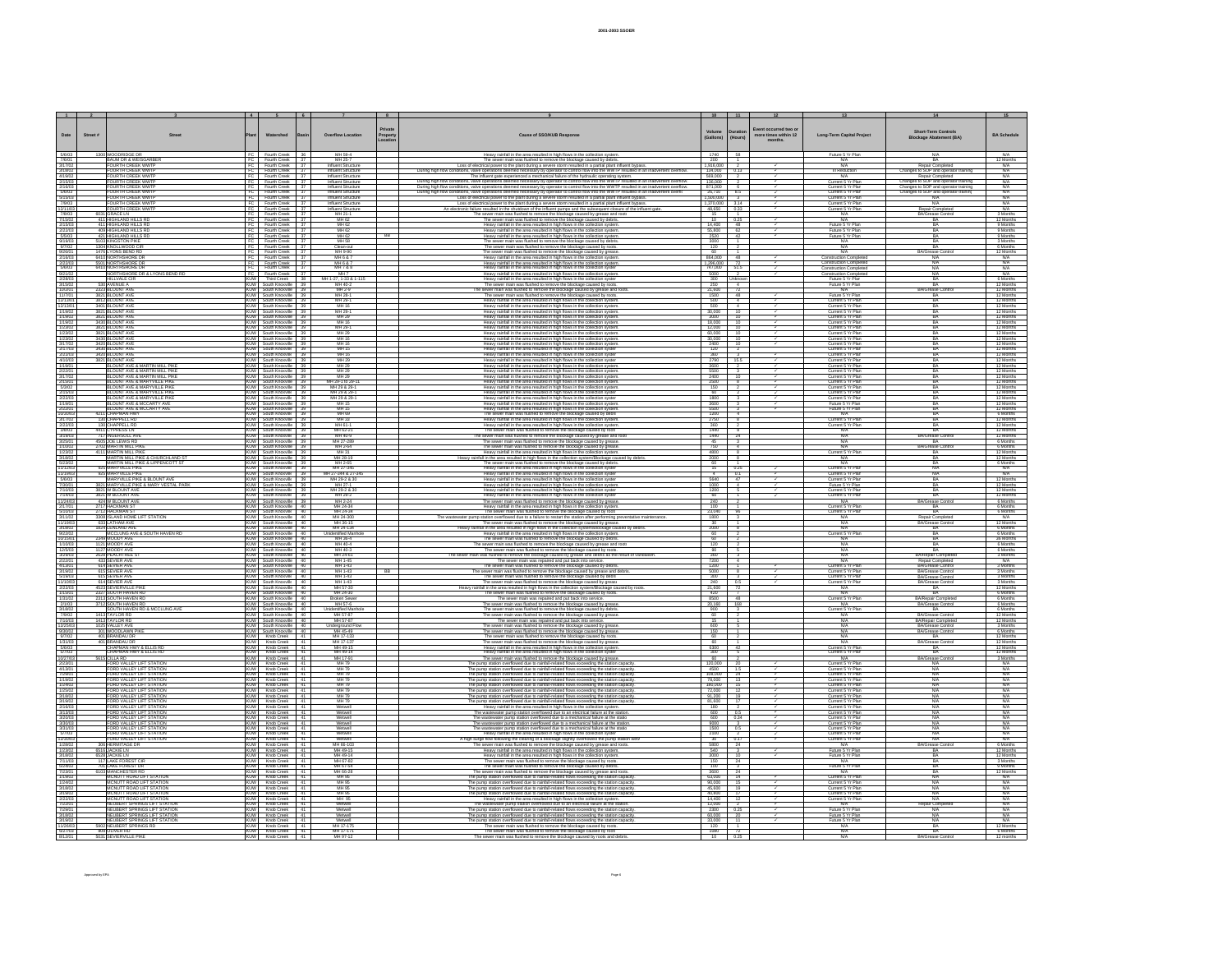|                      |                      |                                                               | 4                                                                                                                       |                                                                                                                                            | 6 <sup>5</sup>                                                      |                                       |                                                                                                                                                       | 10<br>11<br>14                                                                                                                                           |                                      |                          |                                                          |                                                                |                                                              |                    |
|----------------------|----------------------|---------------------------------------------------------------|-------------------------------------------------------------------------------------------------------------------------|--------------------------------------------------------------------------------------------------------------------------------------------|---------------------------------------------------------------------|---------------------------------------|-------------------------------------------------------------------------------------------------------------------------------------------------------|----------------------------------------------------------------------------------------------------------------------------------------------------------|--------------------------------------|--------------------------|----------------------------------------------------------|----------------------------------------------------------------|--------------------------------------------------------------|--------------------|
| Date                 | Street #             | Street                                                        | Plan                                                                                                                    | Watershed                                                                                                                                  | Racin                                                               | Overflow Location                     | Private<br>Volume<br><b>Cause of SSO/KUB Response</b><br>(Gallons)<br>I ocation<br>The sewer main was flushed to remove the blockage caused by greasy |                                                                                                                                                          |                                      | Duration<br>(Hours)      | Event occurred two or<br>more times within 12<br>months. | <b>Long-Term Capital Project</b>                               | <b>Short-Term Controls</b><br><b>Blockage Abatement (BA)</b> | <b>BA Schedule</b> |
| 9/5/03               |                      | 5031 SEVIERVILLE PIKE                                         | KI IW                                                                                                                   | Knob Creek                                                                                                                                 | $-41$                                                               | MH 97-12                              |                                                                                                                                                       |                                                                                                                                                          | 30                                   | $\overline{2}$           |                                                          | N/A                                                            | <b>BA/Grease Control</b>                                     | 12 Months          |
| 1/19/02<br>1/23/02   |                      | 300 STONE RD<br>300 STONE RD                                  | KI IW<br>KUW <sup>1</sup>                                                                                               | Knob Creek                                                                                                                                 | 41                                                                  | MH 8-44<br>MH 8-44                    |                                                                                                                                                       | Heavy rainfall in the area resulted in high flows in the collection syste                                                                                | 9000                                 | 10 <sup>1</sup>          | $\overline{\phantom{a}}$<br>$\sim$                       | Future 5 Yr Plan                                               | <b>DA</b>                                                    | 9 Months           |
|                      |                      |                                                               | KI IW                                                                                                                   | Knob Creek                                                                                                                                 | 41<br>$-41$                                                         | <b>MH 77</b>                          |                                                                                                                                                       | Heavy rainfall in the area resulted in high flows in the collection system                                                                               | 9600<br>8400                         | <b>R</b><br>$70-$        |                                                          | Future 5 Yr Plan                                               | N/A                                                          | 9 Months           |
| 2/22/03<br>7/21/01   |                      | 6208 THOMAS RD<br>8044 GLEASON DR                             |                                                                                                                         | Knob Creek<br>FC Fourth Creek 42                                                                                                           |                                                                     | MH 14-2                               | <b>P.P.</b>                                                                                                                                           | Heavy rainfall in the area resulted in high flows in the collection system<br>The sewer main was flushed to remove the blockage caused by grease         | 1000<br>$\mathbf{a}$                 |                          | $\sim$                                                   | <b>Construction Completed</b><br>Future 5 Yr Plan              | <b>BA/Grease Control</b>                                     | N/A<br>6 Months    |
| 7/15/02              |                      | 8044 GLEASON DR                                               |                                                                                                                         | FC Fourth Creek                                                                                                                            | 42                                                                  | MH 15                                 |                                                                                                                                                       | The sewer main was flushed to remove the blockage caused by grease                                                                                       | 500                                  | $\overline{2}$           | $\overline{\phantom{a}}$                                 | Future 5 Yr Plan                                               | <b>BA/Grease Control</b>                                     | 12 Months          |
| 12/20/01             |                      | 5316 BENT RIVER BLVD                                          |                                                                                                                         | FC Fourth Creek                                                                                                                            | 43                                                                  | Broken Force Main                     |                                                                                                                                                       | A private contractor cut into the sewer main. The main was repaired and put back into service.                                                           | 1000                                 | $\overline{2}$           |                                                          | N/A                                                            | Repair Completed                                             | <b>N/A</b>         |
| 7/20/03              |                      | 5247 BENT RIVER BLVD                                          |                                                                                                                         | FC Fourth Creek                                                                                                                            | 43                                                                  | <b>Grinder Pump</b>                   |                                                                                                                                                       | The residential grinder pump station was repaired and returned to service                                                                                | 150                                  | 12                       |                                                          | N/A                                                            | Repair Completed                                             | N/A                |
| 9/9/03               |                      | 5246 BENT RIVER BLVD                                          |                                                                                                                         | FC Fourth Creek                                                                                                                            | 43                                                                  | Grinder Pump                          |                                                                                                                                                       | There was a blockage in the residential grinder pump caused by a ruptured force main.                                                                    | 30                                   | $\overline{a}$           |                                                          | N/A                                                            | Repair Completed                                             | N/A                |
| 9/13/03              |                      | 5241 BENT RIVER BLVD                                          |                                                                                                                         | FC Fourth Creek                                                                                                                            | 43                                                                  | Grinder Pump                          |                                                                                                                                                       | The residential grinder pump station was repaired and returned to service                                                                                | Unknown                              | <b>Jnknown</b>           |                                                          | N/A                                                            | Repair Completed                                             | <b>N/A</b>         |
| 9/21/03              |                      | 5315 BENT RIVER BLVD                                          |                                                                                                                         | <b>EC.</b> Fourth Creek                                                                                                                    | 43                                                                  | Grinder Pump                          |                                                                                                                                                       | A landscaping contractor hit and damaged the control box for the residential grinder pump.                                                               | - 51                                 | $\sim$                   |                                                          | N/A                                                            | Repair Completed                                             | <b>N/A</b>         |
| 2/6/01               |                      | HARRISON KEEPE LIFT STATION FORCE MAIN                        |                                                                                                                         | FC Fourth Creek                                                                                                                            | 43                                                                  | Broken Force Main                     |                                                                                                                                                       | A broken 2" PVC force main was repaired and returned to service                                                                                          | 400                                  | $\sim$                   |                                                          | N/A                                                            | Repair Completed                                             | N/A                |
| 5/26/03              |                      | 1732 POLKWRIGHT LN                                            |                                                                                                                         | FC   Fourth Creek                                                                                                                          | 43                                                                  | Grinder Pump                          |                                                                                                                                                       | A failure occurred in a residential grinder pump                                                                                                         | 200                                  | T2                       |                                                          | <b>N/A</b>                                                     | Repair Completed                                             | <b>N/A</b>         |
| 5/3/02               |                      | 2600 WOODSON DR                                               |                                                                                                                         | KLIW South Knowille                                                                                                                        | 44                                                                  | MH 2-1                                |                                                                                                                                                       | Heavy rainfall in the area resulted in high flows in the collection system                                                                               | 900                                  | $-4$                     | $\overline{\phantom{a}}$                                 | <b>Construction Completed</b>                                  | N/A                                                          | N/A                |
| 10/4/02              |                      | VOODSON DR<br>2600 WOODSON DR                                 | KUW.                                                                                                                    | South Knoxville                                                                                                                            | 44<br>$-44$                                                         | MH 2-1<br>MH 2-1                      |                                                                                                                                                       | The wastewater pump station overflowed due to an electrical failure at the station.                                                                      | 6000<br>510                          |                          | $\overline{\phantom{a}}$                                 | <b>N/A</b>                                                     | <b>Repair Completed</b>                                      | 12 Months          |
| 4/10/03<br>5/5/03    |                      | 2600 WOODSON DR                                               | KUW.                                                                                                                    | KUW South Knoxville<br>South Knoxville                                                                                                     | $-44$                                                               | MH 2-1                                |                                                                                                                                                       | Heavy rainfall in the area resulted in high flows in the collection syster<br>Heavy rainfall in the area resulted in high flows in the collection syster | 3300                                 | 4.25<br>550              | $\sim$<br>$\overline{\phantom{a}}$                       | <b>Construction Completed</b><br><b>Construction Completed</b> | N/A                                                          | N/A                |
| 3/18/02              |                      | VOODSON DR & DEANBROOK RD                                     | KI IW                                                                                                                   |                                                                                                                                            | $-44$                                                               | MH 2-1                                |                                                                                                                                                       | Heavy rainfall in the area resulted in high flows in the collection system                                                                               | 3000                                 | 10                       | ⇁                                                        | <b>Construction Completed</b>                                  | N/A<br>N/A                                                   | N/A<br><b>N/A</b>  |
| 2/14/03              |                      | VOODSON DR & DEANBROOK RD                                     |                                                                                                                         | South Knoxville<br>KUW South Knoxville                                                                                                     |                                                                     | MH 2-1                                |                                                                                                                                                       | Heavy rainfall in the area resulted in high flows in the collection syster                                                                               | 16,500                               | $\overline{22}$          | $\overline{\phantom{a}}$                                 | <b>Construction Completed</b>                                  | N/A                                                          | N/A                |
| 2/22/03              |                      | WOODSON DR & DEANRROOK RD                                     |                                                                                                                         | KLIW South Knowville 44                                                                                                                    | $-44$                                                               | MH 2-1                                |                                                                                                                                                       | Heavy rainfall in the area resulted in high flows in the collection syste                                                                                | 10.500                               | $\overline{70}$          | $\overline{\phantom{a}}$                                 | Construction Completed                                         | <b>N/A</b>                                                   | <b>N/A</b>         |
| 5/11/03              |                      | VOODSON DR & DEANBROOK RD                                     | ĝ                                                                                                                       | South Knoxville                                                                                                                            | $-44$                                                               | MH 2-1                                |                                                                                                                                                       | Heavy rainfall in the area resulted in high flows in the collection syster                                                                               | 300                                  | 1.5                      | $\sim$                                                   | <b>Construction Completed</b>                                  | N/A                                                          | N/A                |
| 9/21/02              |                      | <b>VOODSON LIFTSTATION</b>                                    |                                                                                                                         | KUW South Knoxville 44                                                                                                                     |                                                                     | MH 2-1                                |                                                                                                                                                       | Heavy rainfall in the area resulted in high flows in the collection system                                                                               | 28,800                               | 12                       | V                                                        | <b>Construction Completed</b>                                  | N/A                                                          | <b>N/A</b>         |
| 5/22/01              |                      | <b>GINNBROOKE LIFT STATION</b>                                | KUW.                                                                                                                    | Knob Creek                                                                                                                                 | 47                                                                  | MH 22                                 |                                                                                                                                                       | Heavy rainfall in the area resulted in high flows in the collection system                                                                               | 12,000                               | $\overline{2}$           | $\sim$                                                   | Future 5 Yr Plan                                               | N/A                                                          | N/A                |
| 6/25/01              |                      | <b>SINNBROOKE LIFT STATION</b>                                | KI IW                                                                                                                   | Knob Creek                                                                                                                                 | 47                                                                  | MH 22                                 |                                                                                                                                                       | Heavy rainfall in the area resulted in high flows in the collection system                                                                               | 7200                                 | 1.5                      | $\overline{\phantom{a}}$                                 | Future 5 Yr Plan                                               | N/A                                                          | N/A                |
| 6/29/01              |                      | <b>INNBROOKE LIFT STATION</b>                                 | <b>KUW</b>                                                                                                              | Knob Creek                                                                                                                                 | 47                                                                  | MH 22                                 |                                                                                                                                                       | Heavy rainfall in the area resulted in high flows in the collection system                                                                               | 1500                                 | 0.33                     | $\overline{\phantom{a}}$                                 | Future 5 Yr Plan                                               | N/A                                                          | <b>N/A</b>         |
| 7/29/01              |                      | GINNBROOKE LIFT STATION                                       | KLIW.                                                                                                                   | Knob Creek                                                                                                                                 | 47                                                                  | MH 22                                 |                                                                                                                                                       | Heavy rainfall in the area resulted in high flows in the collection system                                                                               | 24,000                               | $\overline{\mathbf{a}}$  | √                                                        | Future 5 Yr Plan                                               | N/A                                                          | <b>N/A</b>         |
| 9/21/02              |                      | <b>INNBROOKE LIFT STATION</b>                                 | KUW.                                                                                                                    | Knob Creek                                                                                                                                 | 47                                                                  | MH 22                                 |                                                                                                                                                       | Heavy rainfall in the area resulted in high flows in the collection system                                                                               | 36,000                               | 12                       | $\overline{\phantom{a}}$                                 | Future 5 Yr Plan                                               | N/A                                                          | N/A                |
| 11/11/02             |                      | <b>GINNBROOKE LIFT STATION</b>                                | <b>KUW</b>                                                                                                              | Knob Creek                                                                                                                                 | 47                                                                  | MH 22                                 |                                                                                                                                                       | The overflow occurred as the result of the loss of electrical power during a severe storm event.                                                         | 2700                                 | $\overline{\mathbf{3}}$  | $\checkmark$                                             | N/A                                                            | Repair Completed                                             | N/A                |
| 4/6/01               |                      | 5307 JONATHAN WAY                                             | <b>KUW</b>                                                                                                              | Knob Creek                                                                                                                                 | $-47$                                                               | MH 4-15                               |                                                                                                                                                       | The sewer main was flushed to remove the blockage caused by roots and debris.                                                                            | 300                                  | 10                       |                                                          | <b>N/A</b>                                                     | <b>BA</b>                                                    | 12 Months          |
| 1/31/01              |                      | 1410 WRIGHTS FERRY RD at NORTHSHORE                           | FC                                                                                                                      | Fourth Creek                                                                                                                               | 48                                                                  | Private MH                            |                                                                                                                                                       | The sewer main was flushed to remove the blockage caused by debris from private contractor in the line.                                                  | 300                                  | 10 <sup>1</sup>          |                                                          | N/A                                                            | Repair Completed                                             | N/A                |
| 2/22/01<br>2/28/02   |                      | 3118 WATERPLANT ROAD<br>6402 RUGGLES FERRY PIKE               |                                                                                                                         | KUW Swanpond Creek 60<br>LC Sinking Creek                                                                                                  | 62                                                                  | Unidentified Manhole Number<br>MH 3-2 |                                                                                                                                                       | The formation of a sinkhole fractured the sewer main. The main was repaired.<br>The sewer main was flushed to remove the blockage caused by grease       | 3000<br>120                          | 2.5<br>$\mathcal{A}$     |                                                          | N/A<br>N/A                                                     | Repair Completed<br><b>BA/Grease Control</b>                 | N/A<br>12 Months   |
| 3/1/02               |                      | 312 TRACER LN                                                 |                                                                                                                         | LC Sinking Creek                                                                                                                           | 62                                                                  | MH 27-17                              |                                                                                                                                                       | The sewer main was flushed to remove the blockage caused by grease and debris                                                                            | 15                                   |                          |                                                          | N/A                                                            | <b>BA/Grease Control</b>                                     | 12 Months          |
| 6/3/02               |                      | EASTWOOD LIFT STATION                                         |                                                                                                                         | LC Sinking Creek                                                                                                                           | 63                                                                  | Wetwell                               |                                                                                                                                                       | The wastewater pump station overflowed due to an electrical failure at the station                                                                       | 9000                                 | $\sim$                   |                                                          | N/A                                                            | Repair Completed                                             | N/A                |
| 1/19/01              |                      | PALMER LN & BRAKEBILL RD                                      |                                                                                                                         | LC Sinking Creek                                                                                                                           | 63                                                                  | MH 57 or 58                           |                                                                                                                                                       | The sewer main was flushed to remove the blockage caused by debris and grease.                                                                           | 1800                                 | $\overline{\mathbf{3}}$  |                                                          | N/A                                                            | <b>PA</b>                                                    | 6 Months           |
| 12/30/03             |                      | 7224 REGION LN                                                |                                                                                                                         | LC Swanpond Creek 67                                                                                                                       |                                                                     | MH 9-1                                |                                                                                                                                                       | The sewer main was flushed to remove the blockage caused by greas:                                                                                       | 60                                   | $\overline{\phantom{a}}$ |                                                          | <b>N/A</b>                                                     | B <sub>0</sub>                                               | 12 Months          |
| 12/12/02             |                      | 7210 STRAWBERRY PLAINS PIKE                                   |                                                                                                                         | LC Swanpond Creek 67                                                                                                                       |                                                                     | MH 35                                 |                                                                                                                                                       | The sewer main was flushed to remove the blockage caused by grease                                                                                       | 120                                  | $\sim$                   |                                                          | N/A                                                            | <b>BA/Grease Control</b>                                     | 3 Months           |
| 3/22/02              |                      | 9005 STRAWBERRY PLAINS PIKE                                   |                                                                                                                         | EB Lyons Creek 72                                                                                                                          |                                                                     | MH 9                                  |                                                                                                                                                       | The sewer main was flushed to remove the blockage caused by grease and roots                                                                             | 26,000                               | 48                       |                                                          | Future 5 Yr Plan                                               | <b>BA/Grease Control</b>                                     | 12 Months          |
| 4/5/02               |                      | 8616 STRAWBERRY PLAINS PIKE                                   |                                                                                                                         | EB Lyons Creek                                                                                                                             | 72                                                                  | MH 21-5                               |                                                                                                                                                       | The sewer main was flushed to remove the blockage caused by grease.                                                                                      | 360                                  | $\overline{\mathbf{3}}$  | $\checkmark$                                             | Future 5 Yr Plan                                               | <b>BA/Grease Control</b>                                     | 6 Months           |
| 8/14/02              |                      | 8714 STRAWBERRY PLAINS PIKE                                   | EB                                                                                                                      | Lyons Creek                                                                                                                                | 72                                                                  | MH 21-2                               |                                                                                                                                                       | The sewer main was flushed to remove the blockage caused by grease.                                                                                      | 120                                  |                          | V                                                        | Future 5 Yr Plan                                               |                                                              | 6 Months           |
| 7/12/02              |                      | BUD HAWKINS LIFT STATION                                      | FR.                                                                                                                     | <b>NEKLID</b>                                                                                                                              | 101                                                                 | Wetwell                               |                                                                                                                                                       | The wastewater pump station overflowed due to a mechanical failure at the station                                                                        | 1000                                 | $\mathbf{a}$             |                                                          | N/A                                                            | Repair Completed                                             | N/A                |
| 2/26/03              |                      | <b>BUD HAWKINS LIFT STATION</b>                               | EB                                                                                                                      | <b>NEKUD</b>                                                                                                                               | 101                                                                 | Wetwell                               |                                                                                                                                                       | The wastewater pump station overflowed due to an electrical failure at the station.                                                                      | 100                                  | 0.17                     |                                                          | N/A                                                            | Repair Completed                                             | <b>N/A</b>         |
| 3/20/03              |                      | IMESTONE I N & MASCOT RD.                                     | <b>FR</b><br><b>NEKUD</b><br>101<br><b>Rroken Force Main</b><br>A private contractor ruptured a pump station force main |                                                                                                                                            |                                                                     | 1200                                  | $\overline{1}$                                                                                                                                        |                                                                                                                                                          | N/A                                  | Repair Completed         | N/A                                                      |                                                                |                                                              |                    |
| 8/2/02               |                      | 4800 MALONEYVILLE RD<br>101<br>FR.<br><b>NEKUD</b><br>MH 93-1 |                                                                                                                         | The wastewater pump station overflowed due to a mechanical failure at the station.                                                         | 400                                                                 | 12<br>$\sim$                          | $\overline{\phantom{a}}$<br>$\checkmark$                                                                                                              | Future 5 Yr Plan                                                                                                                                         | Repair Completed                     | <b>N/A</b>               |                                                          |                                                                |                                                              |                    |
| 10/14/02<br>12/13/02 | 5001                 | MALONEYVILLE RD<br>5109 MALONEYVILLE RD                       | <b>NEKUD</b><br>101<br>EB<br>Unidentified Manhole<br>EB<br>101<br><b>NEKUD</b><br>MH 93-7                               |                                                                                                                                            | The sewer main was flushed to remove the blockage caused by debris. | 600<br>60                             |                                                                                                                                                       | $\checkmark$                                                                                                                                             | Future 5 Yr Plan<br>Future 5 Yr Plan | BA.<br>RA                | 12 Months<br>12 Months                                   |                                                                |                                                              |                    |
| 12/29/02             |                      | 4800 MALONEYVILLE RD<br>EB 1<br>NEKUD<br>101<br>Lateral       |                                                                                                                         | The sewer main was flushed to remove the blockage caused by debris.<br>The sewer main was flushed to remove the blockage caused by debris. |                                                                     |                                       | 8                                                                                                                                                     | $\checkmark$                                                                                                                                             | Future 5 Yr Plan                     | BA.                      | 12 Months                                                |                                                                |                                                              |                    |
| 7/29/03              | 5109                 | 101<br>MALONEYVILLE RD<br><b>FR</b><br>NEKLID.                |                                                                                                                         | MH 93-10                                                                                                                                   | The sewer main was flushed to remove the blockage caused by debris  |                                       | 240<br>720                                                                                                                                            | 24                                                                                                                                                       |                                      | Future 5 Yr Plan         | <b>DA</b>                                                | 6 Months                                                       |                                                              |                    |
| 2/5/03               |                      | MALONEYVILLE RD LIFT STATION<br>EB.                           |                                                                                                                         | NEKUD                                                                                                                                      | 101                                                                 | Grease Trap                           |                                                                                                                                                       | The sewer main was flushed to remove the blockage caused by debris.                                                                                      | 50                                   | 0.2                      |                                                          | Future 5 Yr Plan                                               | BA.                                                          | 6 Months           |
| 6/11/02              |                      | RUTLEDGE PIKE & THREE POINTS RD                               | EB 1                                                                                                                    | <b>NEKUD</b>                                                                                                                               |                                                                     | 101 6" Force Main at Intersection     |                                                                                                                                                       | The broken sewer force main was repaired and put back into service.                                                                                      | 2400                                 | T2                       |                                                          | <b>N/A</b>                                                     | Repair Completed                                             | <b>N/A</b>         |
| 2/23/03              | 7025 WASHINGTON PIKE |                                                               | FR.                                                                                                                     | NEKLID.                                                                                                                                    | 101                                                                 | Air Relief Valve                      |                                                                                                                                                       | The broken air relief valve was repaired.                                                                                                                | 60                                   | $-4$                     |                                                          | N/A                                                            | Repair Completed                                             | N/A                |
| 3/24/03              | 7513 WASHINGTON PIKE |                                                               |                                                                                                                         | <b>FR</b><br>101<br>NEKUD.<br><b>Broken Force Main</b>                                                                                     |                                                                     |                                       |                                                                                                                                                       | A private contractor ruptured a pump station force main                                                                                                  |                                      |                          |                                                          | N/A                                                            | Repair Completed                                             | <b>N/A</b>         |

Approved by EPA

a barang page 7 ang mga 7 ang mga 7 ang mga 7 ang mga 7 ang mga 7 ang mga 7 ang mga 7 ang mga 7 ang mga 7 ang mga 7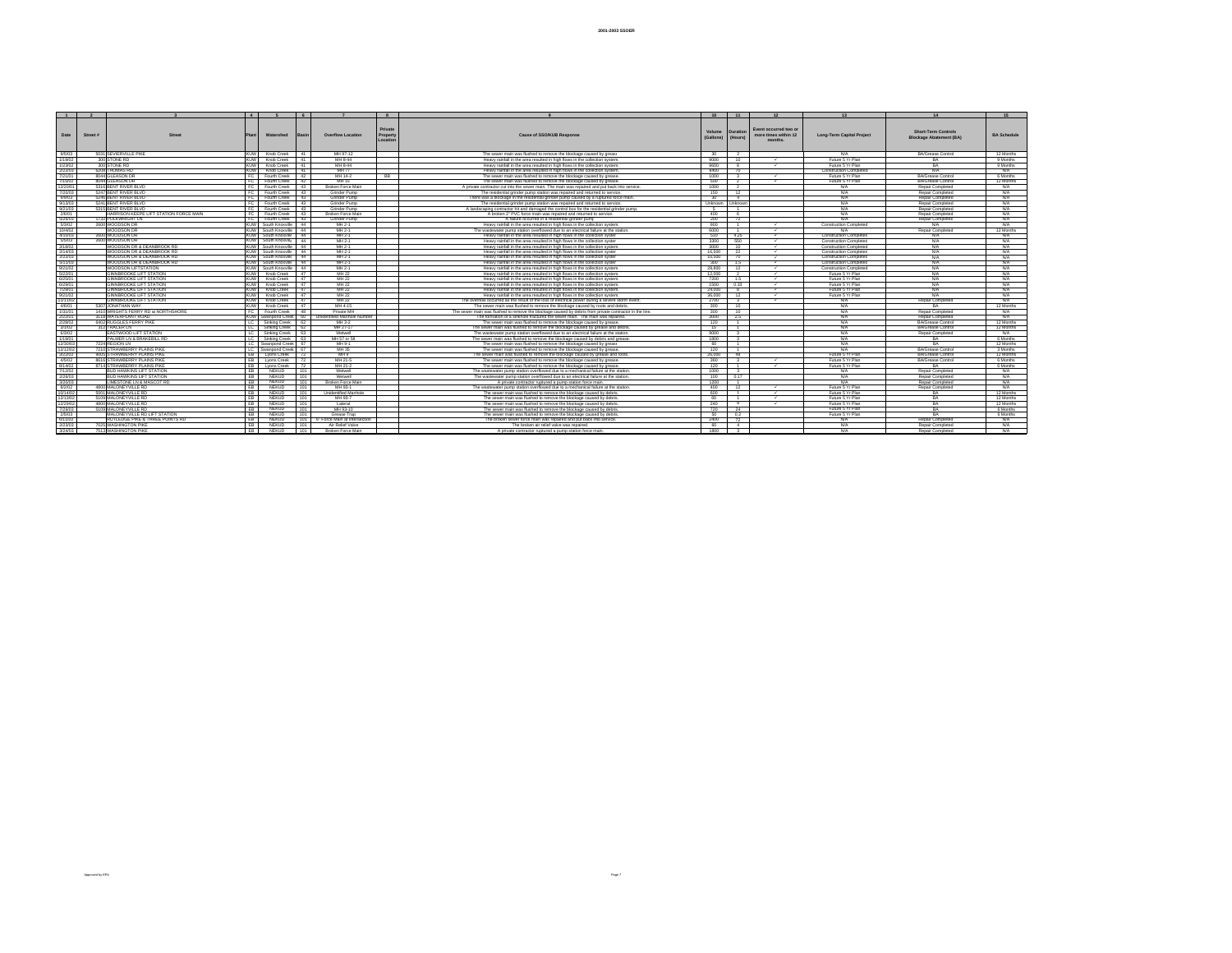| $\blacksquare$                                   |                                                                                           |  | $\overline{4}$           |                                          | 6                                |                                                             |                                   |                                                                                                                                                                             | 10           | 11                         | 12                                                             |
|--------------------------------------------------|-------------------------------------------------------------------------------------------|--|--------------------------|------------------------------------------|----------------------------------|-------------------------------------------------------------|-----------------------------------|-----------------------------------------------------------------------------------------------------------------------------------------------------------------------------|--------------|----------------------------|----------------------------------------------------------------|
| Date                                             | <b>Street #</b> Street<br>Plant<br><b>First Creek</b><br><b>First Creek</b><br><b>KUW</b> |  |                          | Watershed                                | <b>Basin</b>                     | <b>Backup Location</b>                                      | Event included in<br><b>SSOER</b> | <b>Cause of Backup/KUB Response</b>                                                                                                                                         | <b>Volum</b> | <b>Duration</b><br>(Hours) | <b>Event Occurred two or</b><br>more times within 12<br>months |
|                                                  |                                                                                           |  |                          |                                          |                                  |                                                             |                                   |                                                                                                                                                                             |              |                            |                                                                |
| 3/18/02<br>3/18/02                               |                                                                                           |  |                          |                                          |                                  | Building Backup & MH 48<br><b>Building Backup</b>           | $\checkmark$                      | Heavy rainfall in the area resulted in high flows in the collection system/Blockage caused by debris                                                                        |              |                            |                                                                |
|                                                  |                                                                                           |  | KUW                      | <b>First Creek</b>                       | -1                               | <b>Building Backup</b>                                      |                                   | Heavy rainfall in the area resulted in high flows in the collection system/Blockage caused by debris.<br>Building backup due to sewer main flushing                         |              |                            |                                                                |
| 12/16/03<br>2/19/01                              |                                                                                           |  | KUW                      | <b>First Creek</b>                       | $\overline{1}$                   | Building Backup & MH 5-22                                   |                                   | The sewer main was flushed to remove the blockage caused by roots and a broken sewer was repaired and put back into service.                                                |              |                            |                                                                |
| 12/11/01                                         |                                                                                           |  | KUW                      | First Creek                              | $\overline{2}$                   | Building Backup & MH 43-17                                  | $\checkmark$                      | The sewer main was flushed to remove the blockage caused by debris.                                                                                                         |              |                            |                                                                |
| 3/5/03                                           |                                                                                           |  | KUW                      | <b>First Creek</b>                       | $\mathbf{3}$                     | <b>Building Backup</b>                                      |                                   | The sewer main was flushed to remove the blockage caused by roots.                                                                                                          |              |                            |                                                                |
| 2/9/01                                           |                                                                                           |  | <b>KUW</b><br>KUW        | <b>First Creek</b><br><b>First Creek</b> | $\overline{\mathbf{3}}$          | <b>Building Backup</b><br><b>Building Backup</b>            |                                   | The sewer main was flushed to remove the blockage caused by debris.<br>The sewer main was flushed to remove the blockage caused by debris                                   |              |                            |                                                                |
| 2/16/01<br>11/30/01                              |                                                                                           |  | KUW                      | <b>First Creek</b>                       | 3<br>$\mathbf{3}$                | <b>Building Backup</b>                                      |                                   | The sewer main was flushed to remove the blockage caused by debris.                                                                                                         |              |                            |                                                                |
|                                                  |                                                                                           |  | KUW                      | <b>First Creek</b>                       | $\mathbf{3}$                     | Building Backup & MH 5                                      | $\checkmark$                      | Heavy rainfall in the area resulted in high flows in the collection system.                                                                                                 |              |                            |                                                                |
| 5/6/03<br>5/23/03                                |                                                                                           |  | KUW                      | <b>First Creek</b>                       | $\mathbf{3}$                     | <b>Building Backup</b>                                      |                                   | The sewer main was flushed to remove the blockage caused by debris.                                                                                                         |              |                            |                                                                |
| 9/17/01                                          |                                                                                           |  | KUW                      | <b>First Creek</b>                       | 3                                | <b>Building Backup</b>                                      |                                   | The sewer main was flushed to remove the blockage caused by debris.                                                                                                         |              |                            |                                                                |
| 5/12/03<br>5/13/03                               |                                                                                           |  | KUW<br>KUW               | <b>First Creek</b><br><b>First Creek</b> | $\overline{4}$<br>$\overline{4}$ | <b>Building Backup</b>                                      |                                   | The sewer main was flushed to remove the blockage caused by roots.                                                                                                          |              |                            |                                                                |
| 1/6/01                                           |                                                                                           |  | KUW                      | <b>First Creek</b>                       | $\overline{4}$                   | <b>Building Backup</b><br><b>Building Backup</b>            |                                   | The sewer main was flushed to remove the blockage caused by roots.<br>The sewer main was flushed to remove the blockage caused by debris.                                   |              |                            |                                                                |
| 8/5/03                                           |                                                                                           |  | KUW                      | <b>First Creek</b>                       | $\overline{A}$                   | <b>Building Backup</b>                                      |                                   | The sewer main was flushed to remove the blockage caused by roots.                                                                                                          |              |                            |                                                                |
| 3/18/02                                          |                                                                                           |  | <b>KUW</b>               | <b>First Creek</b>                       | $\overline{4}$                   | <b>Building Backup</b>                                      |                                   | The sewer main was flushed to remove the blockage caused by debris.                                                                                                         |              |                            |                                                                |
| $\frac{7/13/02}{2/15/03}$                        |                                                                                           |  | KUW                      | <b>First Creek</b>                       | $\overline{4}$                   | <b>Building Backup</b>                                      |                                   | The sewer main was flushed to remove the blockage caused by roots.                                                                                                          |              |                            |                                                                |
|                                                  |                                                                                           |  | KUW                      | <b>First Creek</b>                       | $\overline{4}$                   | Building Backup & MH 22-13                                  |                                   | Heavy rainfall in the area resulted in high flows in the collection system.                                                                                                 |              |                            |                                                                |
| 2/15/03<br>2/16/03                               |                                                                                           |  | KUW<br>KUW               | <b>First Creek</b><br><b>First Creek</b> | $\overline{4}$<br>$\overline{A}$ | Building Backup & MH 22-13                                  | $\checkmark$<br>$\checkmark$      | Heavy rainfall in the area resulted in high flows in the collection system.                                                                                                 |              |                            | $\checkmark$<br>$\checkmark$                                   |
| 2/22/03                                          |                                                                                           |  | KUW                      | <b>First Creek</b>                       | $\overline{4}$                   | Building Backup & MH 22-13<br>Building Backup & MH 22-30    | $\mathbf{v}$                      | Heavy rainfall in the area resulted in high flows in the collection system<br>Heavy rainfall in the area resulted in high flows in the collection system.                   |              |                            |                                                                |
| 6/7/03                                           |                                                                                           |  | KUW                      | <b>First Creek</b>                       | $\overline{4}$                   | <b>Building Backup</b>                                      |                                   | The sewer main was repaired and put back into service.                                                                                                                      |              |                            |                                                                |
| 3/1/02                                           |                                                                                           |  | KIM                      | <b>First Creek</b>                       | $\overline{4}$                   | <b>Building Backup</b>                                      |                                   | The sewer main was flushed to remove the blockage caused by roots                                                                                                           |              |                            |                                                                |
| 2/16/02                                          |                                                                                           |  | KUW                      | <b>First Creek</b>                       | $\overline{4}$                   | <b>Building Backup</b>                                      |                                   | The sewer main was flushed and repaired to remove a blockage caused by roots                                                                                                |              |                            |                                                                |
| 8/28/01<br>2/16/03                               |                                                                                           |  | KUW<br>KUW               | <b>First Creek</b><br><b>First Creek</b> | $\overline{A}$<br>$\overline{A}$ | <b>Building Backup</b>                                      |                                   | The sewer main was repaired and put back into service.                                                                                                                      |              |                            |                                                                |
| 6/3/03                                           |                                                                                           |  | KUW                      | <b>First Creek</b>                       | $\overline{4}$                   | <b>Building Backup</b><br>Building Backup & MH 35-53        |                                   | Heavy rainfall in the area resulted in high flows in the collection system.<br>The sewer main was flushed to remove the blockage caused by roots.                           |              |                            |                                                                |
| 2/17/01                                          |                                                                                           |  | KUW                      | <b>First Creek</b>                       | $\overline{4}$                   | <b>Building Backup</b>                                      |                                   | The sewer main was flushed to remove the blockage caused by debris.                                                                                                         |              |                            |                                                                |
| 7/30/01<br>1/23/02                               |                                                                                           |  | <b>KUW</b>               | <b>First Creek</b>                       | $\overline{4}$                   | Building Backup                                             |                                   | The sewer main was flushed to remove the blockage caused by roots.                                                                                                          |              |                            |                                                                |
|                                                  |                                                                                           |  | KUW                      | <b>First Creek</b>                       | $\overline{4}$                   | <b>Building Backup</b>                                      |                                   | Heavy rainfall in the area resulted in high flows in the collection system.                                                                                                 |              |                            |                                                                |
| 2/16/03<br>2/22/03                               |                                                                                           |  | KUW<br><b>KUW</b>        | <b>First Creek</b><br><b>First Creek</b> | $\overline{A}$<br>$\overline{4}$ | Building Backup & MH 13-49                                  | $\mathbf{v}$                      | Heavy rainfall in the area resulted in high flows in the collection system.                                                                                                 |              |                            |                                                                |
| 3/3/03                                           |                                                                                           |  | <b>KUW</b>               | <b>First Creek</b>                       | $\overline{4}$                   | Building Backup & MH13-26 & 13-49<br><b>Building Backup</b> |                                   | Heavy rainfall in the area resulted in high flows in the collection system.<br>The sewer main was flushed to remove the blockage caused by roots.                           |              |                            |                                                                |
|                                                  |                                                                                           |  | <b>KUW</b>               | <b>First Creek</b>                       | $\overline{4}$                   | <b>Building Backup</b>                                      |                                   | Heavy rainfall in the area resulted in high flows in the collection system                                                                                                  |              |                            |                                                                |
| $\frac{1/19/01}{11/6/03}$                        |                                                                                           |  | <b>KUW</b>               | <b>First Creek</b>                       | $\overline{4}$                   | <b>Building Backup</b>                                      |                                   | Heavy rainfall in the area resulted in high flows in the collection system.                                                                                                 |              |                            |                                                                |
| 2/17/01                                          |                                                                                           |  | KUW <sup>1</sup>         | Second Creek                             | 5                                | <b>Building Backup</b>                                      |                                   | The sewer main was flushed to remove the blockage caused by debris                                                                                                          |              |                            |                                                                |
| 9/23/02                                          |                                                                                           |  | KUW <sup>1</sup>         | Second Creek<br>KUW Second Creek         | 5<br>5 <sup>5</sup>              | <b>Building Backup</b><br><b>Building Backup</b>            |                                   | The sewer main was flushed to remove the blockage caused by roots.<br>The sewer main was flushed to remove the blockage caused by roots.                                    |              |                            |                                                                |
| 5/26/02                                          |                                                                                           |  | KUW                      | Second Creek                             | 5                                | <b>Building Backup</b>                                      |                                   | The sewer main was flushed to remove the blockage caused by debri                                                                                                           |              |                            |                                                                |
| 2/12/03<br>11/1/02                               |                                                                                           |  | <b>KUW</b>               | Second Creek                             | $5 -$                            | <b>Building Backup</b>                                      |                                   | The sewer main was flushed to remove the blockage caused by debris.                                                                                                         |              |                            |                                                                |
| 3/13/02                                          |                                                                                           |  | LC                       | <b>Loves Creek</b>                       | 6                                | <b>Building Backup</b>                                      |                                   | The sewer main was flushed to remove the blockage caused by debris.                                                                                                         |              |                            |                                                                |
| 11/8/01                                          |                                                                                           |  | LC                       | Loves Creek                              | $6\overline{6}$                  | Building Backup & MH 29-436                                 |                                   | The sewer main was flushed to remove the blockage caused by debris                                                                                                          |              |                            |                                                                |
| 3/15/01                                          |                                                                                           |  | KUW                      | <b>First Creek</b>                       |                                  | Building Backup & MH 28-2                                   |                                   | The sewer main was flushed to remove the blockage caused by roots.                                                                                                          |              |                            |                                                                |
| 9/10/02<br>12/1/01                               |                                                                                           |  | <b>KUW</b><br><b>KUW</b> | <b>First Creek</b><br><b>First Creek</b> | $\overline{7}$<br>$\overline{7}$ | Building Backup & MH 17-1<br><b>Building Backup</b>         |                                   | The sewer main was flushed to remove the blockage caused by grease and debris<br>The sewer main was flushed to remove the blockage caused by roots.                         |              |                            |                                                                |
|                                                  |                                                                                           |  | <b>KUW</b>               | <b>First Creek</b>                       | $\overline{7}$                   | <b>Building Backup</b>                                      |                                   | The sewer main was flushed to remove the blockage caused by roots.                                                                                                          |              |                            |                                                                |
| 5/8/03<br>2/26/03                                |                                                                                           |  | KUW                      | <b>First Creek</b>                       | $\overline{7}$                   | <b>Building Backup</b>                                      |                                   | The sewer main was flushed to remove the blockage caused by debris.                                                                                                         |              |                            |                                                                |
| 2/4/02                                           |                                                                                           |  | KUW                      | <b>First Creek</b>                       | $\overline{\mathbf{8}}$          | <b>Building Backup</b>                                      |                                   | Building backup due to sewer main flushing.                                                                                                                                 |              |                            |                                                                |
| 5/27/03                                          |                                                                                           |  | KUW<br><b>KUW</b>        | <b>First Creek</b><br><b>First Creek</b> | 8                                | <b>Building Backup</b>                                      |                                   | The sewer main was flushed to remove the blockage caused by debris.                                                                                                         |              |                            |                                                                |
|                                                  |                                                                                           |  | <b>KUW</b>               | <b>First Creek</b>                       | 8<br>8                           | <b>Building Backup</b><br><b>Building Backup</b>            |                                   | The sewer main was flushed to remove the blockage caused by roots.<br>Heavy rainfall in the area resulted in high flows in the collection system/Blockage caused by debris. |              |                            |                                                                |
| $\frac{10/24/01}{7/18/02}$ $\frac{12/20/03}{12}$ |                                                                                           |  | KUW                      | <b>First Creek</b>                       | 8                                | <b>Building Backup</b>                                      |                                   | The sewer main was repaired and put back into service.                                                                                                                      |              |                            |                                                                |
| 12/19/01                                         |                                                                                           |  | KUW                      | First Creek                              | 8                                | <b>Building Backup</b>                                      |                                   | The sewer main was flushed to remove the blockage caused by debris                                                                                                          |              |                            |                                                                |
| 6/25/01                                          |                                                                                           |  | <b>KUW</b>               | <b>First Creek</b>                       | 8                                | <b>Building Backup</b>                                      |                                   | Building backup due to sewer main flushing.                                                                                                                                 |              |                            |                                                                |
| $\frac{3}{6/02}$<br>1/23/02                      |                                                                                           |  | <b>KUW</b>               | <b>First Creek</b><br><b>First Creek</b> | -8                               | <b>Building Backup</b>                                      |                                   | The sewer main was flushed to remove the blockage caused by grease.                                                                                                         |              |                            |                                                                |
| 1/24/02                                          |                                                                                           |  | <b>KUW</b><br>KUW        | <b>First Creek</b>                       | 8<br>8                           | Building Backup & Lateral<br>Building Backup & MH 9-52      |                                   | Heavy rainfall in the area resulted in high flows in the collection system.<br>Heavy rainfall in the area resulted in high flows in the collection system.                  |              |                            |                                                                |
| 2/15/03                                          |                                                                                           |  | <b>KUW</b>               | <b>First Creek</b>                       | 8                                | <b>Building Backup</b>                                      |                                   | Heavy rainfall in the area resulted in high flows in the collection system                                                                                                  |              |                            |                                                                |
| 2/22/03                                          |                                                                                           |  | <b>KUW</b>               | <b>First Creek</b>                       | 8                                | <b>Building Backup/ Latera</b>                              |                                   | Heavy rainfall in the area resulted in high flows in the collection system                                                                                                  |              |                            |                                                                |
| 2/23/03                                          |                                                                                           |  | KUW                      | <b>First Creek</b>                       | -8                               | <b>Building Backup</b>                                      |                                   | Heavy rainfall in the area resulted in high flows in the collection system.                                                                                                 |              |                            |                                                                |
| $\frac{3}{29/02}$                                |                                                                                           |  | <b>KUW</b>               | <b>First Creek</b>                       | 8                                | <b>Building Backup</b>                                      |                                   | Heavy rainfall in the area resulted in high flows in the collection system.                                                                                                 |              |                            |                                                                |
| 7/13/02                                          |                                                                                           |  | KUW<br>KUW               | <b>First Creek</b><br><b>First Creek</b> | $\mathbf{a}$<br>8                | Building Backup & MH 3-1<br><b>Building Backup</b>          | $\checkmark$                      | The sewer main was flushed to remove the blockage caused by grease.<br>The sewer main was flushed to remove the blockage caused by roots.                                   |              |                            |                                                                |
| $\frac{6/27/03}{6/9/03}$                         |                                                                                           |  | <b>KUW</b>               | <b>Third Creek</b>                       | -9                               | <b>Building Backup</b>                                      |                                   | Building backup due to sewer main flushing                                                                                                                                  |              |                            |                                                                |
| 12/11/01                                         |                                                                                           |  | <b>KUW</b>               | Second Creek                             | 10                               | <b>Building Backup</b>                                      |                                   | Heavy rainfall in the area resulted in high flows in the collection system                                                                                                  |              |                            |                                                                |
| 2/22/03                                          |                                                                                           |  | <b>KUW</b>               | Second Creek                             | 10                               | Building Backup and MH 2, 3, & 4                            |                                   | Heavy rainfall in the area resulted in high flows in the collection system                                                                                                  |              |                            |                                                                |
| 2/22/03                                          |                                                                                           |  | <b>KUW</b>               | Second Creek                             | 10                               | Building Backup and MH 2, 3, & 4                            | $\checkmark$                      | Heavy rainfall in the area resulted in high flows in the collection syster                                                                                                  |              |                            |                                                                |
| 12/3/02<br>2/12/03                               |                                                                                           |  |                          | KUW Second Creek<br>KUW Second Creek     | 10<br>10                         | <b>Building Backup</b><br><b>Building Backup</b>            |                                   | The sewer main was flushed to remove the blockage caused by debris                                                                                                          |              |                            |                                                                |
| 2/27/03                                          |                                                                                           |  |                          | KUW Second Creek                         | 10                               | <b>Building Backup</b>                                      |                                   | The sewer main was flushed to remove the blockage caused by debri<br>Heavy rainfall in the area resulted in high flows in the collection syster                             |              |                            |                                                                |
| $\frac{2/12/03}{2/4/03}$                         |                                                                                           |  | KUW                      | Second Creek                             | 10                               | Building Backup and MH 14-28                                |                                   | The sewer main was flushed to remove the blockage caused by debri                                                                                                           |              |                            |                                                                |
|                                                  |                                                                                           |  | <b>KUW</b>               | <b>Third Creek</b>                       | 11                               | <b>Building Backup</b>                                      |                                   | The sewer main was flushed to remove the blockage caused by debri                                                                                                           |              |                            |                                                                |
| 11/18/01                                         |                                                                                           |  | <b>KUW</b>               | <b>Third Creek</b>                       | 11                               | <b>Building Backup</b>                                      |                                   | The sewer main was flushed to remove the blockage caused by roots and a broken sewer was repaired and put back into service.                                                |              |                            |                                                                |
| 12/23/01<br>11/10/02                             |                                                                                           |  | <b>KUW</b><br>KUW        | <b>Third Creek</b><br><b>Third Creek</b> | 11<br>11                         | <b>Building Backup</b><br><b>Building Backup</b>            |                                   | The sewer main was repaired and put back into service.<br>The sewer main was repaired and put back into service.                                                            |              |                            |                                                                |
| 3/18/02                                          |                                                                                           |  | KUW                      | <b>Third Creek</b>                       | 11                               | Building Backup & MH 11-158                                 |                                   | Heavy rainfall in the area resulted in high flows in the collection system/Blockage caused by grease and debris.                                                            |              |                            |                                                                |
| 2/5/02                                           |                                                                                           |  | <b>KUW</b>               | <b>Third Creek</b>                       | $-11$                            | Building Backup                                             |                                   | Building backup due to sewer main flushing.                                                                                                                                 |              |                            |                                                                |
| 2/5/02                                           |                                                                                           |  | <b>KUW</b>               | <b>Third Creek</b>                       | 11                               | <b>Building Backup</b>                                      |                                   | Building backup due to sewer main flushing.                                                                                                                                 |              |                            |                                                                |
| 12/23/01                                         |                                                                                           |  | <b>KUW</b>               | <b>Third Creek</b>                       | 11                               | <b>Building Backup</b>                                      |                                   | The sewer main was repaired and put back into service.                                                                                                                      |              |                            |                                                                |
| 1/13/01<br>1/15/01                               |                                                                                           |  | <b>KUW</b><br><b>CUW</b> | <b>Third Creek</b><br><b>Third Creek</b> | $\overline{11}$<br>11            | <b>Building Backup</b>                                      |                                   | The sewer main was flushed to remove the blockage caused by debris.                                                                                                         |              |                            |                                                                |
|                                                  |                                                                                           |  | <b>KUW</b>               | <b>Third Creek</b>                       | 11                               | <b>Building Backup</b><br>Cleanout                          |                                   | The sewer main was flushed to remove the blockage caused by roots.                                                                                                          |              |                            |                                                                |
| 2/2/01<br>1/24/01                                |                                                                                           |  | KUW                      | <b>Third Creek</b>                       | 11                               | <b>Building Backup</b>                                      |                                   | The sewer main was flushed to remove the blockage caused by debris.<br>The sewer main was flushed to remove the blockage caused by roots.                                   |              |                            |                                                                |
| 11/10/01                                         |                                                                                           |  | <b>KUW</b>               | <b>Third Creek</b>                       | $\overline{11}$                  | <b>Building Backup</b>                                      |                                   | The sewer main was repaired and put back into service.                                                                                                                      |              |                            |                                                                |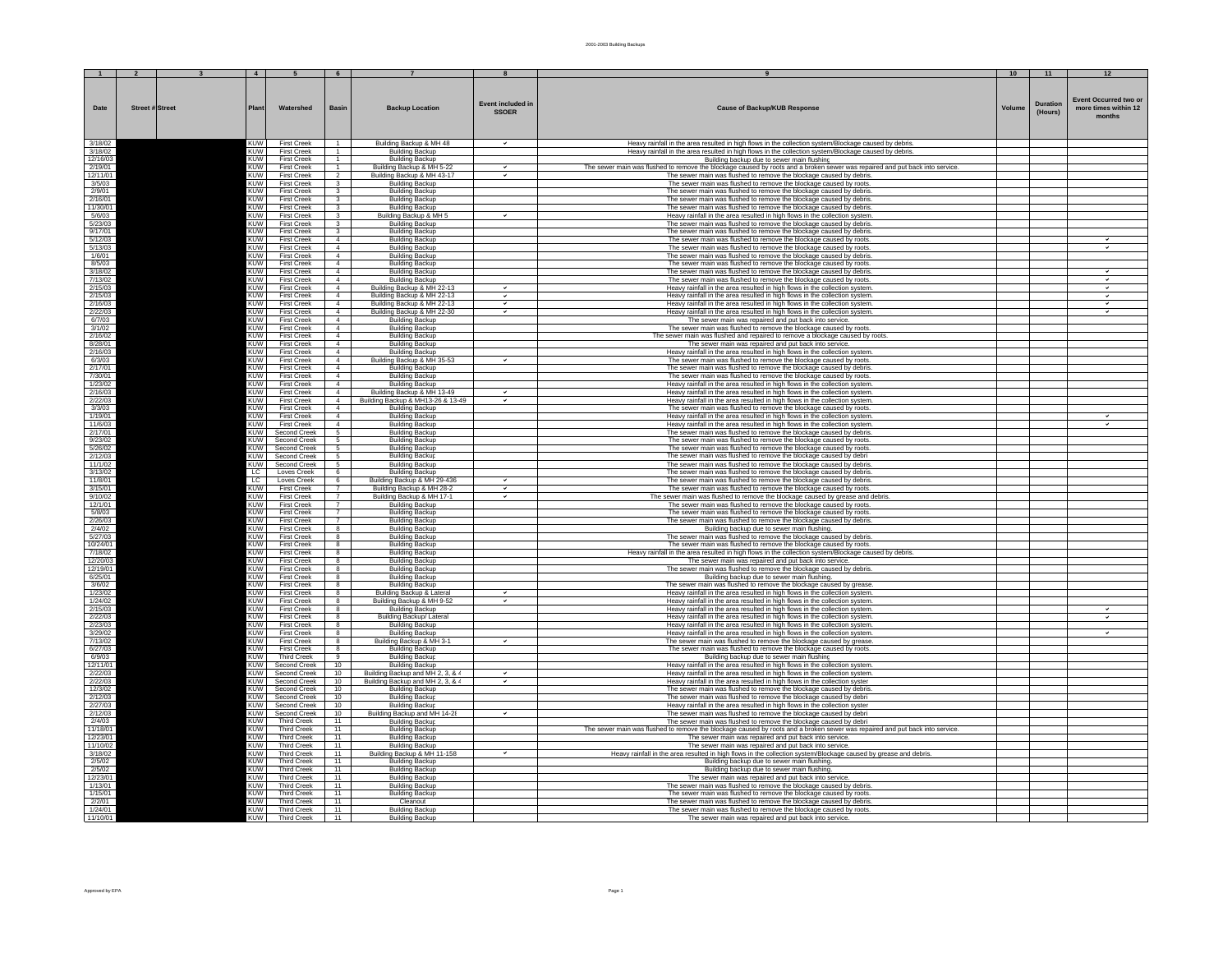| $\blacksquare$       |                        |                                   | $\overline{4}$                                                                                                                                                                                                       |                                          | - 6             |                                                            |                                   |                                                                                                                                                                                                                                                              | 10           | 11                  | 12                                                             |
|----------------------|------------------------|-----------------------------------|----------------------------------------------------------------------------------------------------------------------------------------------------------------------------------------------------------------------|------------------------------------------|-----------------|------------------------------------------------------------|-----------------------------------|--------------------------------------------------------------------------------------------------------------------------------------------------------------------------------------------------------------------------------------------------------------|--------------|---------------------|----------------------------------------------------------------|
| Date                 | <b>Street # Street</b> | Watershed<br>Plant<br>WU:<br><1JW |                                                                                                                                                                                                                      |                                          | <b>Basin</b>    | <b>Backup Location</b>                                     | Event included in<br><b>SSOER</b> | <b>Cause of Backup/KUB Response</b>                                                                                                                                                                                                                          | <b>Volum</b> | Duration<br>(Hours) | <b>Event Occurred two or</b><br>more times within 12<br>months |
|                      |                        |                                   |                                                                                                                                                                                                                      |                                          |                 |                                                            |                                   |                                                                                                                                                                                                                                                              |              |                     |                                                                |
| 12/22/0              |                        |                                   |                                                                                                                                                                                                                      | <b>Third Creek</b>                       |                 | <b>Building Backup</b>                                     |                                   | The sewer main was repaired and put back into service.                                                                                                                                                                                                       |              |                     |                                                                |
| 3/17/02<br>11/12/01  |                        |                                   | KI JW                                                                                                                                                                                                                | <b>Third Creek</b><br><b>Third Creek</b> | 11<br>11        | Building Backup & MH 11-205<br><b>Building Backup</b>      |                                   | The sewer main was flushed to remove the blockage caused by debris<br>The sewer main was repaired and put back into service.                                                                                                                                 |              |                     |                                                                |
| 2/18/01              |                        |                                   | <uw< td=""><td><b>Third Creek</b></td><td>11</td><td><b>Building Backup</b></td><td></td><td>The sewer main was flushed to remove the blockage caused by roots</td><td></td><td></td><td></td></uw<>                 | <b>Third Creek</b>                       | 11              | <b>Building Backup</b>                                     |                                   | The sewer main was flushed to remove the blockage caused by roots                                                                                                                                                                                            |              |                     |                                                                |
| 11/26/01<br>2/9/02   |                        |                                   | <1JW<br><b><uw< b=""></uw<></b>                                                                                                                                                                                      | <b>Third Creek</b><br>Second Creek       | 12<br>14        | <b>Building Backup</b>                                     |                                   | The sewer main was flushed to remove the blockage caused by debris.                                                                                                                                                                                          |              |                     |                                                                |
| 9/22/02              |                        |                                   | KUW                                                                                                                                                                                                                  | Second Creek                             | 15              | <b>Building Backup</b><br><b>Building Backup</b>           |                                   | The sewer main was flushed to remove the blockage caused by debris<br>The sewer main was flushed to remove the blockage caused by debris                                                                                                                     |              |                     |                                                                |
| 9/22/02              |                        |                                   | KUW                                                                                                                                                                                                                  | Second Creek                             | 15              | <b>Building Backup</b>                                     |                                   | The sewer main was flushed to remove the blockage caused by debris                                                                                                                                                                                           |              |                     |                                                                |
| 1/21/01<br>12/23/01  |                        |                                   | ≺∪w<br>KUW                                                                                                                                                                                                           | Second Creek<br>Second Creek             | 15<br>15        | Building Backup & MH 30-25<br><b>Building Backup</b>       | $\checkmark$                      | The sewer main was flushed to remove the blockage caused by debris<br>The sewer main was flushed to remove the blockage caused by debris.                                                                                                                    |              |                     |                                                                |
| 7/18/02              |                        |                                   | <b>KUW</b>                                                                                                                                                                                                           | Second Creek                             | 15              | <b>Building Backup</b>                                     |                                   | The sewer main was flushed to remove the blockage caused by roots.                                                                                                                                                                                           |              |                     |                                                                |
| 3/26/02              |                        |                                   | <b>KUW</b>                                                                                                                                                                                                           | Second Creek                             | 15              | <b>Building Backup</b>                                     |                                   | The sewer main was flushed to remove the blockage caused by debris.                                                                                                                                                                                          |              |                     |                                                                |
| 1/19/02<br>6/19/03   |                        |                                   | <b><uw< b=""><br/>KUW</uw<></b>                                                                                                                                                                                      | Second Creek<br>Second Creek             | 15<br>15        | <b>Building Backup</b><br><b>Building Backup</b>           |                                   | The sewer main was flushed to remove the blockage caused by debris.<br>Building backup due to sewer main flushing                                                                                                                                            |              |                     |                                                                |
| 4/16/02              |                        |                                   | KUW                                                                                                                                                                                                                  | <b>First Creek</b>                       | 16              | <b>Building Backup</b>                                     |                                   | The sewer main was repaired and put back into service.                                                                                                                                                                                                       |              |                     |                                                                |
| 11/25/01<br>12/23/01 |                        |                                   | <b><uw< b=""><br/>ξ</uw<></b>                                                                                                                                                                                        | <b>First Creek</b><br><b>First Creek</b> | 16<br>16        | <b>Building Backup</b><br><b>Building Backup</b>           |                                   | The sewer main was flushed to remove the blockage caused by debris<br>The sewer main was flushed to remove the blockage caused by debris.                                                                                                                    |              |                     |                                                                |
| 2/17/01              |                        |                                   | KUW                                                                                                                                                                                                                  | <b>First Creek</b>                       | 16              | <b>Building Backup</b>                                     |                                   | Heavy rainfall in the area resulted in high flows in the collection system/Blockage caused by debris.                                                                                                                                                        |              |                     |                                                                |
| 12/27/03             |                        |                                   | KUW                                                                                                                                                                                                                  | <b>First Creek</b>                       | 17<br>17        | <b>Building Backup</b>                                     |                                   | Building backup due to sewer main flushing                                                                                                                                                                                                                   |              |                     |                                                                |
| 11/28/03<br>3/7/01   |                        |                                   | <b>KUW</b><br><b>KUW</b>                                                                                                                                                                                             | <b>First Creek</b><br><b>First Creek</b> | 18              | <b>Building Backup</b><br><b>Building Backup</b>           |                                   | The sewer main was flushed to remove the blockage caused by grease.<br>The sewer main was repaired and put back into service.                                                                                                                                |              |                     |                                                                |
| 2/17/01              |                        |                                   | KUW                                                                                                                                                                                                                  | <b>First Creek</b>                       | 18              | <b>Building Backup</b>                                     |                                   | The sewer main was flushed to remove the blockage caused by debris                                                                                                                                                                                           |              |                     |                                                                |
| 3/14/02<br>4/18/02   |                        |                                   | KUW<br>KUW                                                                                                                                                                                                           | <b>First Creek</b><br><b>First Creek</b> | 18<br>18        | <b>Building Backup</b><br><b>Building Backup</b>           |                                   | The sewer main was flushed to remove the blockage caused by debris<br>The sewer main was flushed to remove the blockage caused by debris.                                                                                                                    |              |                     |                                                                |
| 3/18/02              |                        |                                   | KUW                                                                                                                                                                                                                  | <b>First Creek</b>                       | 18              | <b>Building Backup</b>                                     |                                   | Heavy rainfall in the area resulted in high flows in the collection system/Blockage caused by debris.                                                                                                                                                        |              |                     |                                                                |
| 3/29/03              |                        |                                   | <1JW                                                                                                                                                                                                                 | <b>First Creek</b>                       | 18              | <b>Building Backup</b>                                     |                                   | The sewer main was repaired and put back into service.                                                                                                                                                                                                       |              |                     |                                                                |
| 1/17/02<br>10/9/01   |                        |                                   | <∩M<br><b>KUW</b>                                                                                                                                                                                                    | Williams Creek<br>Williams Creek         | 19<br>19        | <b>Building Backup</b><br>Building Backup & MH 5-134       |                                   | The sewer main was flushed to remove the blockage caused by debris<br>The sewer main was flushed to remove the blockage caused by grease and debris                                                                                                          |              |                     |                                                                |
| 12/2/03              |                        |                                   | KUW                                                                                                                                                                                                                  | Williams Creek                           | 19              | <b>Building Backup</b>                                     |                                   | The sewer main was flushed to remove the blockage caused by grease and debris.                                                                                                                                                                               |              |                     |                                                                |
| 12/3/03<br>3/18/02   |                        |                                   | <b>KUW</b><br>KUW                                                                                                                                                                                                    | <b>Williams Creek</b><br>Williams Creek  | 19<br>19        | <b>Building Backup</b>                                     |                                   | The sewer main was flushed to remove the blockage caused by grease and debris/The sewer main was also repaired and put back into service.                                                                                                                    |              |                     |                                                                |
| 11/26/01             |                        |                                   | <b>KUW</b>                                                                                                                                                                                                           | Williams Creek                           | 19              | <b>Building Backup</b><br><b>Building Backup</b>           |                                   | Heavy rainfall in the area resulted in high flows in the collection system/Blockage caused by debris.<br>The sewer main was flushed to remove the blockage caused by debris.                                                                                 |              |                     |                                                                |
| 11/26/01             |                        |                                   | <b><uw< b=""></uw<></b>                                                                                                                                                                                              | Williams Creek                           | 19              | <b>Building Backup</b>                                     |                                   | The sewer main was flushed to remove the blockage caused by debris.                                                                                                                                                                                          |              |                     |                                                                |
| 3/28/03<br>3/3/03    |                        |                                   | <b>KUW</b><br>KUW                                                                                                                                                                                                    | <b>Williams Creek</b><br>Williams Creek  | 19<br>19        | <b>Building Backup</b><br><b>Building Backup</b>           |                                   | Building backup due to sewer main flushing<br>Heavy rainfall in the area resulted in high flows in the collection system.                                                                                                                                    |              |                     |                                                                |
| 4/21/03              |                        |                                   | KUW                                                                                                                                                                                                                  | Williams Creek                           | 19              | <b>Building Backup</b>                                     |                                   | The sewer main was flushed to remove the blockage caused by grease.                                                                                                                                                                                          |              |                     |                                                                |
| 1/22/01              |                        |                                   | <b>KUW</b>                                                                                                                                                                                                           | Williams Creek                           | 19<br>19        | <b>Building Backup</b>                                     |                                   | The sewer main was flushed to remove the blockage caused by debris                                                                                                                                                                                           |              |                     |                                                                |
| 11/26/01<br>3/11/02  |                        |                                   | KUW<br>KUW                                                                                                                                                                                                           | Williams Creek<br><b>Williams Creek</b>  | 19              | <b>Building Backup</b><br><b>Building Backup</b>           |                                   | The sewer main was flushed to remove the blockage caused by debris.<br>The sewer main was flushed to remove the blockage caused by debris.                                                                                                                   |              |                     |                                                                |
| 1/24/03              |                        |                                   | KUW                                                                                                                                                                                                                  | Williams Creek                           | 19              | Building Backup & MH 5-52                                  |                                   | The sewer main was flushed to remove the blockage caused by grease and debris.                                                                                                                                                                               |              |                     |                                                                |
| 2/2/01<br>6/29/01    |                        |                                   | KUW<br>KI JW                                                                                                                                                                                                         | <b>Williams Creek</b><br>Williams Creek  | 19<br>19        | <b>Building Backup</b><br>Building Backup & MH 18          | $\checkmark$                      | Building backup due to sewer main flushing.                                                                                                                                                                                                                  |              |                     |                                                                |
| 2/28/03              |                        |                                   | KUW                                                                                                                                                                                                                  | Williams Creek                           | 19              | <b>Building Backup</b>                                     |                                   | The sewer main was flushed to remove the blockage caused by grease and debris.<br>Heavy rainfall in the area resulted in high flows in the collection system.                                                                                                |              |                     |                                                                |
| 3/17/02              |                        |                                   | <uw< td=""><td>Williams Creek</td><td>19</td><td>Building Backup &amp; MH 2-5</td><td>▽</td><td>The sewer main was flushed to remove the blockage caused by grease and debris.</td><td></td><td></td><td></td></uw<> | Williams Creek                           | 19              | Building Backup & MH 2-5                                   | ▽                                 | The sewer main was flushed to remove the blockage caused by grease and debris.                                                                                                                                                                               |              |                     |                                                                |
| 2/20/03<br>3/7/01    |                        |                                   | <b>KUW</b><br>KUW                                                                                                                                                                                                    | Williams Creek<br>Williams Creek         | 19<br>19        | <b>Building Backup</b><br><b>Building Backup</b>           |                                   | The sewer main was flushed to remove the blockage caused by roots<br>Building backup due to sewer main flushing.                                                                                                                                             |              |                     |                                                                |
| 1/6/01               |                        |                                   | KUW                                                                                                                                                                                                                  | <b>Williams Creek</b>                    | 19              | <b>Building Backup</b>                                     |                                   | The sewer main was flushed to remove the blockage caused by debris.                                                                                                                                                                                          |              |                     |                                                                |
| 3/14/02              |                        |                                   | LC                                                                                                                                                                                                                   | <b>Loves Creek</b>                       | 20              | <b>Building Backup</b>                                     |                                   | The sewer main was flushed to remove the blockage caused by debris                                                                                                                                                                                           |              |                     |                                                                |
| 3/18/02<br>5/14/03   |                        |                                   | LC<br>FC                                                                                                                                                                                                             | Loves Creek<br>Loves Creek               | 20<br>20        | <b>Building Backup</b><br><b>Building Backup</b>           |                                   | Heavy rainfall in the area resulted in high flows in the collection system/Blockage caused by debris.<br>The sewer main was repaired and put back into service.                                                                                              |              |                     |                                                                |
| 11/25/02             |                        |                                   | LC                                                                                                                                                                                                                   | Loves Creek                              | 20              | <b>Building Backup</b>                                     |                                   | The sewer main was flushed to remove the blockage caused by debris                                                                                                                                                                                           |              |                     |                                                                |
| 1/22/03<br>3/18/02   |                        |                                   | $\overline{C}$<br>LC                                                                                                                                                                                                 | <b>Loves Creek</b><br>Loves Creek        | 20<br>20        | <b>Building Backup</b><br><b>Building Backup</b>           |                                   | The sewer main was repaired and put back into service.<br>Heavy rainfall in the area resulted in high flows in the collection system/Blockage caused by debris.                                                                                              |              |                     |                                                                |
| 12/22/01             |                        |                                   | LC                                                                                                                                                                                                                   | Loves Creek                              | 20              | <b>Building Backup</b>                                     |                                   | The sewer main was repaired and put back into service.                                                                                                                                                                                                       |              |                     |                                                                |
| 11/10/03<br>6/10/03  |                        |                                   | FC                                                                                                                                                                                                                   | Loves Creek                              | 20              | <b>Building Backup</b>                                     |                                   | The sewer main was repaired and put back into service.                                                                                                                                                                                                       |              |                     |                                                                |
| 4/17/02              |                        |                                   | <b>LC</b><br>LC                                                                                                                                                                                                      | <b>Loves Creek</b><br><b>Loves Creek</b> | 20<br>20        | Building Backup & MH 5-22<br><b>Building Backup</b>        |                                   | The sewer main was flushed to remove the blockage caused by roots<br>The sewer main was flushed to remove the blockage caused by roots.                                                                                                                      |              |                     |                                                                |
| 4/25/02              |                        |                                   | LC                                                                                                                                                                                                                   | Loves Creek                              | 20              | <b>Building Backup</b>                                     |                                   | The sewer main was flushed to remove the blockage caused by debris.                                                                                                                                                                                          |              |                     |                                                                |
| 6/23/01<br>9/1/02    |                        |                                   | KIJW<br>KUW                                                                                                                                                                                                          | <b>Third Creek</b><br><b>Third Creek</b> | 22<br>$^{22}$   | <b>Building Backup</b><br><b>Building Backup</b>           |                                   | The sewer main was flushed to remove the blockage caused by debris.<br>The sewer main was flushed to remove the blockage caused by debris.                                                                                                                   |              |                     |                                                                |
| 9/4/02               |                        |                                   | <b><uw< b=""></uw<></b>                                                                                                                                                                                              | <b>Third Creek</b>                       | 22              | <b>Building Backup</b>                                     |                                   | The sewer main was repaired and put back into service.                                                                                                                                                                                                       |              |                     |                                                                |
| 9/5/02<br>9/10/02    |                        |                                   | KUW                                                                                                                                                                                                                  | <b>Third Creek</b>                       | $\frac{22}{22}$ | <b>Building Backup</b>                                     |                                   | The sewer main was repaired and put back into service                                                                                                                                                                                                        |              |                     |                                                                |
| 9/10/02              |                        |                                   | ≺∪w<br><b>KUW</b>                                                                                                                                                                                                    | <b>Third Creek</b><br><b>Third Creek</b> | 22              | Building Backup & MH 18-155<br>Building Backup & MH 18-155 | $\checkmark$<br>$\checkmark$      | The sewer main was flushed to remove the blockage caused by debris<br>The sewer main was repaired and put back into service.                                                                                                                                 |              |                     |                                                                |
| 3/14/03              |                        |                                   | <b><uw< b=""></uw<></b>                                                                                                                                                                                              | <b>Third Creek</b>                       | 22              | <b>Building Backup</b>                                     |                                   | The sewer main was flushed to remove the blockage caused by debri                                                                                                                                                                                            |              |                     |                                                                |
| 3/17/02<br>9/1/02    |                        |                                   | <b><uw< b=""><br/><b><uw< b=""></uw<></b></uw<></b>                                                                                                                                                                  | <b>Third Creek</b><br><b>Third Creek</b> | 22<br>22        | <b>Building Backup</b><br><b>Building Backup</b>           |                                   | Heavy rainfall in the area resulted in high flows in the collection system/Blockage caused by debris.<br>The sewer main was flushed to remove the blockage caused by debris                                                                                  |              |                     |                                                                |
| 12/14/01             |                        |                                   | KUW                                                                                                                                                                                                                  | <b>Third Creek</b>                       | 22              | Building Backup & Latera                                   |                                   | The sewer main was flushed to remove the blockage caused by debris.                                                                                                                                                                                          |              |                     |                                                                |
| 8/8/03               |                        |                                   | KUW                                                                                                                                                                                                                  | Second Creek                             | 23              | <b>Building Backup</b>                                     |                                   | The sewer main was flushed to remove the blockage caused by debri                                                                                                                                                                                            |              |                     |                                                                |
| 1/22/01<br>10/15/02  |                        |                                   | KUW<br><b><uw< b=""></uw<></b>                                                                                                                                                                                       | Second Creek<br>Second Creek             | 23<br>23        | <b>Building Backup</b><br><b>Building Backup</b>           |                                   | The sewer main was flushed to remove the blockage caused by roots<br>The sewer main was flushed to remove the blockage caused by debris.                                                                                                                     |              |                     |                                                                |
| 4/15/03              |                        |                                   | KUW                                                                                                                                                                                                                  | Second Creek                             | 23              | <b>Building Backup</b>                                     |                                   | The sewer main was repaired and put back into service                                                                                                                                                                                                        |              |                     |                                                                |
| 10/7/02<br>6/18/02   |                        |                                   | KUW<br>KUW                                                                                                                                                                                                           | Second Creek<br>Second Creek             | 23              | <b>Building Backup</b>                                     |                                   | The sewer main was flushed to remove the blockage caused by debris                                                                                                                                                                                           |              |                     |                                                                |
| 8/20/02              |                        |                                   | <b>KUW</b>                                                                                                                                                                                                           | Second Creek                             | 23<br>23        | <b>Building Backup</b><br><b>Building Backup</b>           |                                   | The sewer main was flushed to remove the blockage caused by roots.<br>The sewer main was flushed to remove the blockage caused by debris.                                                                                                                    |              |                     |                                                                |
| 2/24/03              |                        |                                   | KUW                                                                                                                                                                                                                  | <b>First Creek</b>                       | 24              | Building Backup & MH 29-4                                  | $\checkmark$                      | Heavy rainfall in the area resulted in high flows in the collection system/Blockage caused by sway                                                                                                                                                           |              |                     |                                                                |
| 12/24/01<br>8/6/01   |                        |                                   | KUW<br><b>KUW</b>                                                                                                                                                                                                    | <b>First Creek</b><br><b>First Creek</b> | 24<br>24        | <b>Building Backup</b><br><b>Building Backup</b>           |                                   | The sewer main was repaired and put back into service.<br>The sewer main was flushed to remove blockage caused by debris and the sewer main was repaired and put back into service.                                                                          |              |                     |                                                                |
| 3/19/02              |                        |                                   | KUW                                                                                                                                                                                                                  | Williams Creek                           | 25              | <b>Building Backup</b>                                     |                                   | The sewer main was flushed to remove the blockage caused by grease and debris.                                                                                                                                                                               |              |                     |                                                                |
| 12/17/02<br>12/19/01 |                        |                                   | LC.                                                                                                                                                                                                                  | <b>Loves Creek</b><br><b>Loves Creek</b> | 26<br>26        | <b>Building Backup</b><br><b>Building Backup</b>           |                                   | The sewer main was flushed to remove the blockage caused by roots.                                                                                                                                                                                           |              |                     |                                                                |
| 2/8/01               |                        |                                   | $\overline{c}$<br>LC                                                                                                                                                                                                 | Loves Creek                              | 26              | <b>Building Backup</b>                                     |                                   | The sewer main was flushed to remove the blockage caused by roots and the sewer main was repaired and put back into service.<br>The sewer main was flushed to remove the blockage caused by roots and the sewer main was repaired and put back into service. |              |                     |                                                                |
| 3/18/02              |                        |                                   | LC                                                                                                                                                                                                                   | Loves Creek                              | 26              | <b>Building Backup</b>                                     |                                   | Heavy rainfall in the area resulted in high flows in the collection system/Blockage caused by debris.                                                                                                                                                        |              |                     |                                                                |
| 2/7/01<br>6/1/03     |                        |                                   | LC<br>LC                                                                                                                                                                                                             | <b>Loves Creek</b><br><b>Loves Creek</b> | 26<br>26        | <b>Building Backup</b>                                     | $\checkmark$                      | The sewer main was flushed to remove blockage caused by debris and the sewer main was repaired and put back into service.                                                                                                                                    |              |                     |                                                                |
|                      |                        |                                   |                                                                                                                                                                                                                      |                                          |                 | Building Backup & MH 42                                    |                                   | The sewer main was flushed to remove the blockage caused by grease.                                                                                                                                                                                          |              |                     |                                                                |